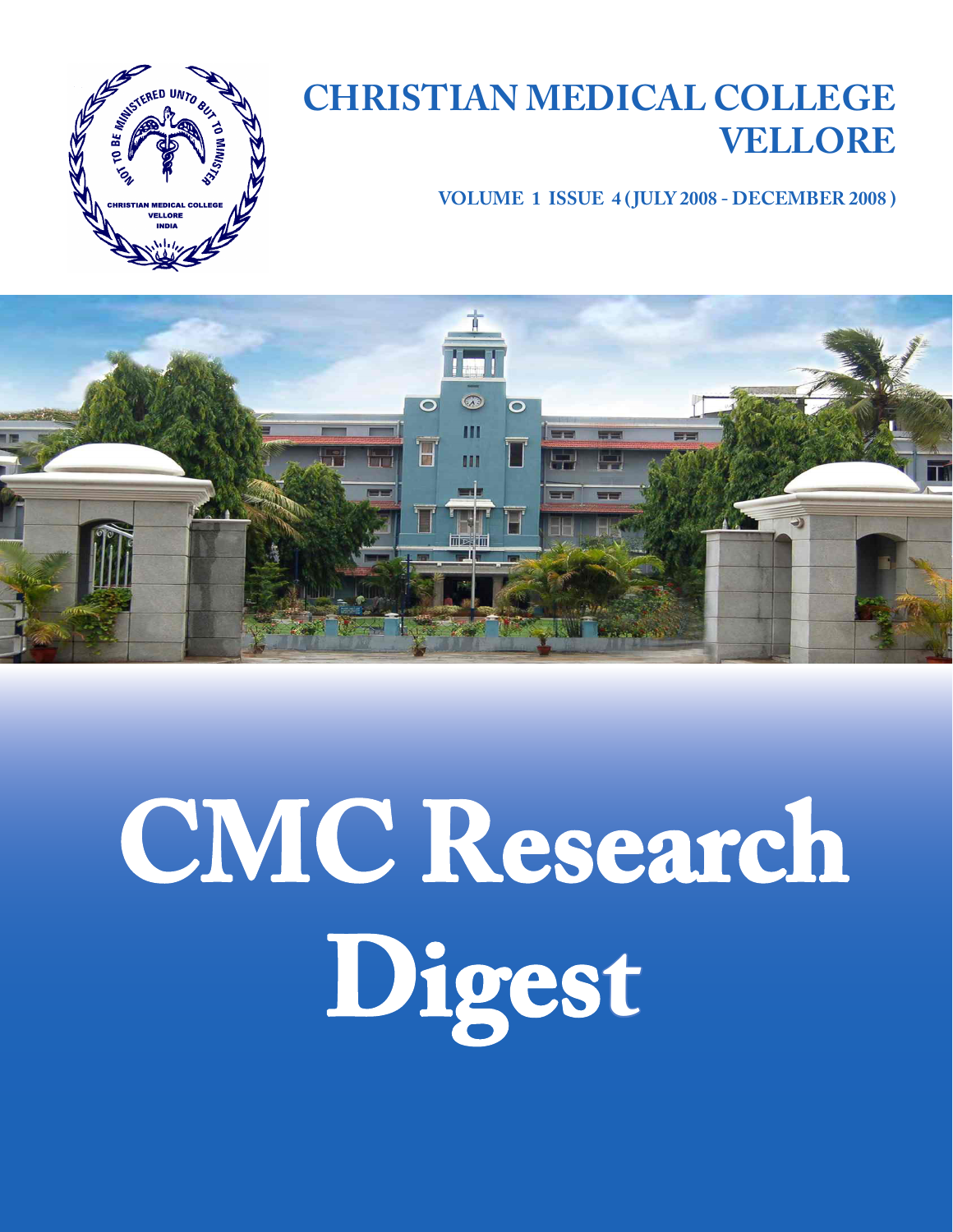

# *Editorial ................................................................................*

Compared to several medical colleges in India, CMC faculty engage in more and better quality research, but are we doing the best we can? In discussions that have been held in preparation for the Consultation 2010 , it was felt that CMC is performing much below its capacity in important aspects of medical research in Quantity, Quality and Impact.

There are a small number of individuals within the community contributing the bulk of research output from CMC, while the majority do not have an overall vision of the importance of research, its direction and the ability to participate in any significant way in research activities. Several lacunae were identified and these include i) lack of time, ii) overload of clinical work, iii) lack of mentoring, iv) lack of support infrastructure in grants administration and accounts and v) perceived lack of benefits for those doing research in terms of recognition or promotion.

An examination of the kinds of publications from CMC supports the hypothesis that more research is possible with provision of time and appropriate support. In this edition of the Research Digest, the bulk of the publications are clinical observational studies, lead by case reports and case series. These are evidence that CMC sees a remarkable number and range of patients and that faculty wish to participate in the process of advancing medical knowledge. The next steps of systematized clinical audit and then testing of interventions require some infrastructural and systems support that we hope to make available over the next few years, in order to continue to foster the spirit of enquiry among the faculty and students at CMC.

> **Gagandeep Kang, MD, PhD, FRCPath Vice Principal (Research)**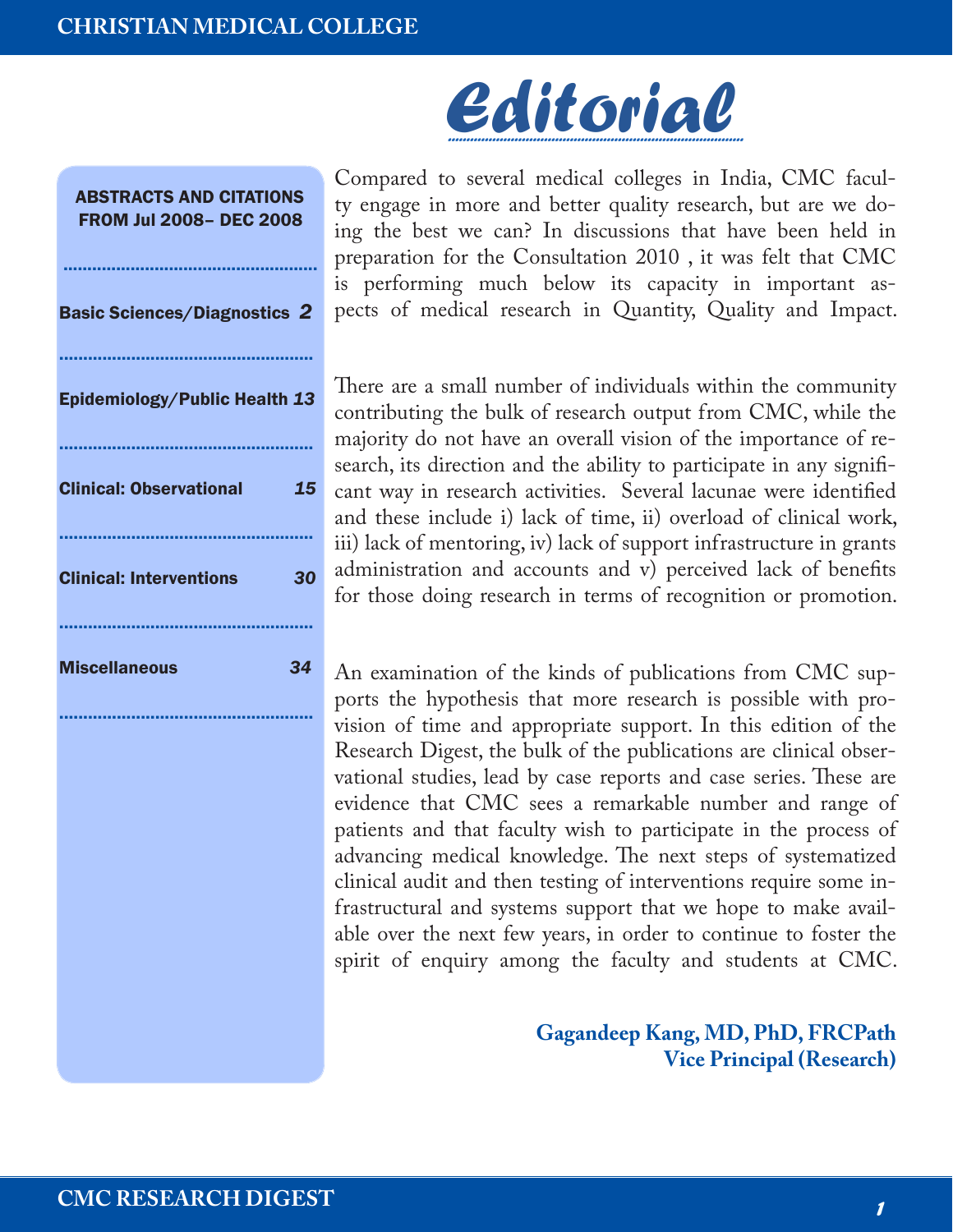## *Basic Sciences / Diagnostics*

Abraham AM, Kannangai R, Sridharan G.Nanotechnology: A new frontier in virus detection in clinical practice. Indian J Med Microbiol. 2008 Oct-Dec;26(4):297-301. Department of Clinical Virology, Christian Medical College, Vellore-632 004, Tamil Nadu, India. gopalansridharan@hotmail.com.

Researchers are expanding the applications of nanotechnology in the field of medicine since mid-2000. These technologies include nanoarrays, protein arrays, nanopore technology, nanoparticles as a contrivance in immunoassays and nanosensors, among others. Nanobiotechnologies are clinically applicable and possess the potential to be useful in laboratory diagnosis of infections in general and viral infections in particular. Nanotechnology is a significant advance in molecular diagnostics. The technology strengthens and expands the DNA and protein microarray methods. In particular, the waveguide technology is an emergent area with many diagnostic applications. Nanosensors are the new contrivance for detection of bioterrorism agents. All these new technologies would have to be evaluated in clinical settings before their full import is appreciated and accepted.

**................................................................................................................................................................** Abraham P, Rabi S. Protein nitration, PARP activation and NAD+ depletion may play a critical role in the patho genesis of cyclophosphamide-induced hemorrhagic cystitis in the rat. Cancer Chemother Pharmacol. 2008 Nov 18. [Epub ahead of print] Department of Biochemistry, Christian Medical College, Bagayam, Vellore, 632002, Tamil Nadu, India, premilaabraham@yahoo.com.

OBJECTIVES: Hemorrhagic cystitis (HC) is a major dose-limiting side effect of cyclophosphamide (CP). The mechanism by which CP induces cystitis is not clear. Recent studies demonstrate that nitric oxide; peroxynitrite) is involved in bladder damage caused by CP. However, the molecular targets of peroxynitrite are not known. The present study is aimed at investigating whether proteins and DNA are molecular targets of peroxynitrite using a rat model. METHODS: The experimental rats received a single i.p. injection of 150 mg kg(-1) body weight CP in saline and killed 6 or 16 h later. The control rats received saline. The bladders were used for histological and biochemical analysis. Nitrotyrosine and poly-(ADP-ribose) polymerase (PARP) were localized immunohistochemically as indicators of protein nitration and DNA damage, respectively. Nitrite, malondialdehyde, protein thiol and superoxide dismutase (SOD) activity were assayed in the bladder. RESULTS: Hematuria and urinary bladder edema was observed in the CP-treated rats and histologically, moderate to severe damage to the urinary bladder was observed. The bladders of CP-treated rats stained strongly for nitrotyrosine as well as for PARP. Significant decrease in oxidized NAD levels was observed in the bladders of CP-treated rats 16 h following treatment with CP. Protein thiol was depleted and the activity of the peroxynitrite sensitive enzyme SOD was significantly reduced in the bladders of CP-treated rats. CONCLUSION: The results of the present study reveal that protein nitration, PARP activation and NAD+ depletion may play a critical role in the pathogenesis of CP-induced hemorrhagic cystitis. Based on the results we propose a mechanism for CP-induced cystitis. **................................................................................................................................................................**

Ajjampur SS, Rajendran P, Ramani S, Banerjee I, Monica B, Sankaran P, Rosario V, Arumugam R, Sarkar R, Ward H, Kang G.

Closing the diarrhoea diagnostic gap in Indian children by the application of molecular tech niques. J Med Microbiol. 2008 Nov;57(Pt 11):1364-8.

Department of Gastrointestinal Sciences, Christian Medical College, Vellore, India.

PMID: 18927413

PMID: 19015854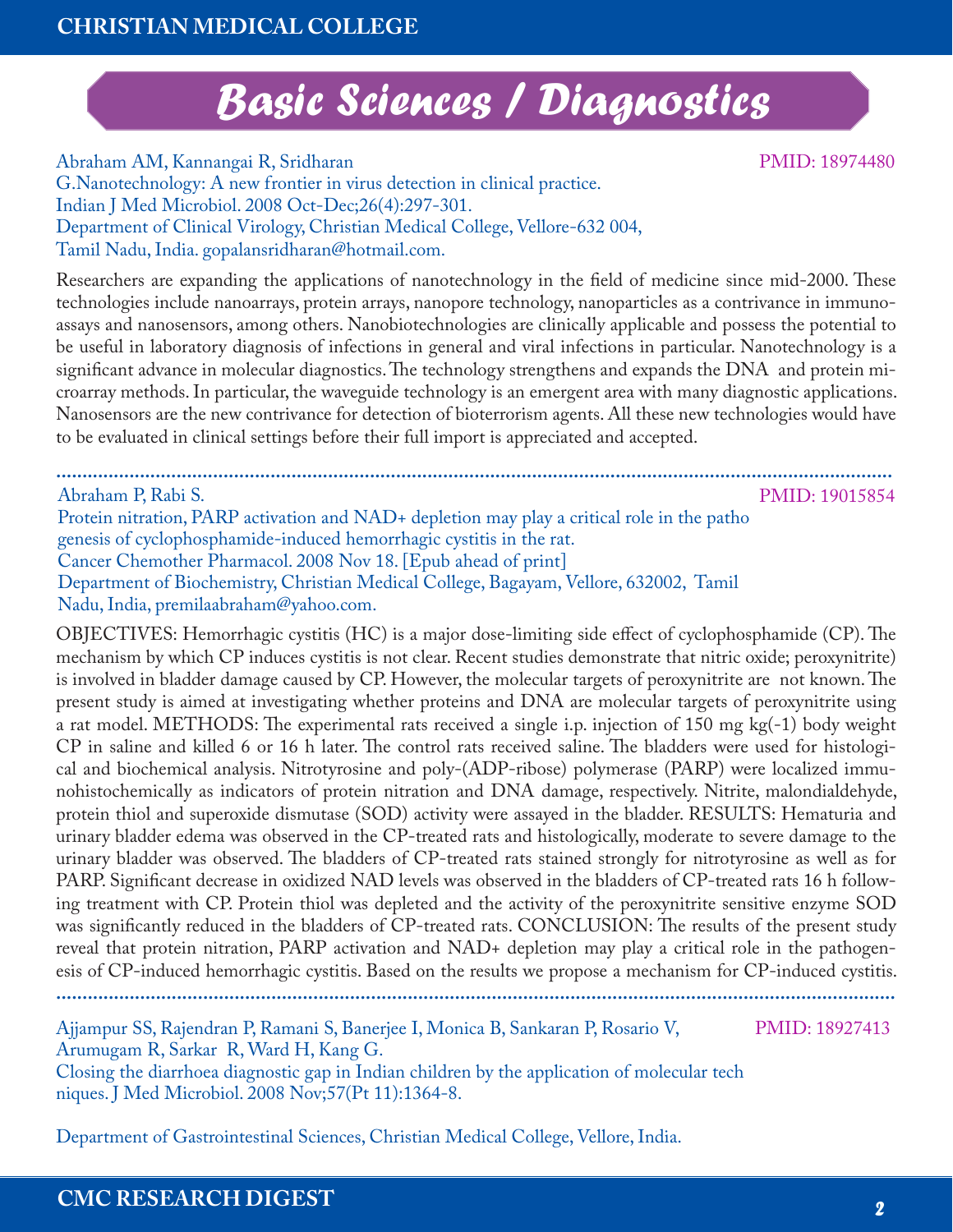A large proportion of diarrhoeal illnesses in children in developing countries are ascribed to an unknown aetiology because the only available methods, such as microscopy and culture, have low sensitivity. This study was aimed at decreasing the diagnostic gap in diarrhoeal disease by the application of molecular techniques. Faecal samples from 158 children with and 99 children without diarrhoea in a hospital in South India were tested for enteric pathogens using conventional diagnostic methods (culture, microscopy and enzyme immunoassays) and molecular methods (six PCR-based assays). The additional use of molecular techniques increased identification to at least one aetiological agent in 76.5 % of diarrhoeal specimens, compared with 40.5 % using conventional methods. Rotavirus (43.3 %), enteropathogenic Escherichia coli (15.8 %), norovirus (15.8 %) and Cryptosporidium spp. (15.2 %) are currently the most common causes of diarrhoea in hospitalized children in Vellore, in contrast to a study conducted two decades earlier in the same hospital, where bacterial pathogens such as Shigella spp., Campylobacter spp. and enterotoxigenic E. coli were more prevalent. Molecular techniques significantly increased the detection rates of pathogens in children with diarrhoea, but a more intensive study, testing for a wider range of infectious agents and including more information on non-infectious causes of diarrhoea, is required to close the diagnostic gap in diarrhoeal disease.

Angel MR, Balaji V, Prakash J, Brahmadathan KN, Mathews MS.

PMID: 18695329

**..........................................................................................................**

Prevalence of inducible clindamycin resistance in gram positive organisms in a tertiary care centre.

Indian J Med Microbiol. 2008 Jul-Sep;26(3):262-4.

Department of Clinical Microbiology, Christian Medical College and Hospital, Vellore - 632 004, India.

Gram positive organisms are one of the leading pathogens causing skin and soft tissue infections. For these infections, clindamycin is a useful alternate drug in penicillin-allergic patients. This study was conducted to investigate the prevalence of erythromycin-induced clindamycin resistance in gram positive organisms in the southern part of the country. A total of 522 consecutive clinical isolates from blood, CSF, sputum, throat, pus, and urine were collected between November 2006 and April 2007 and tested for erythromycin resistance and inducible clindamycin resistance. There was a relatively higher incidence of inducible clindamycin resistance among the MRSA isolates. We conclude, therefore, that clindamycin is not a suitable alternative antibiotic for use in staphylococcal skin and soft tissue infections.

**................................................................................................................................**

PMID:19064526

Balamurugan R, Janardhan HP, George S, Chittaranjan SP, Ramakrishna BS. Bacterial succession in the colon during childhood and adolescence: molecular studies in a southern Indian village. Am J Clin Nutr. 2008 Dec;88(6):1643-7. Wellcome Trust Research Laboratory, Department of Gastrointestinal Sciences,

Christian Medical College, Vellore, Tamil Nadu, India.

BACKGROUND: The colonic bacterial flora, largely anaerobic, is believed to establish and stabilize in the first 2 y of life. OBJECTIVE: This study was undertaken to determine whether the bacterial flora of the colon undergoes further changes (succession) during childhood and adolescence. DESIGN: This cross-sectional study examined fecal samples from 130 healthy children and adolescents in the age group 2-17 y and from 30 healthy adults (median age: 42 y) residing in a single village in southern India. DNA was extracted and subjected to 16S rDNA-targeted real-time polymerase chain reaction to determine the relative predominance of Bifidobacterium genus, Bacteroides-Prevotella-Porphyromonas group, Lactobacillus acidophilus group, Eubacterium rectale, and Faecalibacterium prausnitzii. RESULTS: Bifidobacterium species and Bacteroides-Prevotella group were dominant fecal bacteria overall. E. rectale and Lactobacillus species were considerably less abundant. Clear age-related differences emerged, with a steep decline in Bifidobacterium species in adults (P < 0.0001), a steep decline of Lactobacillus species >5 y of age (P < 0.0001), an increase in Bacteroides during late adolescence and in adults (P = 0.0040), an increase in E. rectale during childhood and adolescence followed by a steep decline in adults (P < 0.0001), and a late childhood peak of F. Prausnitzii with decline in adolescents and adults (P < 0.0001).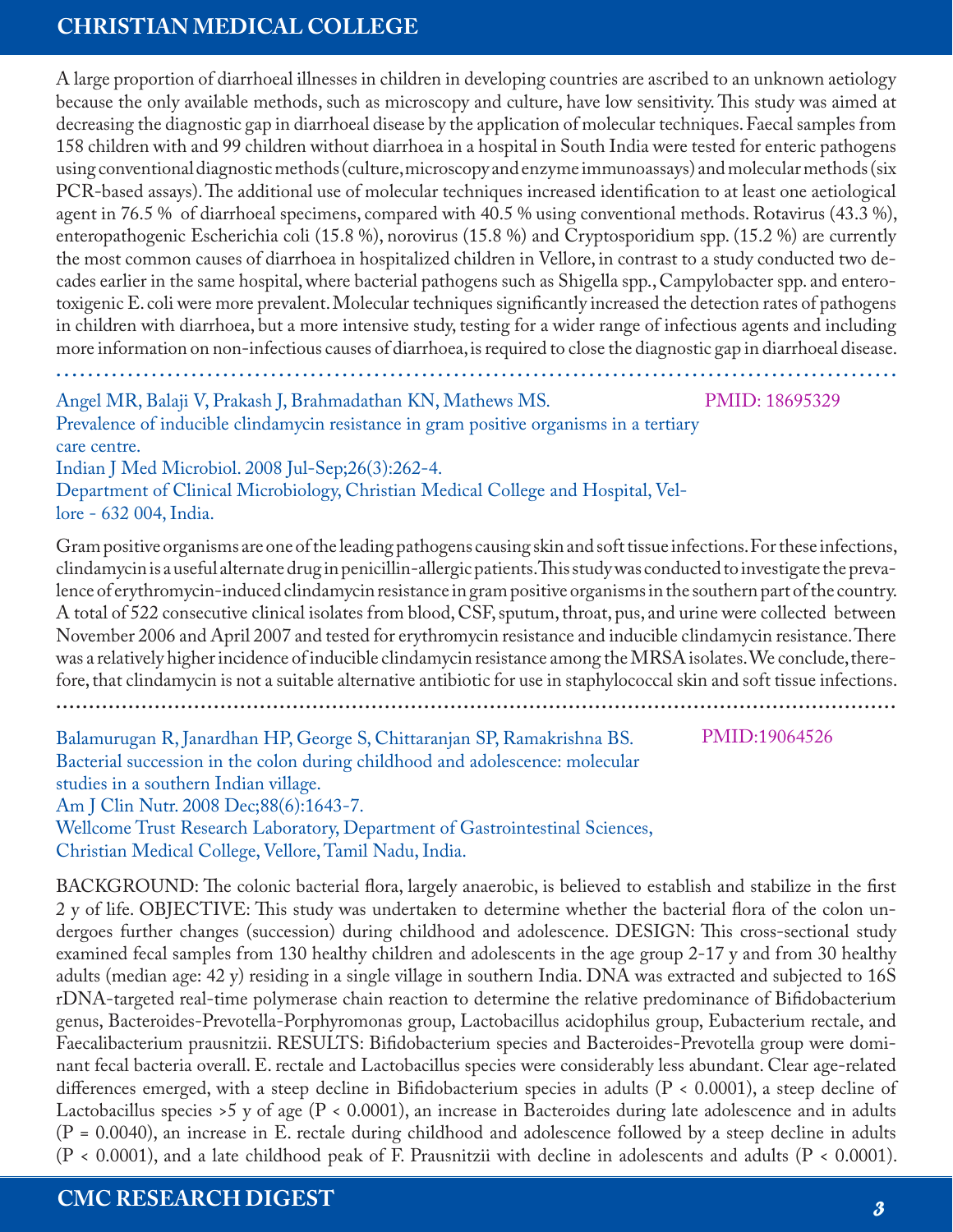CONCLUSIONS: Changes in the bacterial flora occur during childhood and adolescence characterized by reduction in Lactobacillus and Bifidobacterium species and an increase in Bacteroides, E rectale, and F. prausnitzii peaked during late childhood in this population.

**........................................................................................................**

Balamurugan R, Rajendiran E, George S, Samuel GV, Ramakrishna BS. Real-time polymerase chain reaction quantification of specific butyrate-producing bacteria, Desulfovibrio and Enterococcus faecalis in the feces of patients with colorectal cancer.

J Gastroenterol Hepatol. 2008 Aug;23(8 Pt 1):1298-303. Epub 2008 Jul 8. The Wellcome Trust Research Laboratory, Department of Gastrointestinal Sciences, Christian Medical College, Vellore, India.

BACKGROUND AND AIM: Bacterial metabolites produced in the bowel are potentially related to the genesis of colorectal cancer. Butyrate is protective against cancer, whereas hydrogen sulfide and oxygen free radicals can be toxic to the epithelium. The present study was designed to quantitate Eubacterium rectale, Faecalibacterium prausnitzii (both butyrate-producing bacteria), Desulfovibrio (sulfate-reducing bacteria), and Enterococcus faecalis (that produces extracellular superoxide) in the feces of patients with colorectal cancer. METHODS: DNA was extracted from feces of 20 patients with colorectal cancer, nine patients with upper gastrointestinal cancer and 17 healthy volunteers. Real-time polymerase chain reaction using primers aimed at 16S rDNA was used to quantitate the above bacterial species or genus, and this was expressed relative to amplification of universal sequences conserved among all bacteria. RESULTS: Levels of E. rectale and F. rausnitzii were decreased approximately fourfold (P = 0.0088 and 0.0028, respectively) in colorectal cancer patients compared to healthy control volunteers. Levels of Desulfovibrio were not significantly different between the three groups. E. faecalis populations were significantly higher in colorectal cancer patients compared to healthy volunteers  $(P = 0.0294)$ . CONCLUSIONS: Butyrate producers were decreased and E. faecalis increased in the feces of colon cancer patients. These shifts in the colonic bacterial population could potentially lead to epithelial cell damage and increased turnover and may be a factor leading to colon cancer.

**........................................................................................................**

Daniel HD, Chandy GM, Abraham P.

PMID: 18486403

PMID: 18624900

Quantitation of hepatitis C virus using an in-house real-time reverse transcriptase polymerase chain reaction in plasma samples. Diagn Microbiol Infect Dis. 2008 Aug;61(4):415-20. Epub 2008 May 16.

#### Department of Clinical Virology, Christian Medical College, Vellore-632 004, India.

Even with the most advanced 3rd-generation assays, the serologic window period of hepatitis C virus (HCV) is approximately 74 days. HCV RNA detection would reduce the risk of transmission during this period. Furthermore, quantitation of HCV RNA is necessary for proper planning of treatment, monitoring disease progression, and assessing response to antiviral therapy. We have standardized an in-house HCV real-time reverse transcriptase polymerase chain reaction (RT-PCR) for screening and accurate quantitation and detection of HCV RNA in plasma samples. The in-house real-time assay was compared with a commercial assay using 100 chronically infected individuals and 70 blood donors who are negative for hepatitis B surface antigen, HCV antibody, and HIV antibody. The lower limit of detection of this in-house HCV real-time RT-PCR as assessed against the World Health Organization (WHO) standard was 50 IU/mL. Interassay and intraassay coefficient of variation ranged from 1.3% to 6.4% and 0.0% to 2.3% respectively. Virus loads as estimated with this in-house HCV real-time assay correlated with the commercial artus HCV RG RT-PCR assay (r = 0.59, P < 0.0001). This assay could be used in screening and monitoring individuals on therapy, showing no genotype-dependent differences in detection.

**........................................................................................................**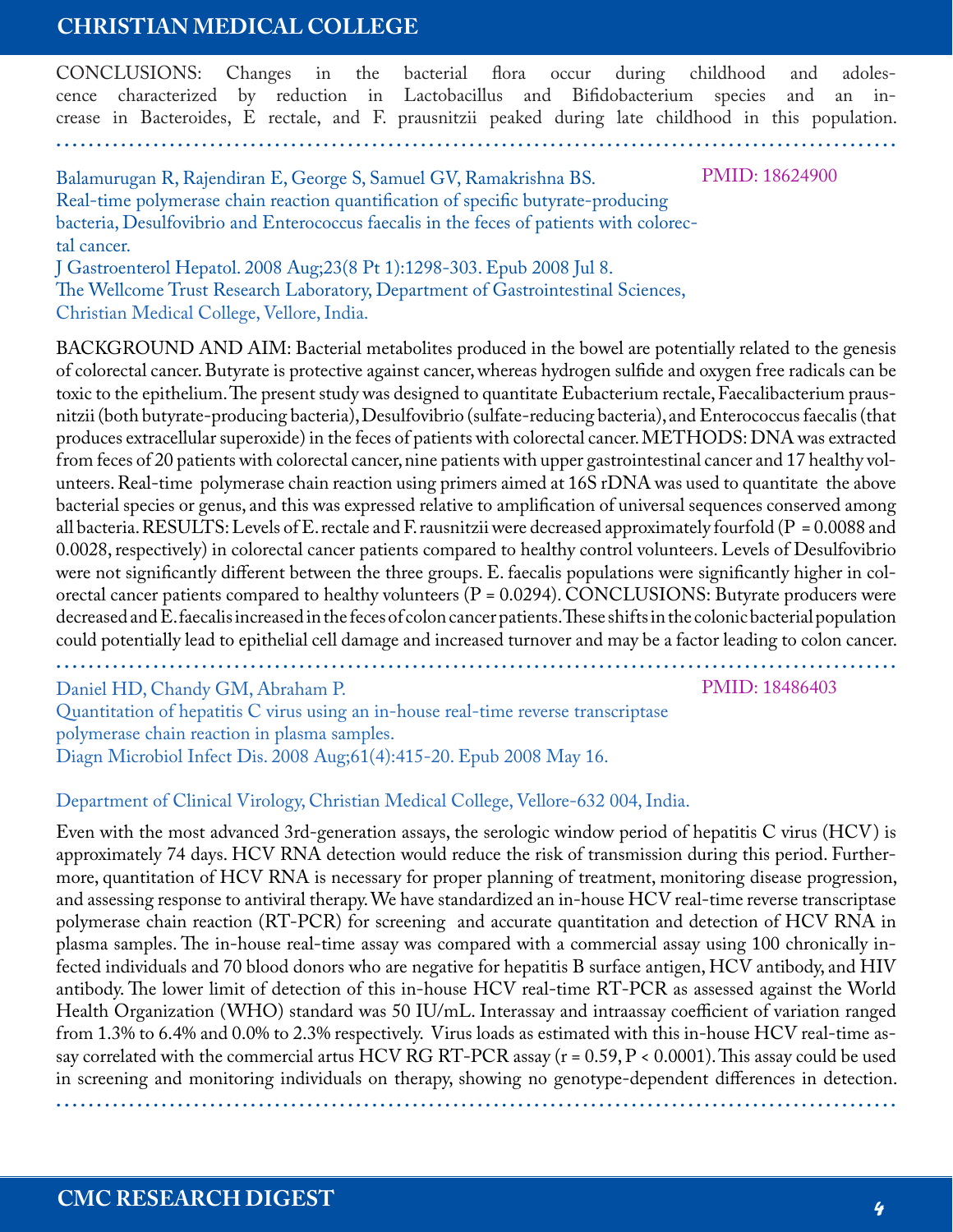Daniel HD, David J, Grant PR, Garson JA, Chandy GM, Abraham P. Whole blood as an alternative to plasma for detection of hepatitis C virus RNA. J Clin Microbiol. 2008 Nov;46(11):3791-4. Epub 2008 Aug 13.

PMID: 18701664

Department of Clinical Virology, Christian Medical College, Ida Scudder Road, Vellore 632 004, India.

Peripheral blood mononuclear cells are reported to be one of the extrahepatic replication sites contributing to the persistence of hepatitis C virus (HCV) infection. Whole-blood and plasma samples from 61 individuals were compared as sources for the detection of HCV RNA. Forty-four of the individuals were receiving antiviral therapy, while 17 were treatment naïve. The quantitation of HCV RNA was done by a sensitive in-house real-time reverse transcription-PCR. When the viral loads in the two types of samples were compared, a correlation coefficient of 0.858 (P < 0.001) was found, indicating that plasma and whole blood are equally acceptable sources for testing for HCV RNA.

**........................................................................................................** Ebenezer K, Agarwal I, Fleming D. Acute hepatic failure in an infant caused by acetaminophen (paracetamol) toxicity. Ann Trop Paediatr. 2008 Dec;28(4):301-3.

PMID: 19021948

PMID: 18754855

Paediatric Intensive Care Unit, Christian Medical College & Hospital, Vellore, Tamil Nadu, India. picu@cmcvellore.ac.in

A 7-month-old infant developed acute fatal hepatic failure owing to inadvertent duplication of paracetamol prescriptions. Paracetamol toxicity should be considered in the differential diagnosis of infants presenting with acute hepatic failure.

**........................................................................................................** Edison ES, Bajel A, Chandy M. Iron homeostasis: new players, newer insights. Eur J Haematol. 2008 Dec;81(6):411-24. Epub 2008 Sep 13.

Department of Haematology, Christian Medical College, Vellore, India.

Although iron is a relatively abundant element in the universe, it is estimated that more than 2 billion people worldwide suffer from iron deficiency anemia.Iron deficiency results in impaired production of iron-containing proteins, the most prominent of which is hemoglobin. Cellular iron deficiency inhibits cell growth and subsequently leads to cell death. Hemochromatosis, an inherited disorder results in disproportionate absorption of iron and the extra iron builds up in tissues resulting in organ damage. As both iron deficiency and iron overload have adverse effects, cellular and systemic iron homeostasis is critically important. Recent advances in the field of iron metabolism have led to newer understanding of the pathways involved in iron homeostasis and the diseases which arise from alteration in the regulators. Although insight into this complex regulation of the proteins involved in iron homeostasis has been obtained mainly through animal studies, it is most likely that this knowledge can be directly extrapolated to humans.

**........................................................................................................**

Faith M, Sukumaran A, Pulimood AB, Jacob M. How reliable an indicator of inflammation is myeloperoxidase activity? Clin Chim Acta. 2008 Oct;396(1-2):23-5. Epub 2008 Jun 21.

Department of Biochemistry, Christian Medical College, and Department of Gastrointestinal Sciences, The Wellcome Trust Research Laboratory, Christian Medical College Hospital, Vellore-632002, Tamil Nadu, India.

#### PMID: 18619953

**CMC RESEARCH DIGEST** *5*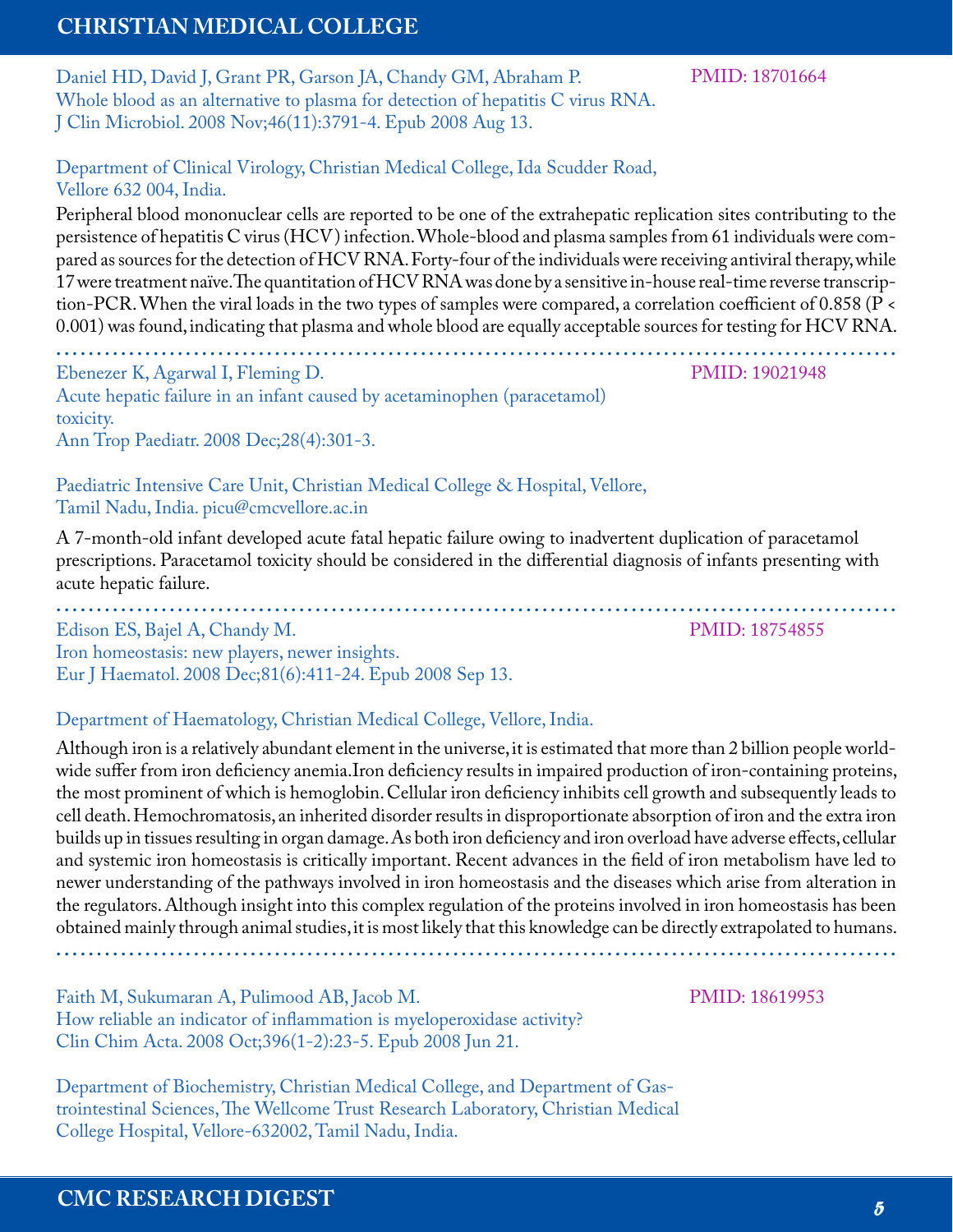BACKGROUND: Myeloperoxidase (MPO) and interleukin-6 (IL-6) are often used as markers of inflammation. The aim of this study was to ascertain whether MPO activity is as reliable as IL-6 as an indicator of inflammation. METHODS: Inflammation was induced in mice, using either turpentine or indomethacin. Duodenal tissue was removed from these animals at various time periods ranging from 6 h to 7 days later. Concentrations of IL-6 and MPO activity were estimated in the tissue. Histopathological examination was also carried out at some of the time periods to determine the presence of neutrophil infiltration in turpentine-treated mice. RESULTS: Concentrations of IL-6 and MPO activity were significantly higher in tissue that had been treated with the agents used, at all the time periods studied, when compared with corresponding control tissue. Fold-increases in MPO activity were higher than fold-increases in IL-6. Concentrations of the 2 parameters showed significant positive correlation. Histopathological examination did not show significantly higher numbers of neutrophils infiltrating the tissue in response to turpentine, at the time periods studied. CONCLUSIONS: Estimation of MPO activity is a reliable indicator of inflammation, being more sensitive than histopathological examination of tissue and as good as measurement of IL-6 concentrations

. **........................................................................................................**

PMID: 18957690

Janardhan HP. The HIF-1 alpha-C/EBP alpha axis. Sci Signal. 2008 Oct 28;1(43):jc2.

Department of Biochemistry, Christian Medical College, Vellore, India. harishpj@ cmcvellore.ac.in

The hypoxia inducible factors (HIFs) and CCAAT/enhancer binding protein alpha (C/EBP alpha) are transcription factors that mediate adaptive responses to hypoxia and control aspects of energy metabolism, respectively. New evidence suggests that when HIF-1 alpha and C/EBP alpha interact, they bring about reciprocal functional changes, so that the activity of HIF-1 alpha is decreased and that of C/EBP alpha is restricted or increased in a tissue-specific manner. This Journal Club article highlights research depicting interactions between HIF-1 alpha and C/EBP alpha and discusses conditions and tissues in which this interaction might occur.

. **........................................................................................................**

Kannangai R, Kandathil AJ, Daniel HD, Prasannakumar S, Lionnel J, Abraham P. PMID: 18974501 An unusual seroconversion profile in a pregnant woman infected with the human immunodeficiency virus-1: Need for using later generations HIV screening assays.

#### Indian J Med Microbiol. 2008 Oct-Dec;26(4):390-2.

The first HIV-1 marker that appears in blood following infection is HIV-1 RNA and usually the load is in millions of copies/ ml preceding seroconversion. A 24-year-old pregnant woman, gravida 2, parity 1 was tested for HIV as part of antenatal screening. Three samples were collected and tested from this individual over a period 70 days. The HIV-1 RNA level during seroconversion phase was very low contrary to the well understood natural history of HIV infection. The reactivity rate in the ELISA and the Western Blot profile showed a gradual increase over the 70 days with a weak reactivity in a second generation assay (detects IgG only) for the third sample. This case illustrates the uncertainties regarding the serological window period in HIV infection and the need to use at least a third generation assay in testing centres for early detection of HIV infection.

. **........................................................................................................** Kannangai R, Kandathil AJ, Ebenezer DL, Nithyanandam G, Samuel P, Abraham PMID: 18695317OC, Sudarsanam TD, Pulimood SA, Sridharan G. Evidence for lower CD4+ T cell and higher viral load in asymptomatic HIV-1 infected individuals of India: implications for therapy initiation. Indian J Med Microbiol. 2008 Jul-Sep;26(3):217-21.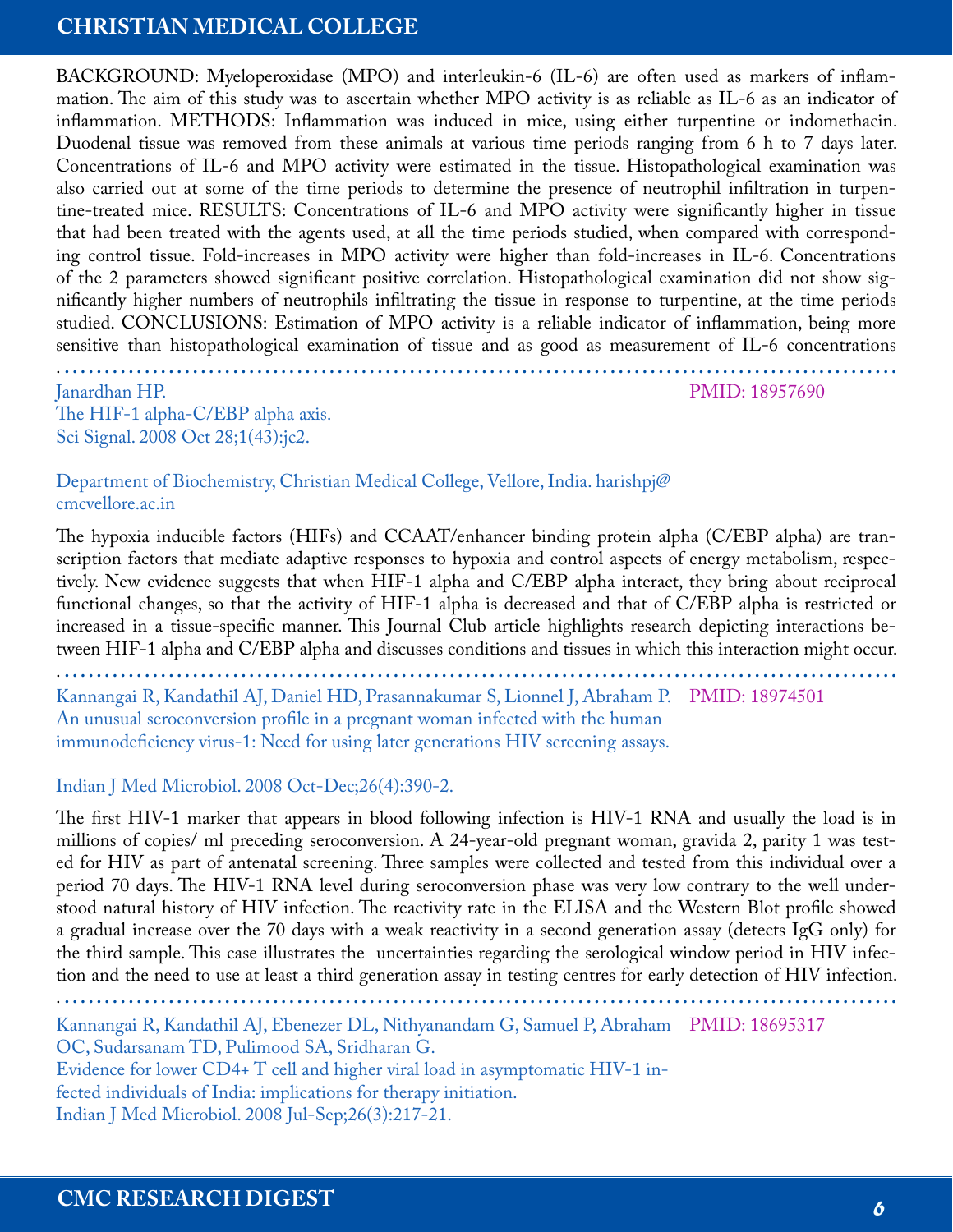PURPOSE: We have earlier documented that the south Indian population had lower CD4 counts. The aim of this study was to investigate a previous suggestion on a new CD4+ T cell cut off and association with HIV-1 RNA levels for decision on anti retroviral therapy in India (south). METHODS: We evaluated a new methodology i.e., artus real-time PCR and CD4+ T cell count by Guava EasyCD4 system. From 146 HIV infected individuals seen at a tertiary care centre, blood was collected for CD4+ T cell and HIV-1 RNA estimation. RESULTS: The receiver operating characteristic curve cut off value for the CD4 counts to distinguish between CDC clinical categories A and B was 243 cells/microL, and to distinguish B and C was 153 cells/microL. The RNA level that differentiated CDC A and B was 327473 RNA copies/mL, while for CDC B and C was 688543 copies/mL. There was a significant negative correlation ( $r = -0.55$ ,  $P + T$  cell counts in HIV infected individuals. CONCLUSIONS: A majority with CD4 counts of 201-350 cells/microL in our population had higher viral load than the treatment threshold suggested by the International AIDS society and the above two methodologies are useful in monitoring HIV infections.

. **........................................................................................................**

PMID: 18253714

Kolli VK, Abraham P, Rabi S. Methotrexate-induced nitrosative stress may play a critical role in small intestinal damage in the rat. Arch Toxicol. 2008 Oct;82(10):763-70. Epub 2008 Feb 6.

#### Department of Biochemistry, Christian Medical College, Bagayam, Vellore 632002, Tamil Nadu, India.

Methotrexate (MTX), a structural analogue of folic acid, is widely used as a chemotherapeutic agent for leukemia and other malignancies. One of the major toxic effects of MTX is intestinal injury and enterocolitis .The mechanism of gastrointestinal toxicity of methotrexate has not been investigated completely. Therefore cancer chemotherapy has to be accompanied by symptomatic therapy such as antibiotics and anti-diarrheal drugs. It is important to investigate the mechanism by which methotrexate induces intestinal damage in order to perform cancer chemotherapy effectively by preventing the side effects. This study aimed at investigating whether nitrosative stress plays a role in methotrexate induced small intestinal damage using a rat model. Adult male rats were administered methotrexate at the dose of 7 mg/kg body weight intraperitoneally for 3 consecutive days and sacrificed 12 or 24 h after the final dose of methotrexate. Vehicle treated rats served as control. The intestinal tissue was used for light microscopic studies and markers of nitrosative stress including tissue nitrite level and nitrotyrosine. Myeloperoxidase (MPO) activity, a marker of neutrophil infiltration was also measured in intestinal homogenates. The villi were damaged at 12 h and the damage progressed and became severe at 24 h after the final dose of MTX. Biochemically, tissue nitrate was elevated fivefold at 12 h and fourfold at 24 h after the final dose of MTX as compared with control. Nitrotyrosine, measured immunohistochemically was detected in all the parts of the small intestine. Duodenum stained the most for nitrotyrosine, followed by ileum and then jejunum. The staining for nitrotyrosine was more intense at 24 h as compared with 12 h after the final dose of methotrexate. There was marked neutrophil infiltration as evidenced by increase in MPO activity in the small intestines. In conclusion, the results of the present study reveal that nitrosative stress may play a critical role in methotrexate induced small intestinal damage. Intervention studies using nitric oxide synthase inhibitors is being carried out in order to confirm the role of nitrosative stress in methotrexate induced small intestinal damage.

. **........................................................................................................**

Mathew BS, Fleming DH, Jeyaseelan V, Chandy SJ, Annapandian VM, Subbanna PMID: 18662286 PK, John GT.

A limited sampling strategy for tacrolimus in renal transplant patients. Br J Clin Pharmacol. 2008 Oct;66(4):467-72. Epub 2008 Jun 28.

Clinical Pharmacology Unit, Department of Biostatistics and Clinical Pharmacology, Christian Medical College, Vellore, India.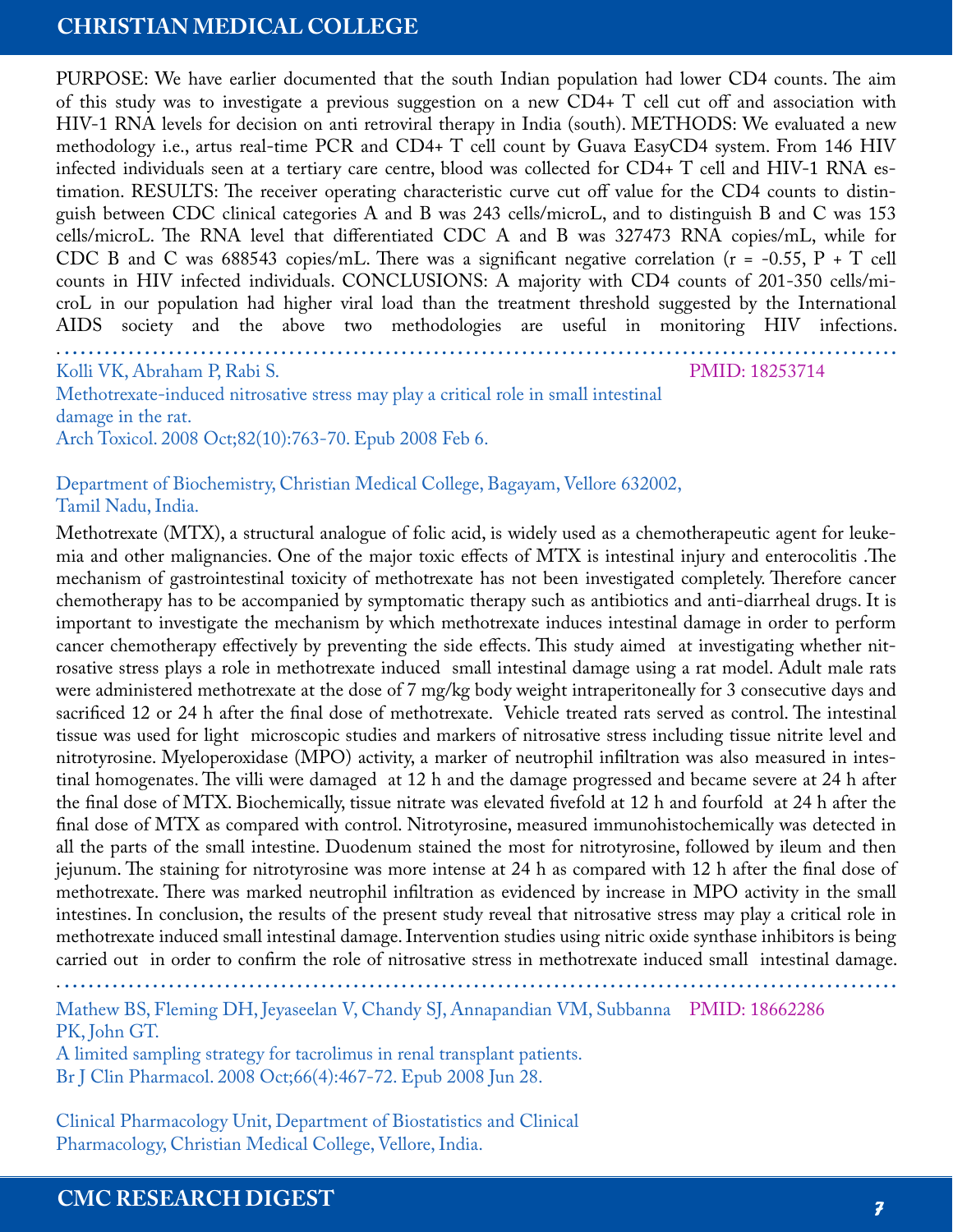AIMS: To develop and validate limited sampling strategy (LSS) equations to estimate area under the curve (AUC(0-12)) in renal transplant patients. METHODS: Twenty-nine renal transplant patients (3-6 months post transplant) who were at steady state with respect to tacrolimus kinetics were included in this study. The blood samples starting with the predose (trough) and collected at fixed time points for 12 h were analysed by microparticle enzyme immunoassay. Linear regression analysis estimated the correlations of tacrolimus concentrations at different sampling time points with the total measured  $AUC(0-12)$ . By applying multiple stepwise linear regression analysis, LSS equations with acceptable correlation coefficients  $(R(2))$ , bias and precision were identified. The predictive performance of these models was validated by the jackknife technique. RESULTS: Three models were identified, all with  $R(2)$  > or = 0.907. Two point models included one with trough  $(C(0))$  and 1.5 h postdose  $(C(1.5))$ , another with trough and 4 h postdose. Increasing the number of sampling time points to more than two increased  $R(2)$ marginally (0.951 to 0.990). After jackknife validation, the two sampling time point (trough and 1.5 h postdose) model accurately predicted AUC(0-12). Regression coefficient  $R(2) = 0.951$ , intraclass correlation = 0.976, bias [95% confidence interval (CI)] 0.53% (-2.63, 3.69) and precision(95% CI) 6.35% (4.36, 8.35). CONCLUSION: The two-point LSS equation  $[AUC(0-12) = 19.16 + (6.75.C(0)) + (3.33.C1.5)]$  can be used as a predictable and accurate measure of AUC(0-12) in stable renal transplant patients prescribed prednisolone and mycophenolate.

. **........................................................................................................**

Moorthy M, Daniel HD, Kurian G, Abraham P.

PMID: 18974484

An evaluation of saliva as an alternative to plasma for the detection of hepatitis C virus antibodies.

Indian J Med Microbiol. 2008 Oct-Dec;26(4):327-32.

#### Department of Clinical Virology, Christian Medical College, Vellore, Tamil Nadu - 632 004, India. priyaabraham@cmcvellore.ac.in.

Purpose: Seroepidemiological studies on the prevalence of Hepatitis C virus (HCV) in India have been hampered by reluctance of subjects to provide blood samples for testing. We evaluated the use of saliva as an alternate specimen to blood for the detection of antibodies to HCV. Methods: Chronic liver disease (CLD) patients attending the liver clinic were recruited for this study. A saliva and plasma sample (sample air) was collected from each patient included in the study. Saliva samples were collected using a commercially available collection device - OmniSal. Sample pairs were tested with an in-use ELISA for the detection of antibodies to HCV (HCV-Ab), with a minor modification in the manufacturer's protocol while testing saliva. The cut-off absorbance value for declaring a sample as positive was determined by receiver operating curve (ROC) analysis. HCV-Ab positivity in saliva was compared with that in plasma as well as with viral load in plasma and infecting genotype of the virus. Sensitivity, specificity, positive and negative predictive values, and correlation coefficients were calculated using Medcalc statistical software. Results: The optimal accuracy indices were: sensitivity-81.6%; specificity-92.5%; PPV-85.1% and NPV-90.5%. No correlation was found between salivary positivity and HCV viral load in plasma or infecting genotype. Conclusions: The accuracy indices indicate that the assay must be optimized further before it can be recommended for routine use in epidemiological surveys for HCV-Ab.

. **........................................................................................................**

Nair S, Sen N, Peter JV, Raj JP, Brahmadathan KN.

PMID: 18711256

Role of quantitative endotracheal aspirate and cultures as a surveillance and diagnostic tool for ventilator associated pneumonia: A pilot study.

Indian J Med Sci. 2008 Aug;62(8):304-13.

Medical Intensive Care Unit, Christian Medical College and Hospital, Vellore, India. peterjohnvictor@yahoo.com.au.

Background: Accurate diagnosis and appropriate treatment of ventilator associated pneumonia (VAP) is crucial for good outcomes. Endotracheal suctioning is performed in ventilated patients as part of routine care and for tracheal toileting. Aim: We evaluated if quantitative endotracheal aspirate (ETA) was a suitable alternative to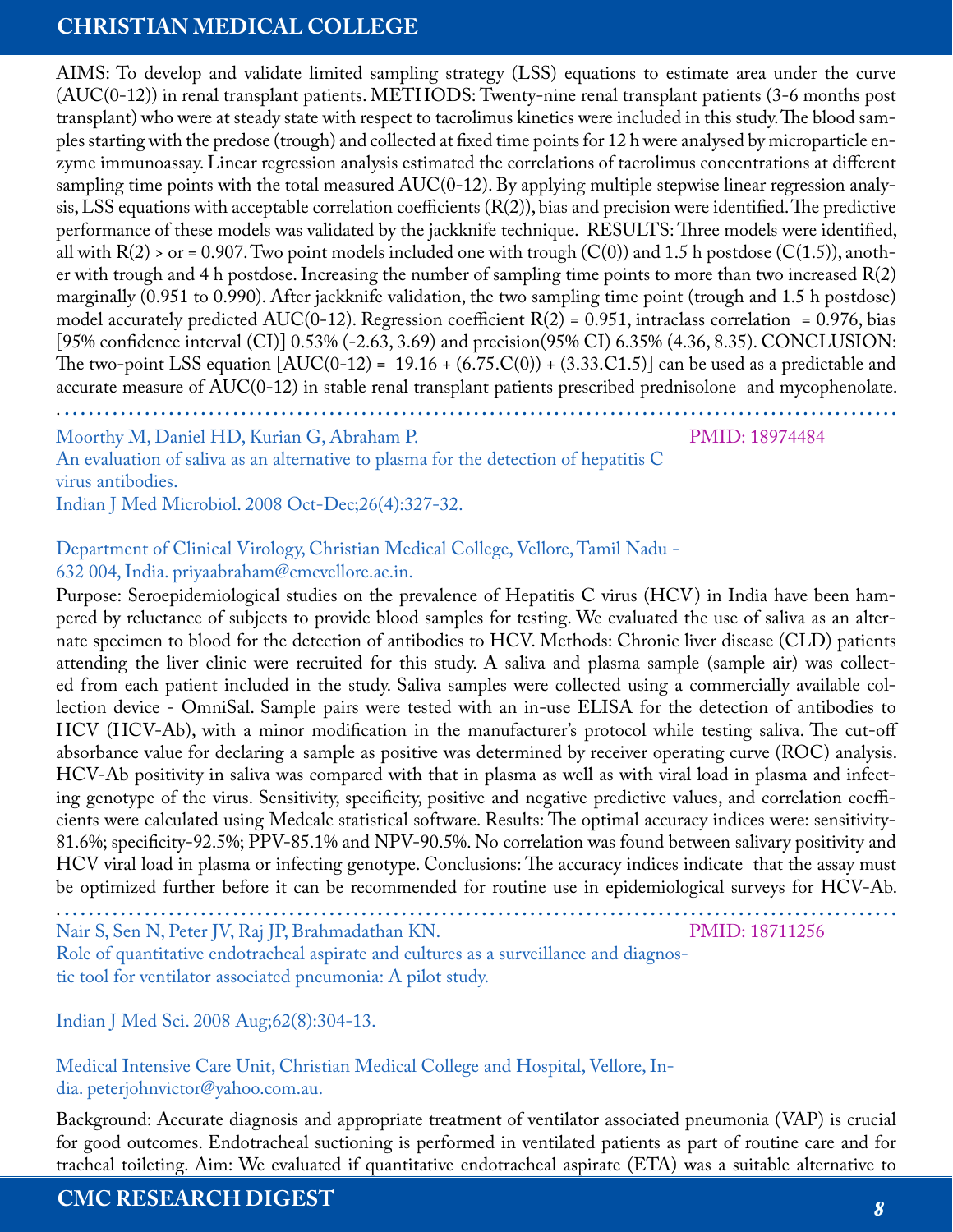bronchoalveolar lavage (BAL) for suspected VAP. In addition we assessed if surveillance ETA guided antibiotic selection for subsequent VAP. Setting and Design: Prospective study in the surgical intensive care unit (ICU) of a tertiary hospital in India. Materials and Methods: Two hundred consecutive patients with mean (standard deviation) APACHE II score of 12.3+/-5 and requiring mechanical ventilation beyond 48 hours underwent surveillance ETA cultures. A second ETA and BAL were performed if the patient developed features of VAP. The threshold for microbiological diagnosis of VAP was taken as 10 5 colony forming units/ml (cfu/ml) for ETA and 10 4 cfu/ml for BAL. Statistical Analysis: The sensitivity and specificity of surveillance and concurrent ETA aspirate cultures were compared with BAL cultures. RESULTS: VAP was suspected clinically and corroborated radiologically in 27/177 patients (15.3%). Although microbiological support for VAP was obtained by ETA in 19 patients, bronchoscopy was possible only in 13 patients, 8 of whom had isolates at significant threshold. Of the 16 organisms isolated from BAL, 11 were of significant threshold with 9/11 (82%) BAL isolates having a similar antibiogram to a concurrent ETA. Only one BAL isolate (9%), at significant threshold, was not isolated on a concurrent ETA. On the other hand just 6/11 BAL isolates (55%) had an identical antibiogram to surveillance ETA. BAL had 3 additional isolates (27%) at significant threshold not isolated on surveillance ETA. Conclusions: Concurrent quantitative ETA could substitute BAL cultures for VAP. Surveillance ETA at 48 hours of ventilation does not appear to assist with antibiotic selection for a subsequent VAP.

. **........................................................................................................** Nanda Kumar NS, Balamurugan R, Jayakanthan K, Pulimood A, Pugazhendhi S, PMID: 19120873 Ramakrishna BS.

Probiotic administration alters the gut flora and attenuates colitis in mice administered dextran sodium sulfate. J Gastroenterol Hepatol. 2008 Dec;23(12):1834-9.

#### Department of Gastrointestinal Sciences, The Wellcome Trust Research Laboratory, Christian Medical College, Vellore, India.

BACKGROUND: Probiotics are used in the therapy of inflammatory bowel disease. This study aimed to determine whether prior administration of probiotic lactobacilli and bifidobacteria would prevent disease and change gut flora in an animal model of colitis. METHODS: Swiss albino mice received a probiotic mixture (four Lactobacillus and four Bifidobacterium species) or medium (control) for a week prior to induction of colitis by oral 4% dextran sodium sulfate (DSS) for seven days. Appropriate non-colitis controls were used. Histological damage was assessed (n = 5 per group), as was expression of mRNA for tumor necrosis factor (TNF)-alpha, interferon (IFN) gamma, transforming growth factor (TGF)-beta1 and SOCS-1 in the colonic mucosa (n = 6 per group). Secretion of TNF-alpha was measured in distal colon organ culture (n = 5-6 per group). Levels of Bacteroides, Bifidobacterium, and Lactobacillus acidophilus in feces were quantified by real time polymerase chain reaction (PCR) targeting 16S rDNA. RESULTS: Compared to untreated DSS colitis, probiotic treatment significantly reduced weight loss (P < 0.05), shifted histological damage to lesser grades of severity (P < 0.001), reduced mRNA expression of TNF-alpha and TGF-beta1 (P < 0.05), and down-regulated production of TNF-alpha from distal colon explants (P < 0.05). Colitis induced a significant reduction in the relative proportions of Bifidobacterium, Bacteroides and Lactobacillus acidophilus group bacteria in feces, and these levels were significantly increased in probiotic-treated mice compared to DSS mice (P < 0.001). CONCLUSION: Prior administration of probiotic bacteria reduced mucosal inflammation and damage in DSS-induced colitis. DSS colitis was associated with significant changes in the fecal anaerobic bacterial flora and these changes were modulated by administration of probiotic bacteria.

. **........................................................................................................**

Peace T, Subramanian B, Ravindran P.

PMID: 18946982

An experimental study on using a diagnostic computed radiography system as a quality assurance tool in radiotherapy. Australas Phys Eng Sci Med. 2008 Sep;31(3):226-34. Department of Radiotherapy, Christian Medical College, Vellore, India. tim\_peace@ yahoo.co.in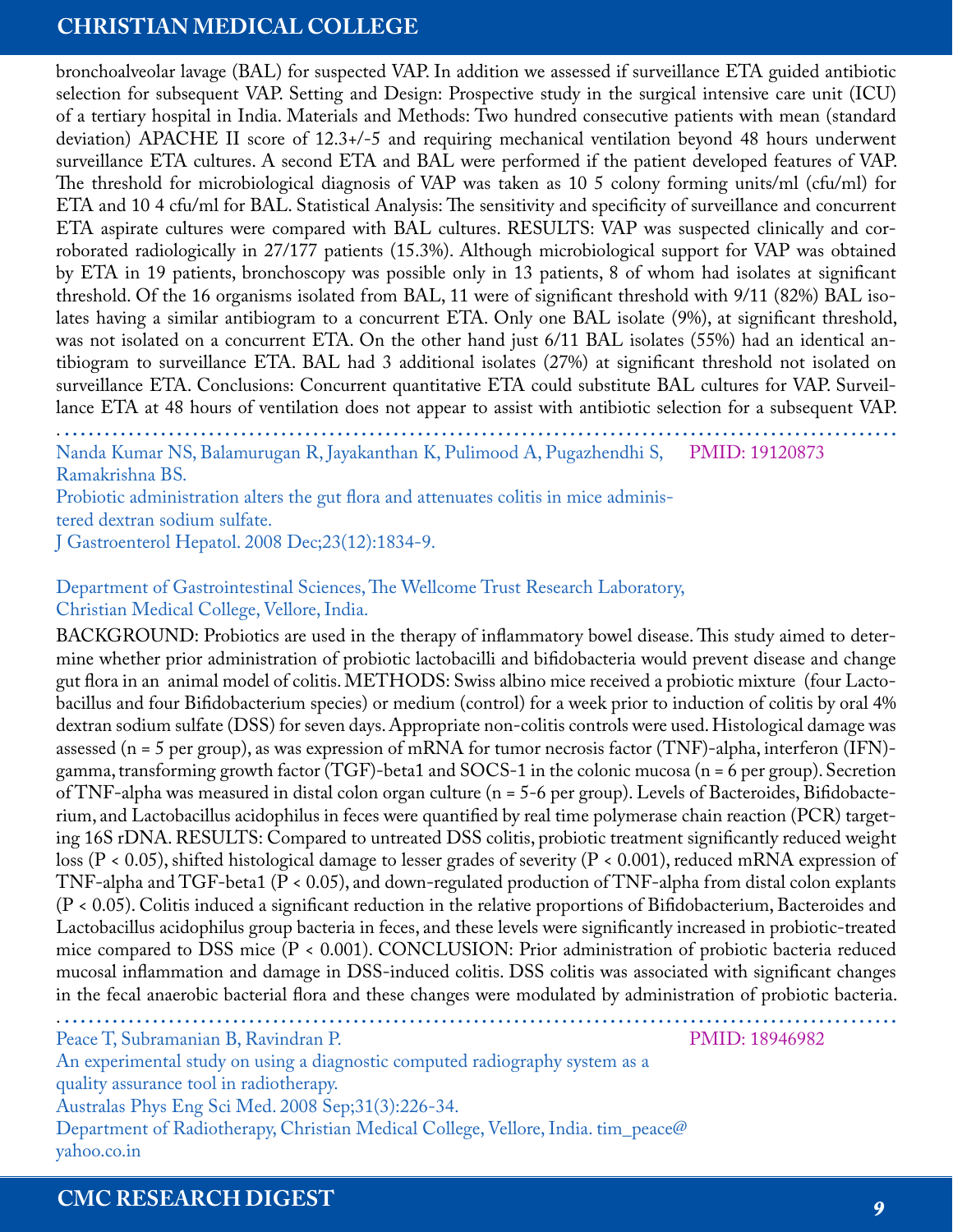The advent of improved digital imaging modalities in diagnostic and therapy is fast making conventional films a nonexistent entity. However, several radiotherapy centers still persist with film for performing quality assurance (QA) tests. This paper investigates the feasibility of using a diagnostic computed radiography (CR) system as a QA tool in radiotherapy. QA tests such as light field congruence, field size verification, determination of radiation isocentre size, multileaf collimator (MLC) check and determination of isocentric shift for stereotactic radiosurgery (SRS) were performed and compared with film. The maximum variation observed between CR and film was 0.4 mm for field size verification, -0.13 mm for the radiation isocentre size check, 0.77 for MLC check and -0.1 mm for isocentric shift using the Winston Lutz test tool for SRS QA. From these results obtained with the CR it is concluded that a diagnostic CR system can be an excellent cost-effective digital alternative to therapy film as a tool for QA in radiotherapy.

. **........................................................................................................**

#### Peedicayil J.

PMID: 18574461

Epigenetic biomarkers in psychiatric disorders. Br J Pharmacol. 2008 Nov;155(6):795-6. Epub 2008 Jun 23.

#### Department of Pharmacology and Clinical Pharmacology, Christian Medical College, Vellore, India. jpeedi@cmcvellore.ac.in

The discovery of biomarkers in psychiatric disorders may help in the diagnosis, prevention and treatment of patients with these disorders. Here, I discuss the potential role of epigenetic biomarkers, that is, epigenetically altered genes and/or expression patterns of proteins or metabolites, in psychiatric disorders. Before epigenetic biomarkers can be clinically applied in these disorders, several issues need to be addressed. These include establishing a connection between biomarkers and the disease process; determining the predictive quality of the biomarkers; determining the effects of disease heterogeneity on the biomarkers; and identifying sample sources for the biomarkers that are easily accessible for testing.

. **........................................................................................................** Rajan P, Srinivasan R.

PMID: 18663609

Targeting cancer stem cells in cancer prevention and therapy. Stem Cell Rev. 2008 Sep;4(3):211-6. Epub 2008 Jul 29.

#### Center for Stem Cell Research, Christian Medical College, Vellore, 632002, India, prajan@cmcvellore.ac.in

The cancer stem cell hypothesis is an attractive framework within which one may think about cancer initiation, recurrence, and metastasis, and methods to devise treatment strategies for cancers. Although all cancers do not appear to sustain themselves with cancer stem cells, but also through a dominant cell population, creating strategies for cancer treatment which include cancer stem cells as targets seems reasonable. In this perspective we discuss possible strategies for controlling the viability and tumorigenecity of cancer stem cells, and extend our discussion to strategies approaching the prevention of cancer.

. **........................................................................................................** Ramakrishna B, Mukhopadhya A, Kurian G.

PMID: 18713304

Correlation of hepatocyte expression of hepatitis B viral antigens with histological activity and viral titer in chronic hepatitis B virus infection: An immunohistochemical study.

J Gastroenterol Hepatol. 2008 Aug 17. [Epub ahead of print]

Department of Pathology, Christian Medical College, Vellore, India.

Background and Aim: The localization of hepatitis B virus (HBV) core antigen to the nucleus or cytoplasm of hepatocytes has biological implications for viral packaging and persistence. This study examined the relationship between the localization of hepatitis B virus antigens, histological activity, and viral titer in patients with chronic HBV infection. Methods: Liver biopsies from 110 patients with chronic HBV infection were studied. Ishak's scoring system was used for the histological analysis. The localization of hepatitis B surface antigen (HBsAg) and hepatitis B core antigen (HBcAg) and the percentage of hepatocytes stained positive by immunohistochemistry were correlated with viral titer,histological activity, and fibrosis indices using Spearman rank correlation. Results: In 88 hepatitis B e-antigen (HBeAg)-positive individuals, the nuclear localization of HBcAg correlated significantly

#### **CMC RESEARCH DIGEST** *10*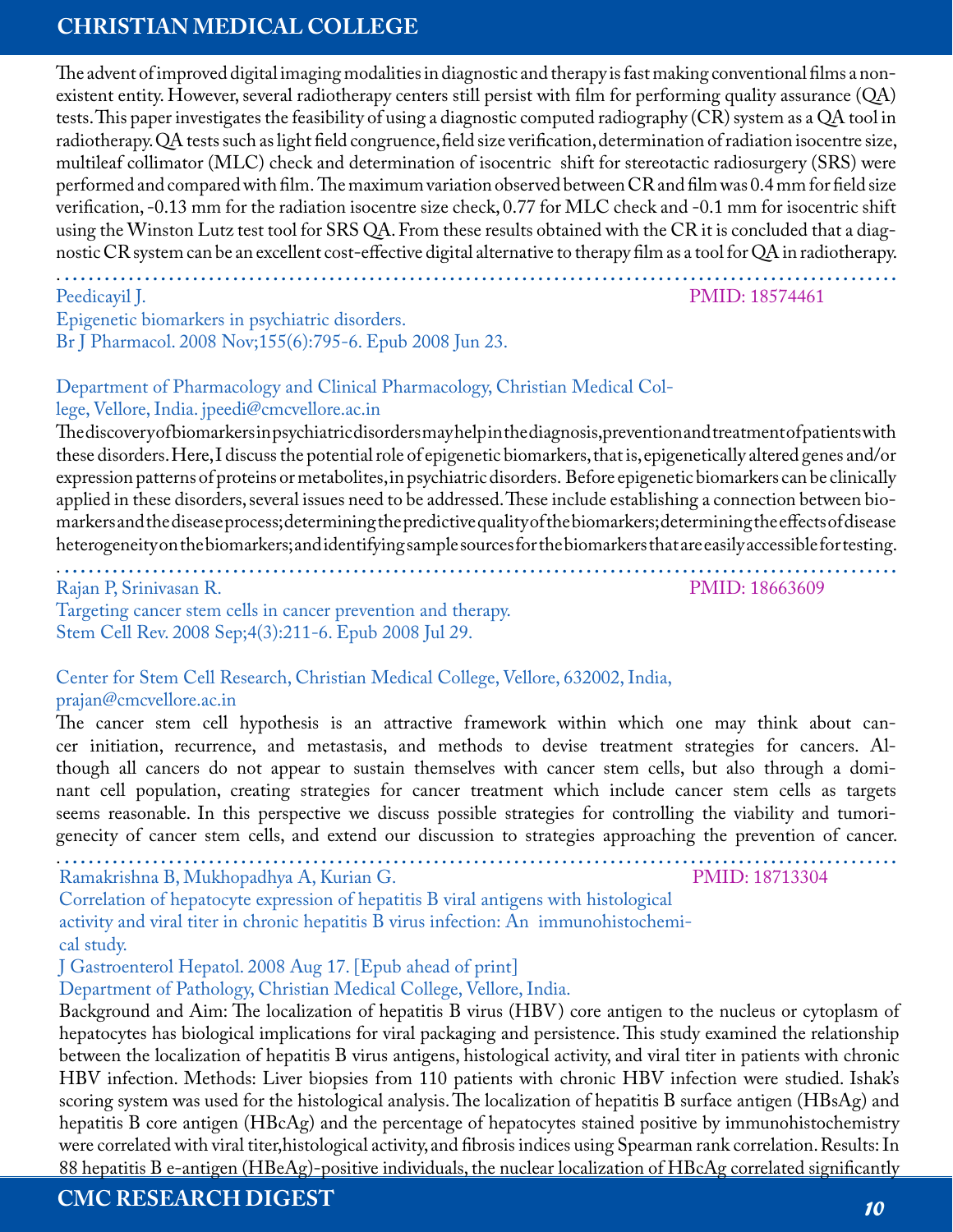with DNA titer ( $r = 0.435$ ,  $P = 0.001$ ) and negatively with fibrosis ( $r = -0.297$ ,  $P = 0.005$ ). The cytoplasmic localization correlated significantly with histological activity ( $r = 0.211$ ,  $P = 0.049$ ). In 22 HBeAg-negative individuals, the nuclear localization of HBcAg correlated significantly with histological activity ( $r = 0.625$ ,  $P = 0.002$ ), DNA titer ( $r = 0.651$ ,  $P = 0.009$ ), and fibrosis (r = 0.447, P = 0.042). The cytoplasmic localization correlated significantly with DNA titer (r  $= 0.524$ , P = 0.045) and fibrosis (r = 0.528, P = 0.012). There was no correlation of HBsAg expression with DNA titer, histological activity index, or fibrosis in both groups. HBeAg-positive patients presented at a younger age. Conclusion: In HBeAg-positive individuals, nuclear core antigen correlated with DNA titer, and cytoplasmic localization with histological activity, whereas in HBeAg-negative individuals, nuclear localization correlated with DNA titer, histological activity, and fibrosis, and cytoplasmic localization correlated with DNA titer and fibrosis, but not with histological activity. These observations suggest biological differences between HBeAg-positive and -negative disease.

. **........................................................................................................**

Santhosh S, Shaji RV, Eapen CE, Jayanthi V, Malathi S, Finny P, Thomas N, ChandyPMID: 18698682 M, Kurian G, Chandy GM.

Genotype phenotype correlation in Wilson's disease within families--a report on four south Indian families.

World J Gastroenterol. 2008 Aug 7;14(29):4672-6.

Department of Gastrointestinal Sciences Christian Medical College, Vellore, Tamil Nadu, India. santhoshcmc@yahoo.com

AIM: To study the genotype phenotype correlation in Wilson's disease (WD) patients within families. METH-ODS: We report four unrelated families from South India with nine members affected with WD. Phenotype was classified as per international consensus phenotypic classification of WD. DNA was extracted from peripheral blood and 21 exons of ATP7B gene and flanking introns were amplified by polymerase chain reaction (PCR). The PCR products were screened for mutations and the aberrant products noted on screening were sequenced. RESULTS: Four separate ATP7B mutations were found in the four families. ATP7B mutations were identical amongst affected members within each family. Three families had homozygous mutations of ATP7B gene while one family had compound heterozygous mutation, of which only one mutation was identified. We noted concordance between ATP7B gene mutation and Wilson's disease phenotype amongst members within each family. The age of onset of symptoms or of detection of asymptomatic disease, baseline serum ceruloplasmin and baseline urinary copper levels were also similar in affected members of each family. Minor differences in phenotype and baseline serum ceruloplasmin level were noted in one family. CONCLUSION: We report concordance between ATP7B mutation and WD phenotype within each family with > 1 member affected with WD. Homozygous ATP7B mutation was present in 3 of the 4 families studied. Our report supports allelic dominance as a determinant of WD phenotype. However, in one family with compound heterozygous mutation, there was a similar WD phenotype which suggests that there may be other factors determining the phenotype. . **........................................................................................................**

Sivalingam N, Basivireddy J, Balasubramanian KA, Jacob M.

PMID: 18060385

Curcumin attenuates indomethacin-induced oxidative stress and mitochondrial dysfunction.

Arch Toxicol. 2008 Jul;82(7):471-81. Epub 2007 Nov 30.

#### Department of Biochemistry, Christian Medical College, Vellore 632002, Tamil Nadu, India.

Oxidative stress and mitochondrial dysfunction have been implicated in the pathogenesis of indomethacin-induced enteropathy. We evaluated the potential of curcumin, a known cytoprotectant, as an agent to protect against such effects. Rats were pretreated with curcumin (40 mg/kg by intra-peritoneal injection) before administration of indomethacin (20 mg/kg by gavage). One hour later, the small intestine was isolated and used for assessment of parameters of oxidative stress. Mitochondria, brush border membranes (BBM) and surfactant-like particles (SLP) were also isolated from the tissue. Mitochondria were used for assessment of functional integrity, estimation of products of lipid peroxidation and lipid content. BBM were used for estimation of products of lipid peroxidation and lipid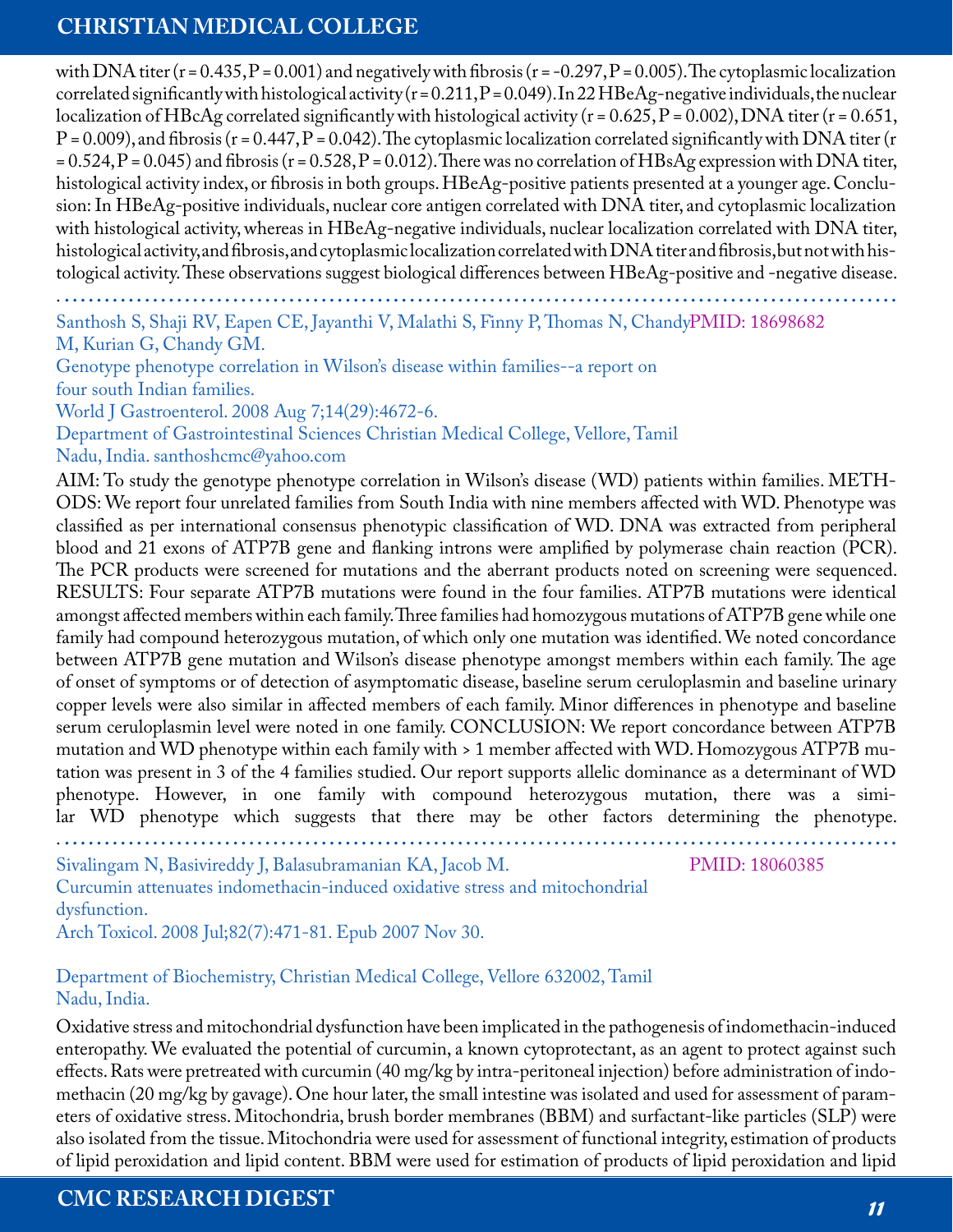content, while the SLP were used for measurement of lipid content. The results showed that oxidative stress and mitochondrial dysfunction occurred in the small intestine of indomethacin-treated rats. Pre-treatment with curcumin was found to ameliorate these drug-induced changes. Significant changes were seen in some of the lipids in the mitochondria, BBM and SLP in response to indomethacin. However, curcumin did not have any significant effect on these drug-induced changes. We conclude that curcumin, by attenuating oxidative stress and mitochondrial dysfunction, holds promise as an agent that can potentially reduce NSAID-induced adverse effects in the small intestine.

. **........................................................................................................** Vivekanandan P, Bissett S, Ijaz S, Teo CG, Sridharan G, Raghuraman S, Daniel HD, PMID: 18974463 Kavitha ML, Daniel D, Chandy GM, Abraham P. Correlation between hepatitis B genotypes, 1896 precore mutation, virus loads and liver dysfunction in an Indian population. Indian J Gastroenterol. 2008 Jul-Aug;27(4):142-7.

#### Department of Clinical Virology, Christian Medical College, Vellore, India. priyaabraham@cmcvellore.ac.in.

Background/objectives: Hepatitis B virus (HBV) genotypes may differ in pathogenicity. However, the interplay between different virus characteristics such as genotypes, mutants and virus loads has not been well studied . We investigated the association between HBV genotype, presence of 1896 precore mutation and HBV viral loads in patients with HBV-related liver disease. Methods: One hundred and sixteen HBV DNA-seropositive patients attending a gastroenterology outpatient clinic and 107 HBV DNA-seropositive blood donors were recruited. The subjects were stratified as those with normal (Group I, n=164) and elevated (Group II, n=59) ALT levels. The HBV genotype and the presence of the 1896 precore mutation were determined, and plasma HBV DNA levels measured. Results: Genotype C was more common in Group II than in Group I (10 (17%) vs. 4 (2.4%); p< 0.005). There was no relationship between the 1896 precore mutation and the HBV DNA levels. Subjects with genotype C (n=14) had higher HBV DNA levels than those with genotypes A (n=33) or D (n=158). Conclusions: The infecting genotype, but not the presence of 1896 precore mutation, correlates with HBV load. The association of genotype C with higher virus loads and with elevated ALT may point to a greater pathogenicity of this genotype.



Gibikote S, Verghese VP. Diagnosis of pneumonia in children: ultrasound better than CXR? Radiol Med. 2008 Oct;113(7):1079-81.

PMID: 19002418

Department of Radiology, Christian Medical College, Vellore, 632004, India, gibikote@cmcvellore.ac.in.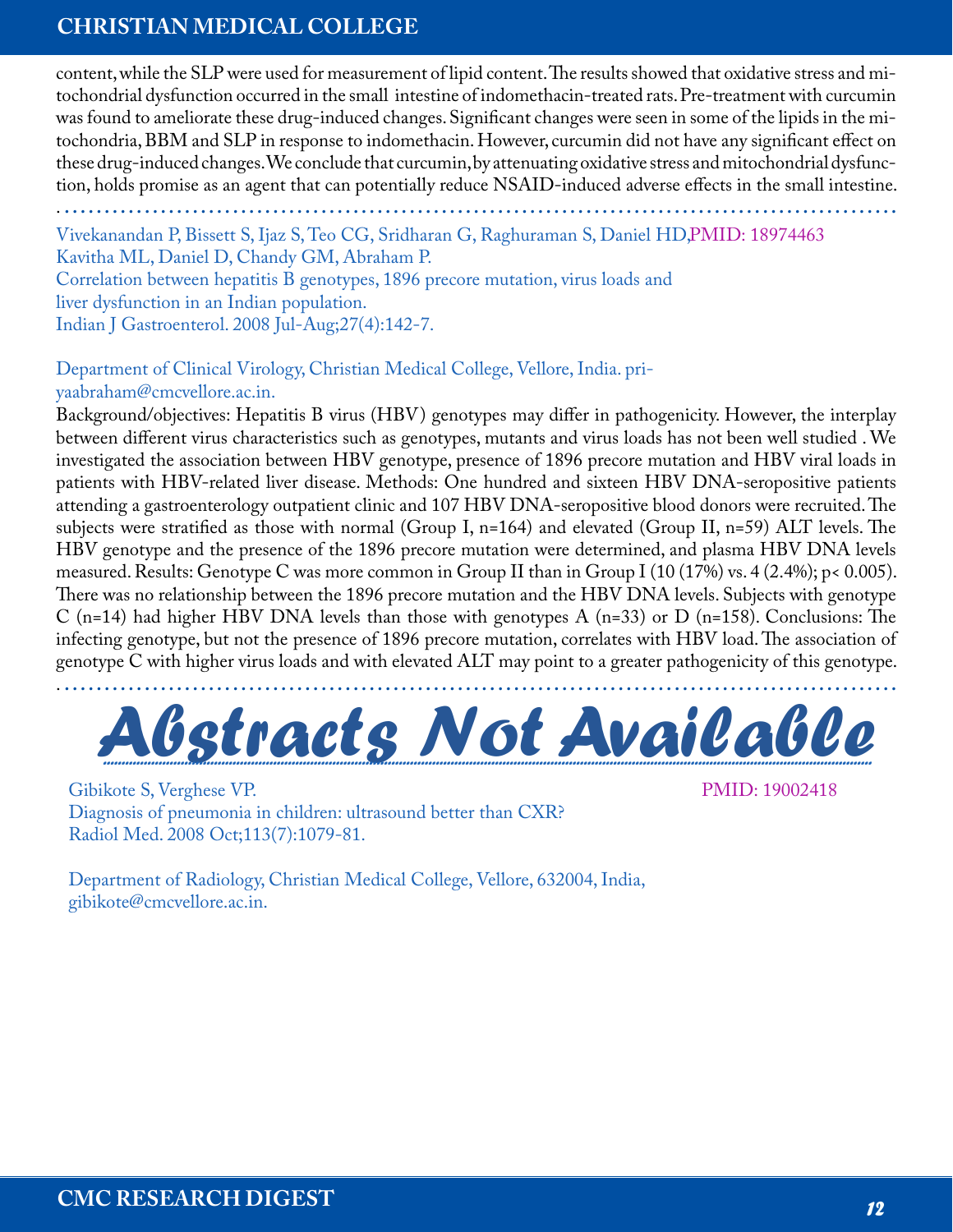# Epidemiology / Public Health

Banerjee I, Primrose Gladstone B, Iturriza-Gomara M, Gray JJ, Brown DW, Kang PMID: 18712810 G. Evidence of intrafamilial transmission of rotavirus in a birth cohort in South India. J Med Virol. 2008 Oct;80(10):1858-63.

#### Department of Gastrointestinal Sciences, Christian Medical College, Vellore, India.

Transmission of rotavirus infection was studied in a birth cohort of children based in an urban slum in Vellore and their familial contacts. Contemporaneous samples from index patients and their familial contacts were collected for analysis in three different settings. Firstly, samples were collected from familial contacts during a period of rotavirus infection in children from the cohort. Secondly, on occasions when a family member had rotavirus diarrhea, samples from the cohort child were taken for analysis. Lastly, asymptomatic surveillance samples collected at predetermined time points from both the cohort child and familial contacts were analyzed. From 560 samples collected from family members during symptomatic and asymptomatic rotavirus infections in these children, three rotavirus transmissions were identified, accounting for a secondary attack rate of 0.54%. In four instances of rotavirus diarrhea in a family member, one infection was transmitted to the cohort child. Nucleotide sequence and phylogenetic analysis demonstrated a high degree of similarity in all these pairs ranging between 99% and 100% at both the nucleotide and the deduced amino acid levels, highly suggestive of person-to-person transmission of rotavirus infection. There was complete concordance of rotavirus genotyping between these pairs. No transmission events were noted from 14 asymptomatic rotavirus infections identified during routine surveillance of family members. This study is the first to use phylogenetic analysis to study the intra familial spread of rotavirus infection.

. **........................................................................................................** John S, Sanghi S, Prasad S, Bose A, George K. Two Doses of Measles Vaccine: Are Some States in India Ready for It? J Trop Pediatr. 2008 Sep 17. [Epub ahead of print]

PMID: 18799515

Community Health Department, Christian Medical College, Vellore, Tamilnadu, India.

We present the results of two surveys of measles outbreaks near Vellore, which perhaps supports the cause for introduction of a second dose of measles vaccine. Survey one had 590 under 10-year olds. The attack rate was 15.1, 11.7 and 5.7% in the unimmunized, among those vaccinated at 6 months and at 9 months, respectively. The overall vaccine efficacy (VE) was 28% if vaccinated at 6 months and 66% if at 9 months. Second survey had 1702 children and adolescents. There were 59 cases of measles of which 49 were over 5 years of age, the mean age being 8.8 years. The VE was 66% for children up to 6 years and 48.4% for those aged 7-15. The data suggests that measles vaccine is better given at 9 months. The low VE in school age children could be improved by introducing a second dose of measles vaccine.

. **........................................................................................................** Mendelsohn AS, Asirvatham JR, Mkaya Mwamburi D, Sowmynarayanan TV, MalikPMID: 18466182 V, Muliyil J, Kang G.

Estimates of the economic burden of rotavirus-associated and all-cause diarrhoea in Vellore, India.

Trop Med Int Health. 2008 Jul;13(7):934-42. Epub 2008 May 6.

Department of Gastrointestinal Sciences, Christian Medical College, Vellore, India.

OBJECTIVE: To determine the cost of rotavirus and all-cause diarrhoea in Vellore, India. METH-ODS: Parents of children <5 years of age accessing clinics, emergency rooms, or hospitals for acute diarrhoea completed a questionnaire detailing healthcare utilisation, medical and non-medical expenditures, and lost income. Faecal samples were screened for rotavirus and medical records were examined. Costs were estimated for inpatient and outpatient resource consumption, stratified by facility. RESULTS: Total so

#### **CMC RESEARCH DIGEST** *13*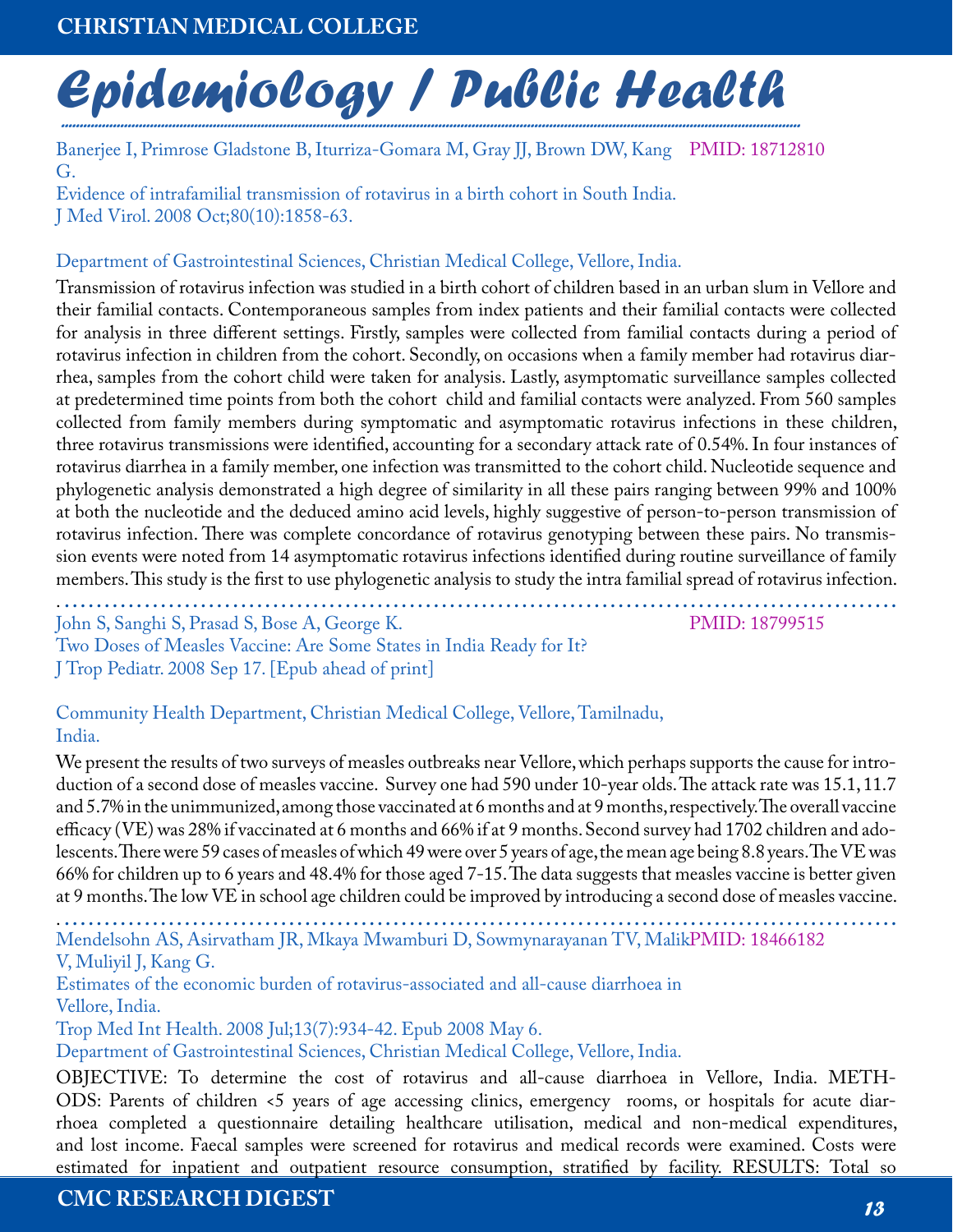cietal costs of a hospitalized diarrhoeal episode were Rs 3278.50 (US\$ 80.80) at a large referral hospital and Rs 1648.60 (US\$ 40.60) at a smaller community hospital. Costs for rotavirus positive or negative gastroenteritis were similar. Median household expenditures per diarrhoeal episode at the referral and the community hospitals equalled 5.8% and 2.2% of the annual household income, respectively. CONCLUSIONS: Diarrhoeal disease in children constitutes a considerable economic burden. An appropriately priced and effective rotavirus vaccine may provide significant economic savings for the Indian household and healthcare system.

. **........................................................................................................**

Minz S, Balraj V, Lalitha MK, Murali N, Cherian T, Manoharan G, Kadirvan S, Joseph A, Steinhoff MC. PMID: 18820360

Incidence of Haemophilus influenzae type b meningitis in India.

Indian J Med Res. 2008 Jul;128(1):57-64.

Departments of Community Health, Christian Medical College, Vellore, India.

BACKGROUND & OBJECTIVE: Vaccine policy depends on locally relevant disease burden estimates. The incidence of Haemophilus influenzae type b (Hib) disease is not well characterized in the South Asian region, home to 30 per cent of the world's children. There are limited data from prospective population incidence studies of Hib in Asia, and no data available from India. We therefore carried out this study to assess the burden of Hib meningitis in India. METHODS: A prospective surveillance study was carried out during 1997 and 1999 in hospitals for cases of Hib meningitis from 5 administrative areas of an Indian district (Vellore, Tamil Nadu) with 56,153 children under 5 yr of age, over a 24 month period RESULTS:Ninety seven cases of possible meningitis (> 10 WBC/microl in CSF) were reported, an annual incidence of 86 per 100,000 (95%CI 69 to 109) in 0-4 yr old children, and 357 per 100,000 in 0-11 month infants. Eighteen had proven bacterial meningitis, an annual incidence of 15.9 per 100,000. Eight CSF had Hib by cultureor antigen testing, an annual incidence of 7.1 per 100,000 (95%CI 3.1 to 14.0) in children 0-59 months. In infants 0-11 months of age, the incidence of Hib meningitis was 32 per 100,000 (95%CI 16 to 67) and in the 0-23 month group it was 19 (95%CI 8 to 37). INTER-PRETATION & CONCLUSION: Our data are the first minimal estimate of the incidence of Hib meningitis for Indian children. The observed incidence data are similar to European reports before Hib vaccine use, suggest substantial disease before 24 months of age, and provide data useful for policy regarding Hib immunization.

. **........................................................................................................** Sowmyanarayanan TV, Mukhopadhya A, Gladstone BP, Sarkar R, Kang G. Investigation of a hepatitis A outbreak in children in an urban slum in Vellore, Tamil Nadu, using geographic information systems. PMID: 18820356

Indian J Med Res. 2008 Jul;128(1):32-7.

Departments of Gastrointestinal Sciences , Christian Medical College Vellore, Tamil Nadu, India.

BACKGROUND & OBJECTIVE: An outbreak of symptomatic viral hepatitis in children less than 10 yr of age in Vellore, south India, was investigated and the disease pattern studied using serological and epidemiological methods, supplemented by geographic information systems (GIS) mapping. METHODS: Three cases of hepatitis A were identified during routine surveillance in a birth cohort House-to-house visits were undertaken to identify other symptomatic cases and samples collected for anti- HAV IgM, ELISA testing. All cases and controls were mapped and geo-referenced using Arc View GIS 3.3. Spatial clustering was investigated using SaTScan 7.0.1 software. Drinking water sources were tested for coliform counts with the most probable number technique. RESULTS: Of the 965 children surveyed, 26 (2.78%) had jaundice between February to July 2006. From the 26 patients, 11 (42.3%) blood samples were obtained and tested for anti-HAV IgM; 10 (90.9%) were found to be positive. Water analysis showed high coliform counts in all samples. No spatial clustering of cases could be detected. INTERPRETATION & CONCLUSION: The outbreak was identified because of the symptomatic presentation of the cases. Our study highlighted the increasing detection of symptomatic children with hepatitis A virus infection. Water sources in the area were contaminated and may have served as the source of infection. The lack of clustering in GIS analysis could be due to the common water source.

. **........................................................................................................**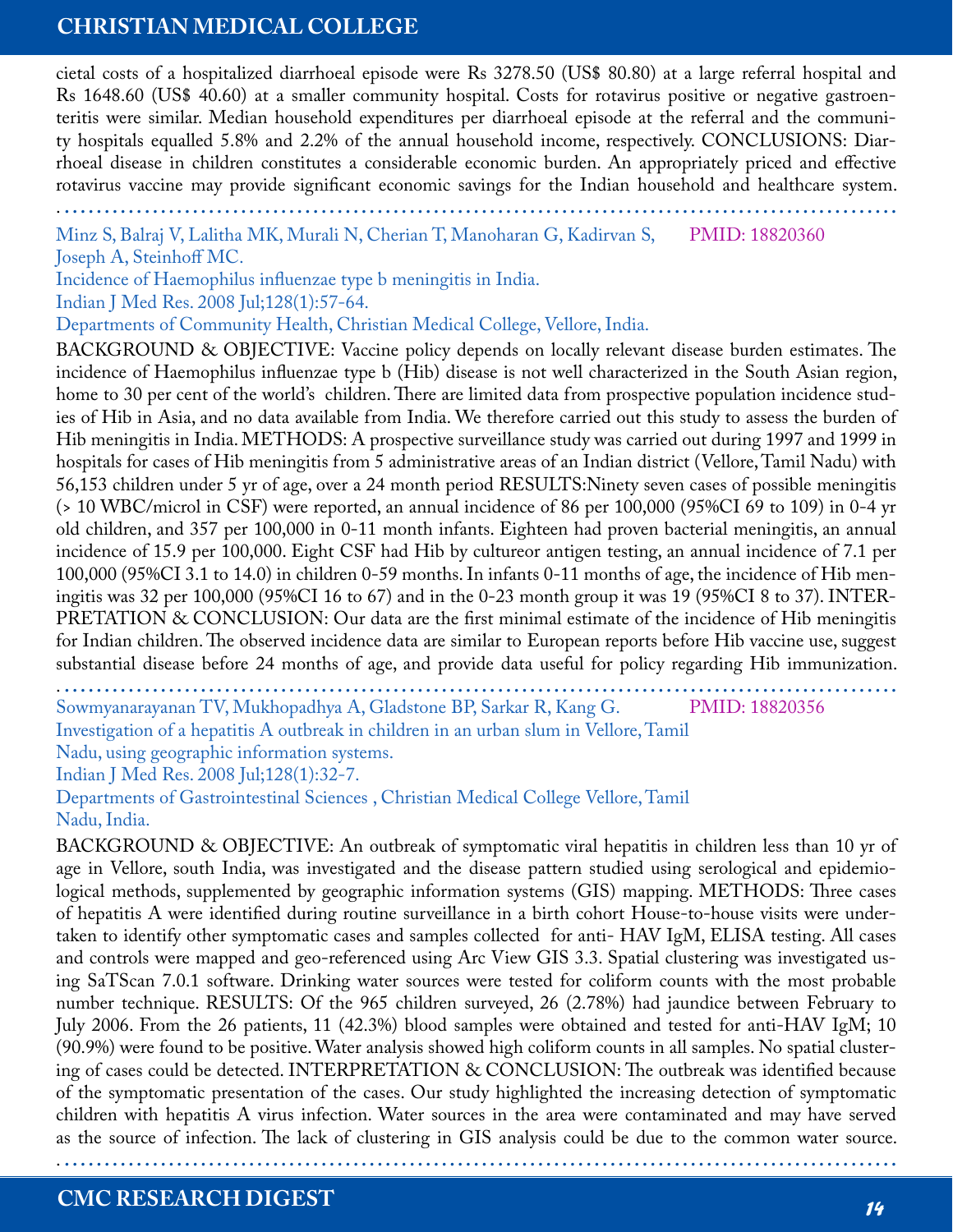# *Abstracts Not Available ..............................................................................................................................................................*

Antonisamy B, Raghupathy P, Christopher S, Richard J, Rao PS, Barker DJ, Fall CH.

Cohort Profile: The 1969-73 Vellore birth cohort study in South India. Int J Epidemiol. 2008 Aug 19. [Epub ahead of print] Department of Biostatistics, Christian Medical College, Vellore, India.

# *Clinical: Observational ..............................................................................................................................................................*

Ambett R, Rupa V, Rajshekhar V.

Analysis of causes for late presentation of Indian patients with vestibular schwannoma.

J Laryngol Otol. 2008 Sep 23:1-7. [Epub ahead of print] Department of ENT, Christian Medical College, Vellore, India.

Objective:To determine the causes of delay in diagnosis and treatment of Indian patients with vestibular schwannomas.Methods:In a prospective study from 2003 to 2005, 50 patients with a confirmed diagnosis of vestibular schwannoma were interviewed to determine the causes for (1) the delay between the patient noting the initial symptom and the definitive diagnosis, and (2) the reasons for delayed diagnosis.Results:In 90 per cent of patients, the initial symptom was either hearing loss (62 per cent), vertigo (24 per cent) or tinnitus (4 per cent). However, most patients had been diagnosed and had presented for surgery only after neurological symptoms had became apparent. The delay between the initial medical consultation and the final diagnosis ranged from one month to 204 months (mean +/- standard deviation, 32.2 +/- 38.9 months). After the patient had noted symptoms, the diagnosis of vestibular schwannoma was delayed due to doctor-related causes in 80 per cent of cases, and due to patient-related causes in 20 per cent. Delay following diagnosis was minimal.Conclusions:Delay in the diagnosis of vestibular schwannoma in Indian patients is due to both doctor- and patient-related factors.

. **........................................................................................................** Amritanand R, Venkatesh K, Cherian R, Shah A, Sundararaj GD. Telangiectatic osteosarcoma of the spine: a case report. Eur Spine J. 2008 Sep;17 Suppl 2:S342-6. Epub 2008 Apr 18. Department of Orthopaedics Unit 1 and Spinal Disorder Services, Christian Medical College, Vellore, 632004, Tamil Nadu, India. rohit@cmcvellore.ac.in PMID: 18421481 Telangiectatic osteosarcoma (TOS) of the spine is rare accounting for only 0.08% of all primary osteo-

sarcomas. Though a well described radio-pathological entity it is not often thought of as a cause of paraplegia. We describe the clinical, radiological and pathological features and discuss the treatment options of telangiectatic osteosarcoma of the dorsal spine presenting in a young man. The diagnostic pitfalls are discussed emphasising the fact that the diagnosis of TOS of the spine requires not only a multi modal approach of appropriate radiological and pathological tests but also an awareness of this condition.

. **........................................................................................................**

Ananthakrishna R, Goel R, Padhan P, Mathew J, Danda D. Relapsing polychondritis-case series from South India.

Clin Rheumatol. 2008 Oct 23. [Epub ahead of print]

Department of Medicine, Christian Medical College and Hospital, Vellore, 632004, India.

Relapsing polychondritis (RP) is a rare recurring inflammatory disorder with variable clinical course. It has been described mainly in Caucasian population. Reports from other ethnic groups are few. We report seven cases of relapsing polychondritis in south Indian population. In between 1995 and 2008, seven patients fulfilling the

**CMC RESEARCH DIGEST** *15*

PMID: 18808730

PMID: 18684785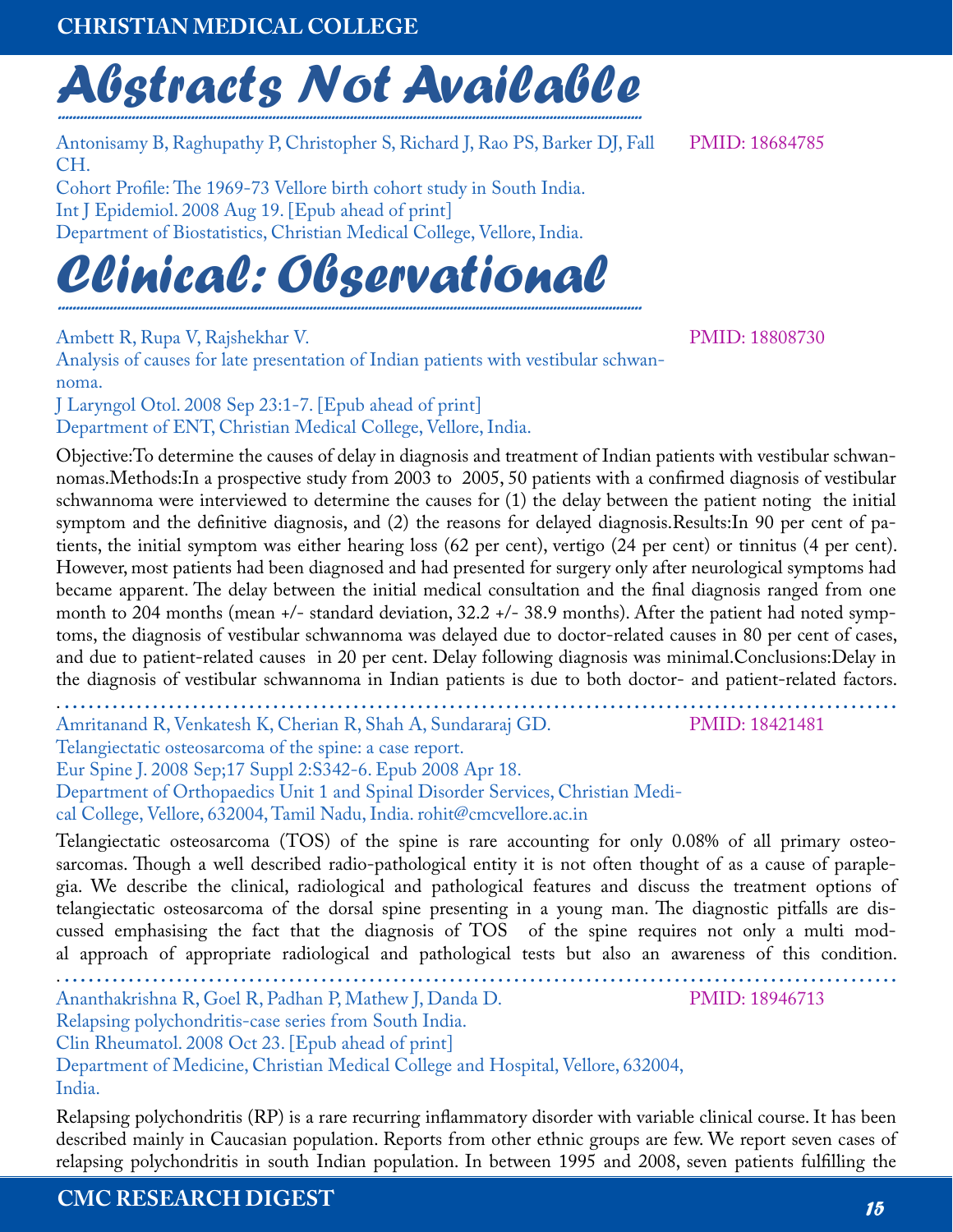McAdam-Damiani-Levine criteria for diagnosis of relapsing polychondritis were identified. Records pertaining to these patients were studied and clinical presentation, course, and treatment offered were analyzed retrospectively. The female-to-male ratio in our series was 2.5:1. The age of onset of symptoms ranged from 28 to 54 years, with a mean of 40.2 years. An average of 20 months, ranging from 3 months to 6 years, elapsed before the patient presented to us seeking a diagnosis. Various structural involvement in our series were as follows: pinna in four (57%), nasal cartilage in five (71%), joints in three (43%), eyes in three (43%), laryngotracheal tree in three (43%), inner ear in one (14.3%), skin in one (14.3%), and heart in one (14.3%). Associated autoimmune diseases were present in four (57%) patients in the form of one of the following in each: vasculitis, autoimmune hemolytic anemia, hypothyroidism, and rheumatoid arthritis. All seven patients received prednisolone with three of them requiring additional immunosuppressants. There was no mortality amongst the four patients who had remained on follow-up at the time of this report. Although RP is an uncommon disorder, clinicians should be aware of the manifestations so as to initiate prompt treatment and prevent complications. Our series reports less frequent auricular cartilage and skin involvement and an exceptional case of basal cell carcinoma, although the other manifestations were similar to that seen in Caucasian and other Asian populations.

. **........................................................................................................** Bahuleyan B, Daniel RT, Chacko G, Chacko AG. Epidermoid cysts of the velum interpositum. J Clin Neurosci. 2008 Oct;15(10):1159-61. Epub 2008 Aug 16. Section of Neurosurgery, Department of Neurological Sciences, Christian Medical College, Vellore, Tamil Nadu 632004, India. PMID: 18710812

The cistern of the velum interpositum is a space located between the corpus callosum dorsally and the roof of the third ventricle ventrally. Lesions located within the velum interpositum are rare and include meningiomas, pilocytic astrocytomas, atypical teratoid/rhabdoid tumors and arachnoid cysts. Epidermoid cysts in this location have not been reported previously. We report the clinical and radiological features of two patients with epidermoid cysts located in the velum interpositum. The patients presented with gait difficulty and features of raised intracranial pressure and magnetic resonance imaging demonstrated large tumors in the velum interpositum with intensities suggestive of epidermoid cysts. There was ventral displacement of the internal cerebral veins and dorsal displacement of the corpus callosum in keeping with a mass in the velum interpositum. Tumors of the third ventricle displace the internal cerebral veins dorsally. A transcallosal approach was used in both patients to effectively excise the tumors.

Banerjee Jesudason SR, Raju RS.

. **........................................................................................................** PMID: 18987941

Cholecystoduodenal fistula associated with choledochal cyst: a rare clinical entity. J Hepatobiliary Pancreat Surg. 2008;15(6):664-6. Epub 2008 Nov 7. Department of General Surgery Unit 4 (Hepato-Biliary Pancreatic Surgery), Christian Medical College, Vellore, 632004, Tamil Nadu, India.

A 61-year-old woman presented with recent history of cholangitis. On evaluation, she was found to have a type I choledochal cyst and a cholecystoduodenal fistula. She underwent excision of the choledochal cyst and disconnection of the fistula. In this case study, we present the diagnostic features and management of choledochal cyst associated with cholecystoduodenal fistula and a literature review of the condition.

. **........................................................................................................**

Bhagat SK, Gopalakrishnan G, Kekre NS, Kumar S.

PMID: 18778983

Anterior and posterior urethral valves with subcoronal hypospadias: a rare association.

J Pediatr Surg. 2008 Sep;43(9):e23-5.

Department of Urology, Christian Medical College, Vellore, Tamil Nadu 632004, India.

Association of the anterior and posterior urethral valve is a rare congenital anomaly which can lead to various urinary tract symptoms. An 8-year-old boy was referred by his primary care physician for urinary dribbling, straining at micturition, and recurrent febrile urinary tract infection since the age of 2 years. Clinically,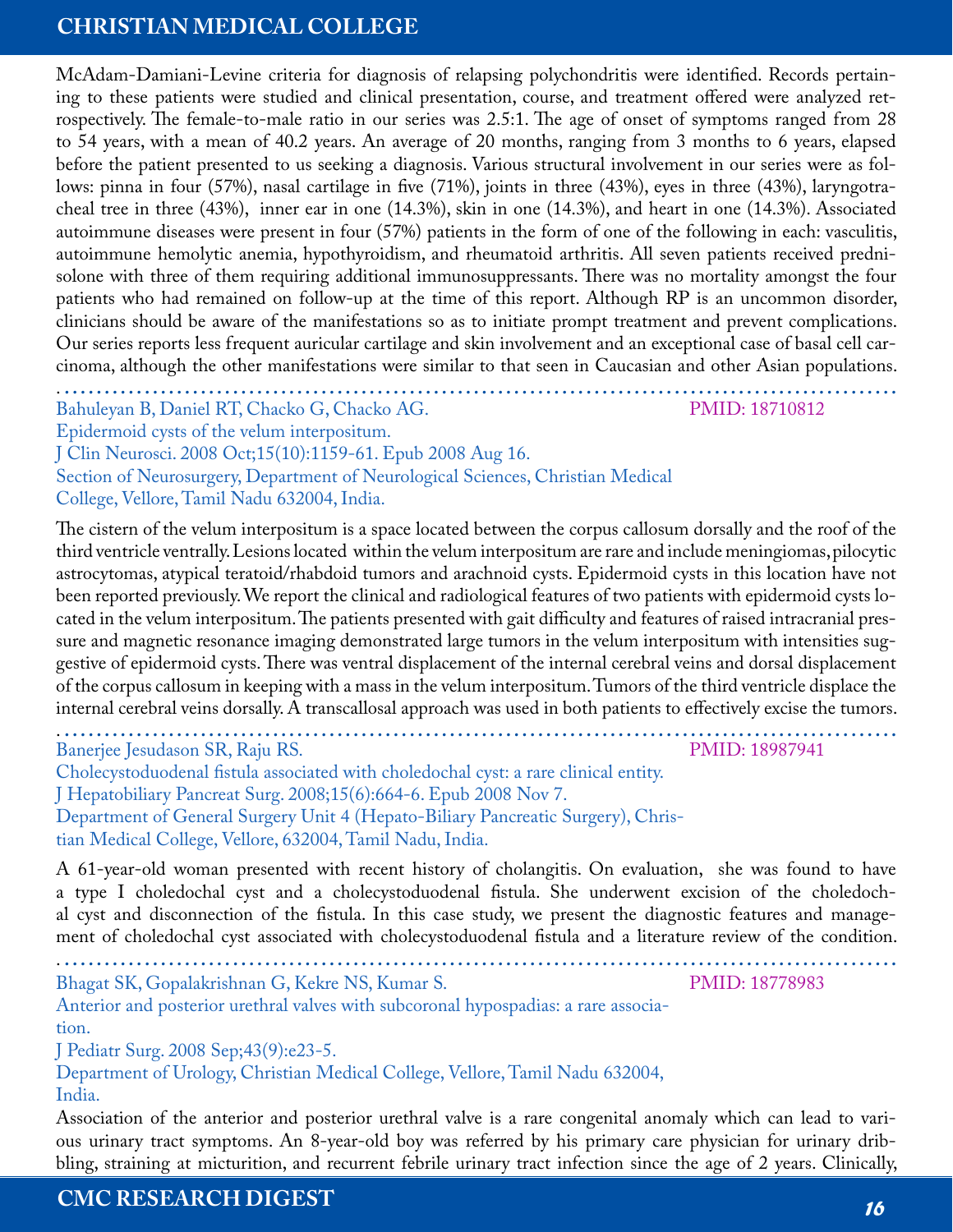the bladder was palpable; both testes were normal, and, in addition, he had a subcoronal hypospadias. Diagnosis was confirmed by retrograde urethrogram and voiding cystourethrogram (micturating cystourethrogram) and urethroscopy. Cystoscopic ablation of both valves was done by electrocautery hook using low current at 5 o'clock and 7 o'clock directions. He voided with good flow and to completion. Urinary dribbling had completely subsided and renal function was normal at a follow-up period of 36 months with freedom from recurrent urinary tract infection. Both the anterior and posterior urethral valves develop from different embryological sources; thus, this association is rare. A case with this association has not been reported previously in the literature.

. **........................................................................................................** Castanheira M, Bell JM, Turnidge JD, Mathai D, Jones RN.5: Carbapenem Resistance Among Pseudomonas aeruginosa from India: Evidence for Nation-wide Endemicity of Multiple Metallo-{beta}-Lactamase Clones (VIM-2, -5, -6, -11 and new VIM-18). Antimicrob Agents Chemother. 2008 Dec 29. [Epub ahead of print] PMID: 19114677

JMI Laboratories, North Liberty, IA 52317 USA; Women's and Children's Hosp. Adelaide, Australia; Christian Medical College, Vellore, India; and Tufts University School of Medicine, Boston, MA, USA.

Among 57 MbetaL-producing Pseudomonas spp. detected in India during 2006, five blaVIM genes were found, including a new blaVIM. P. aeruginosa strains were clustered in 33 ribotypes with clones found in multiple hospitals. Several types of blaVIM-2-carrying integrons were detected. New VIM-18 showed a 4-amino acid deletion when compared to other VIM-variants. In this study we show that VIM-producing Pseudomonas spp. were highly prevalent in India with a great diversity of blaVIM-types and MbetaL-carrying integrons.

. **........................................................................................................** Chacko G, Rajshekhar V. Thoracic intramedullary melanocytoma with long-term follow-up. J Neurosurg Spine. 2008 Dec;9(6):589-92. Sections of Neuropathology, Department of Neurological Sciences, Christian Medical College, Vellore, India. geetachacko@cmcvellore.ac.in

Melanocytomas are tumors of the neuraxis seen predominantly in adults. The authors report a case of a thoracic intramedullary melanocytoma with long-term follow-up of 8 years postsurgery. Melanocytomas, although rare, must be included in the differential diagnosis of intramedullary spinal cord tumors.

. **........................................................................................................**

Chandy M.

Stem cell transplantation in India.

Bone Marrow Transplant. 2008 Aug;42 Suppl 1:S81-S84.

Hematology Department, The Christian Medical College, Vellore, India. mammen@ cmcvellore.ac.in

This paper outlines the BMT activity in India and describes in some detail the transplant program at the Christian Medical College, Vellore. In September 2005, data from six transplant centers in India were collected and a total of 1540 transplants have been performed in a country of over one billion population. At the center in Vellore, from October 1986 to December 2006, a total of 626 transplants have been performed in 595 patients, with 28 patients having more than one transplant. Thalassemia accounted for a third of these transplants: the country has over 20 million carriers and 10,000 children are born each year with thalassemia major. The average cost of allogeneic BMT in India is around \$15,000-20,000, and this is considerably lower than the cost in the West. India needs to develop more transplant centers with adequately trained personnel, as there is great need for them. Improvements in the economy mean that more patients can afford this treatment.

. **........................................................................................................**

**CMC RESEARCH DIGEST** *17*

PMID: 18724312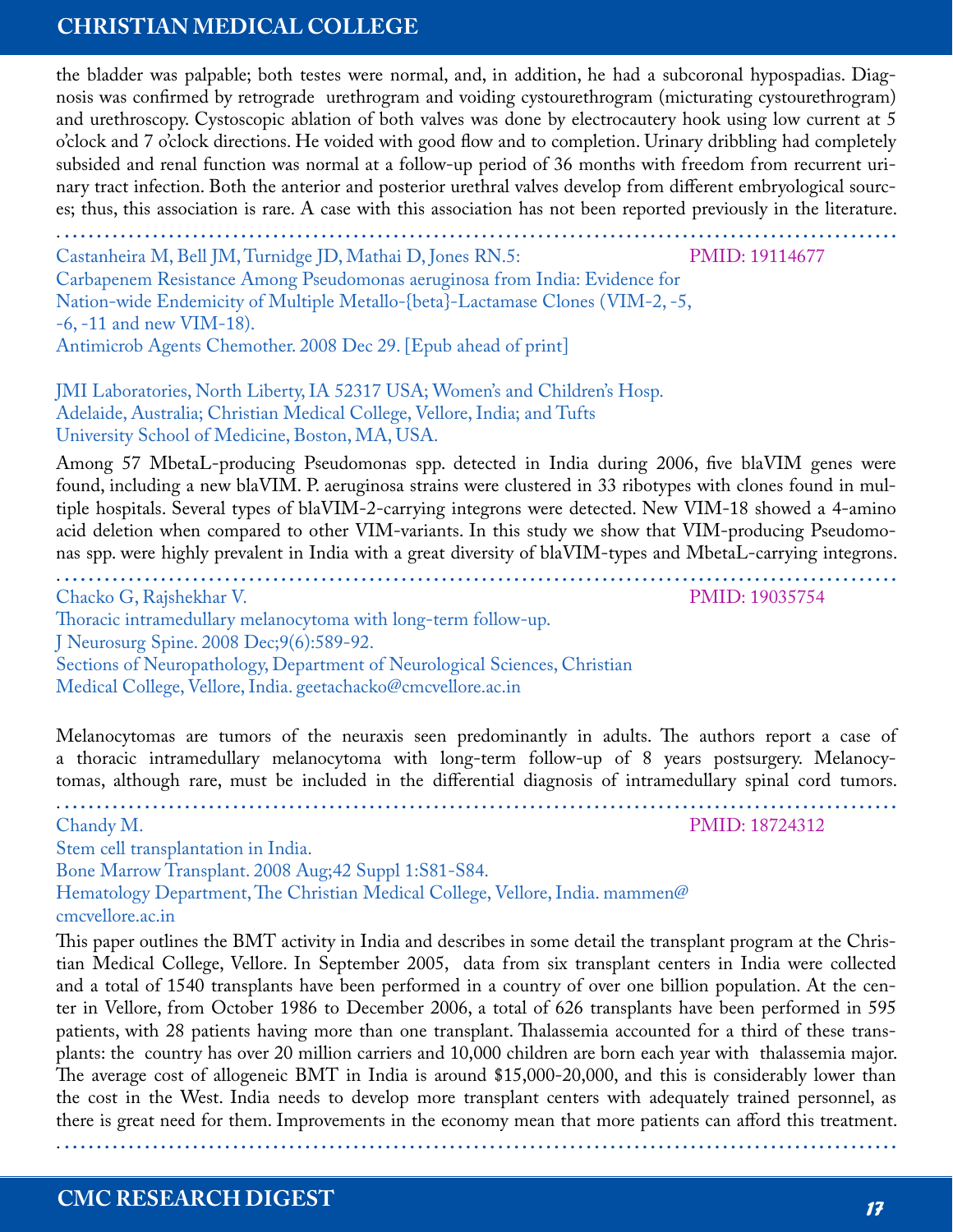Choudhrie AV, Thomas AJ, Gopalakrishnan G. Vesicovaginal fistula repair using tunneled gluteal cutaneous fat-pad flap. Int Urogynecol J Pelvic Floor Dysfunct. 2008 Jul 17. [Epub ahead of print] Department of Urology, Christian Medical College and Hospital, Vellore, 632004, India, ashishchoudhrie@gmail.com.

Tissue interposition in vesicovaginal repair is associated with better cure rates especially in failed repairs. Commonly used tissues include the labial fat pad in transvaginal approach and vascularized omental, peritoneal flaps or ileal patch in transabdominal approach. We report a case of a failed vesicovaginal fistula buttressed with a gluteal cutaneous flap.

David D, Prabhakar A, Peter JV, Pichamuthu K. Human poisoning with hexastar: a hexaconazole-containing agrochemical fungicide. Clin Toxicol (Phila). 2008 Aug;46(7):692-3. Christian Medical College & Hospital, Vellore, India. PMID: 18608253 . **........................................................................................................**

We report a patient who ingested 500 ml of Hexastar 5.5% EC, a hexaconazole-containing product. Clinical toxicity consisted primarily of central nervous system depression and generalized trembling. The patient recovered without sequelae with supportive therapy. . **........................................................................................................** Dincy CV, George R, Jacob M, Mathai E, Pulimood S, Eapen EP. Clinicopathologic profile of normocomplementemic and hypocomplementemic urticarial vasculitis: a study from South India. J Eur Acad Dermatol Venereol. 2008 Jul;22(7):789-94. Epub 2008 Mar 7. PMID: 18331318

BACKGROUND: This study aims to study the clinical and histopathological characteristics of hypocomplementemic and normocomplementemic urticarial vasculitis (HUVS and NUV) among dermatology clinic attendees in a tertiary care hospital in South India. PATIENTS AND METHODS: A prospective study was conducted in the dermatology department from February 2003 to May 2004. Seventy-five patients met the inclusion criteria for UV. Sixty-eight patients in whom complement levels were available were classified into either NUV or HUVS groups. Clinical features, laboratory parameters and histological features were compared, and the significance of differences was established using Pearson's Chi-squared test. RESULTS: There was a female preponderance among patients with HUVS. Wheals > 24 h were seen in 90% of patients, and in 54.4% of patients, the wheals were partially blanching or non-blanching. Angioedema was more prevalent in patients with NUV than HUVS (44.4% vs. 21.4%). Systemic involvement was seen in 64.3% of patients with HUVS and 44.4% of patients with NUV. Fever, ANA positivity and systemic lupus erythematosus (SLE) were significantly associated with HUVS. In most cases of UV, a provoking factor could not be identified. Neutrophilic small vessel vasculitis was seen in 42.9% of patients with HUVS and 16.6% patients with NUV. Direct immunofluorescence test showing immunoreactants at the dermo-epidermal junction were present in 60% of patients with HUVS and 33.3% patients with NUV. CONCLUSION: The clinical features of Indian patients with UV were similar to those reported from the West. Fever, ANA positivity and SLE were significantly associated with HUVS.

. **........................................................................................................**

PMID: 18331318

Dutta AK, Chacko A, George B, Joseph JA, Nair SC, Mathews V. Risk factors of thrombosis in abdominal veins. World J Gastroenterol. 2008 Jul 28;14(28):4518-22.

AIM: To estimate the prevalence of inherited and acquired thrombophilic risk factors in patients with abdominal venous thrombosis and to compare the risk factor profiles between Budd-Chiari syndromes (BCS) and splanchnic vein thrombosis (SVT). METHODS: In this retrospective study, 36 patients with abdominal venous thrombosis were studied. The patients were divided into Budd-Chiari group (hepatic vein, IVC thrombosis) and splanchnic venous thrombosis group (portal, splenic, superior mesenteric veins) based on the veins involved. Hereditary and acquired thrombophilic risk factors were evaluated in all patients. RESULTS: Twenty

#### **CMC RESEARCH DIGEST** *18*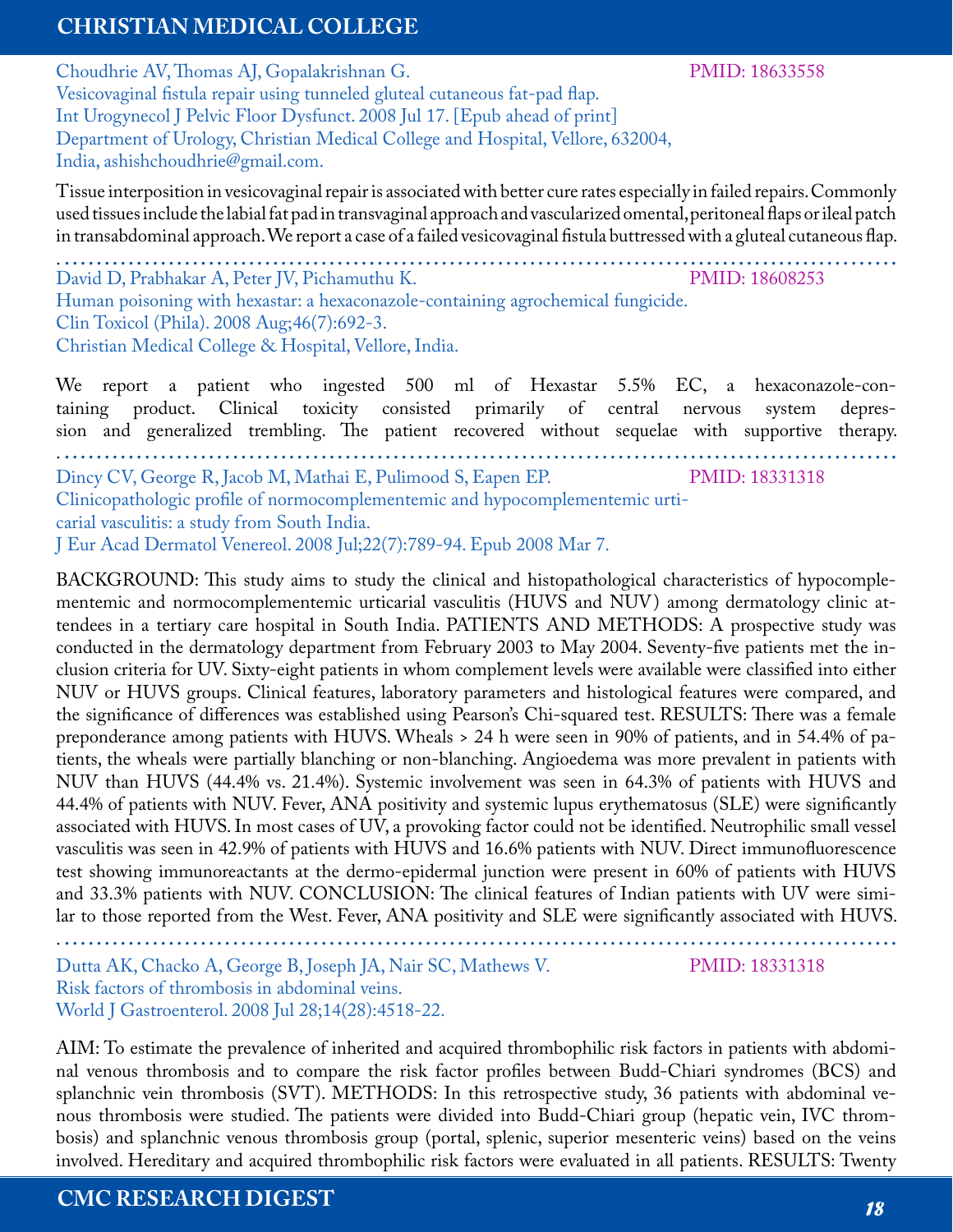patients had SVT, 14 had BCS, and 2 had mixed venous thrombosis. Ten patients (28%) had hereditary and 10 patients (28%) acquired thrombophilic risk factors. The acquired risk factors were significantly more common in the SVT group (SVT vs BCS: 45% vs 7%,  $c2 = 5.7$ , P = 0.02) while hereditary risk factors did not show significant differences between the two groups (SVT vs BCS: 25% vs 36%,  $c2 = 0.46$ , P = 0.7). Multiple risk factors were present in one (7%) patient with BCS and in 3 patients (15%) with SVT. No risk factors were identified in 57% of patients with BCS and in 45% of patients with SVT. CONCLUSION: Hereditary and acquired risk factors play an important role in the etiopathogenesis of abdominal venous thrombosis. Acquired risk factors are significantly more common in SVT patients while hereditary factors are similar in both groups.

. **........................................................................................................** Gahukamble A, Nithyananth M, Venkatesh K, Amritanand R, Cherian VM. Open intramedullary nailing in neglected femoral diaphyseal fractures. PMID: 19070843

Injury. 2008 Dec 12. [Epub ahead of print]

Department of Orthopaedics and Accident Surgery Unit 1, Christian Medical College

and Hospital, Vellore, Tamil Nadu 632004, India.

INTRODUCTION: Neglected femoral diaphyseal fractures are not uncommon in developing nations however there is a paucity of literature in this regard. Due to lack of effective traction, reduction or immobilisation these fractures are invariably associated with shortening and adjacent joint stiffness, presenting a challenging problem to the treating surgeon. The socioeconomic constraints in our society which result in patients seeking non-medical forms of treatment in the first place also warrant the need for an economically viable, simple effective form of treatment which can be carried out in a less advanced setup, gives reliable outcomes and allows early return to work. METHODS: Eleven patients with neglected or late presenting femoral diaphyseal fractures were considered for the study. All patients underwent open intramedullary nailing, bone grafting and manipulation of the knee under anaesthesia. Iliac crest graft was harvested when local callus did not suffice. All patients received a supervised regimen of physiotherapy. Patients were followed up clinically and with plain radiographs at 6 weeks and 3 months to assess union and at monthly intervals thereafter. RESULTS: The mean patient age was 28.8 years (15-48). The mean delay in presentation was 14 weeks (3-32 weeks). The mean shortening was 3.8cm with four fractures showing signs of malunion. Five patients were given preoperative traction and bone resection was performed in only one patient. The mean hospital stay was 11 days (5-25 days). One patient was lost to follow up, of the remaining 10 patients all united at a mean of 11.9 weeks with 7 patients regaining full range of motion. The mean knee range of motion was 142.5 degrees . There were no wound related or neurological complications. One patient had a patellar tendon rupture which was repaired and another required dynamisation and bone marrow injection for delayed union. CONCLUSION: We conclude that the treatment of neglected femoral diaphyseal fractures with open intramedullary nailing and bone grafting followed by manipulation of the knee with preoperative traction in selected cases is a satisfactory method of treatment showing reliable bony union however knee mobilisation should be undertaken with caution.

Jebasingh F, Jacob JJ, Shah A, Paul TV, Seshadri MS.

PMID: 18618167

Bilateral maxillary brown tumours as the first presentation of primary hyperparathyroidism.

Oral Maxillofac Surg. 2008 Jul;12(2):97-100.

Department of Endocrinology, Christian Medical College and Hospital, Vellore, Tamil Nadu, India.

INTRODUCTION: Symptomatic skeletal disease in primary hyperparathyroidism is over 30 times more common in India compared to the west. The classical "brown tumour" is commonly seen with the major sites being ends of long bones, the pelvis and ribs. Facial involvement is rare and, when present, usually involves the mandible. CASE REPORT: We report a 68-year-old gentleman with a rare initial presentation of primary hyperparathyroidism with bilateral maxillary brown tumours. DISCUSSION AND CONCLUSION: Successful parathyroid surgery resulted in a regression in the tumours. The report highlights the need to consider primary hyperparathyroidism in the initial differential diagnosis of bony lesions of the jaw.

. **........................................................................................................**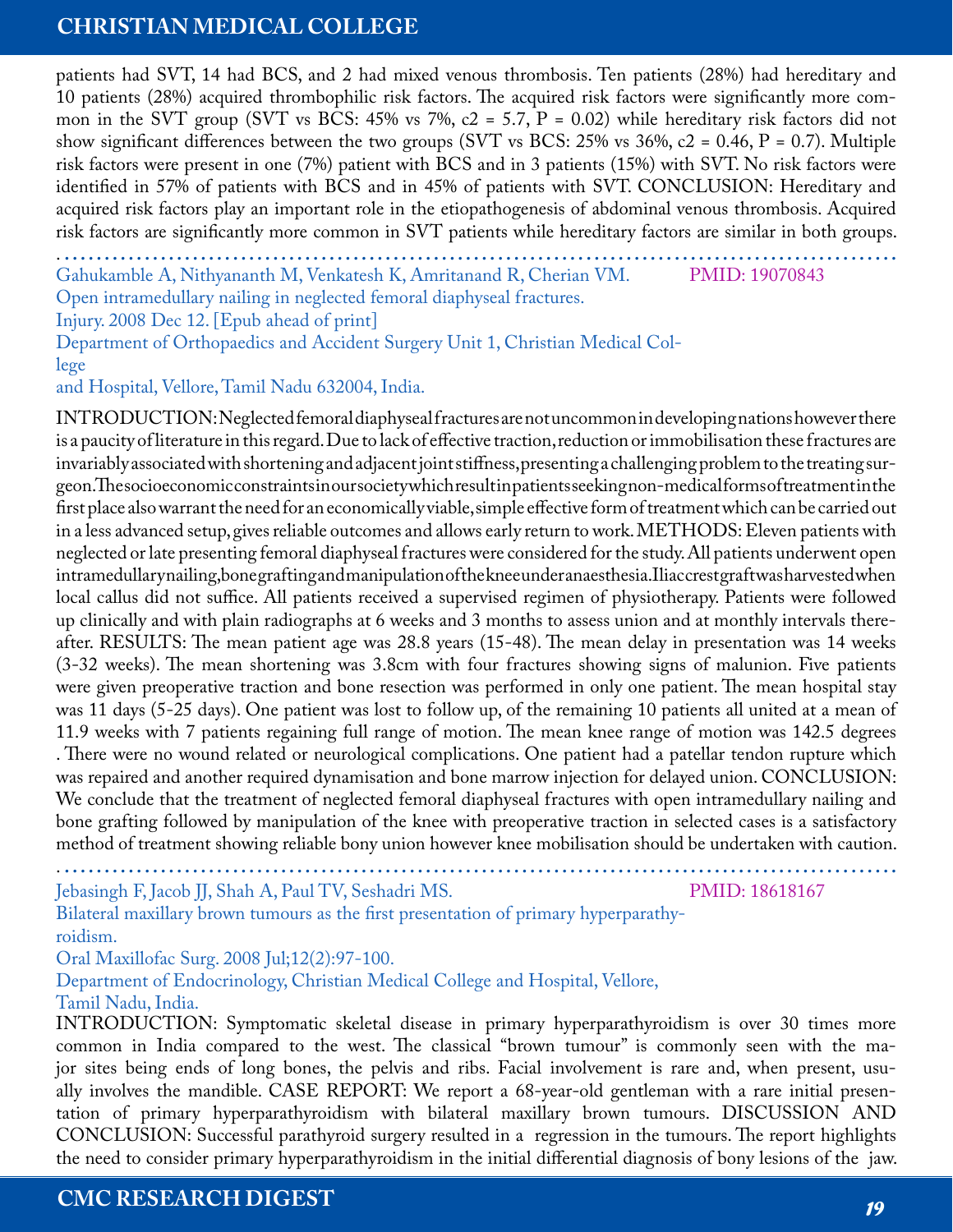John SS, Rehman TA, John D, Raju RS. Missed diagnosis of a wooden intra-orbital foreign body. Indian J Ophthalmol. 2008 Jul-Aug;56(4):322-4. Department of Ophthalmology, Christian Medical College, Vellore, Tamil Nadu, India. sheejajohn@rediffmail.com

Intraorbital foreign bodies often present a confusing clinical picture. Wooden foreign bodies are notorious for remaining quiescent for a long time, before presenting with a variety of complications. The wound of entry may often be small and self-sealing. Wooden foreign bodies also show a propensity to break during attempted removal. Intraorbital wood is often not detected by standard diagnostic tests like the computed tomography scan, adding to the diagnostic dilemma. The presence of an intraorbital mass with a discharging sinus should evoke suspicion of a retained organic foreign body, regardless of the time interval between the trauma and current presentation. It is imperative to maintain a high index of suspicion in such cases to avoid misdiagnosis. We report an unusual case of a missed wooden intraorbital foreign body, which spontaneously extruded after five years.

. **........................................................................................................**

Joseph R, Keshava SN, Surendrababu Narayanam RS, John GT.

Placement of a Catheter through the Struts of a Previously Placed Stent for Maintenance Hemodialysis: A Case Report.

Semin Dial. 2008 Sep 5. [Epub ahead of print]

Department of Nephrology, Christian Medical College, Vellore, Tamil Nadu, India.

Venous accesses for hemodialysis are beset with thrombosis and stenosis, often resulting in loss of central venous access. We report a case in which an alternate access was created by placement of hemodialysis catheter into the central vasculature by penetrating a stent previously placed in the stenosed right brachio-cephalic vein. To our knowledge, this is the first such report.

. **........................................................................................................** Joseph V, Wells A, Kuo YH, Halcrow S, Brophy B, Scott G, Manavis J, Swift J, PMID: 18647265 Blumbergs PC.

The 'rosette-forming glioneuronal tumor' of the fourth ventricle.

Neuropathology. 2008 Jul 18. [Epub ahead of print]

Department of Neurological Sciences, Christian Medical College Hospital,

Tumors containing both neuronal and glial components are a rare heterogeneous group with unique features that require further subclassification. The rosette-forming glioneuronal tumor of the fourth ventricle is one of a number of recently described glioneuronal tumors, which has been accorded official WHO nosologic status only in 2007. We describe the clinical and pathologic features of two patients with rare rosette-forming glioneuronal tumors of the fourth ventricle, one of which was associated with dysgenetic tricho-rhinopharyngeal type I syndrome.

. **........................................................................................................**

Korah S, Kuriakose T.

PMID: 18974527

Optical coherence tomography in a patient with chloroquine-induced maculopathy. Indian J Ophthalmol. 2008 Nov-Dec;56(6):511-3.

Department of Ophthalmology, Christian Medical College, Vellore, India. sanviji@ cmcvellore.ac.in.

We herein report the optical coherence tomography (OCT) findings in a case of chloroquine-induced macular toxicity, which to our knowledge, has so far not been reported. A 53-year-old lady on chloroquine for treatment of rheumatoid arthritis developed decrease in vision 36 months after initiation of the treatment. Clinical examination revealed evidence of retinal pigment epithelial (RPE) disturbances. Humphrey field analyzer (HFA), fundus fluorescein angiography (FFA) and OCT for retinal thickness and volume measurements at the parafoveal region were done. The HFA revealed bilateral superior paracentral scotomas, FFA demonstrated RPE loss and OCT revealed anatomical evidence of loss of ganglion cell layers, causing marked thinning of the macula and parafoveal region. Parafoveal retinal thickness and volume measurements may be early evidence of chloroquine toxicity, and OCT mea-

#### PMID: 18579994

PMID: 19000128

CO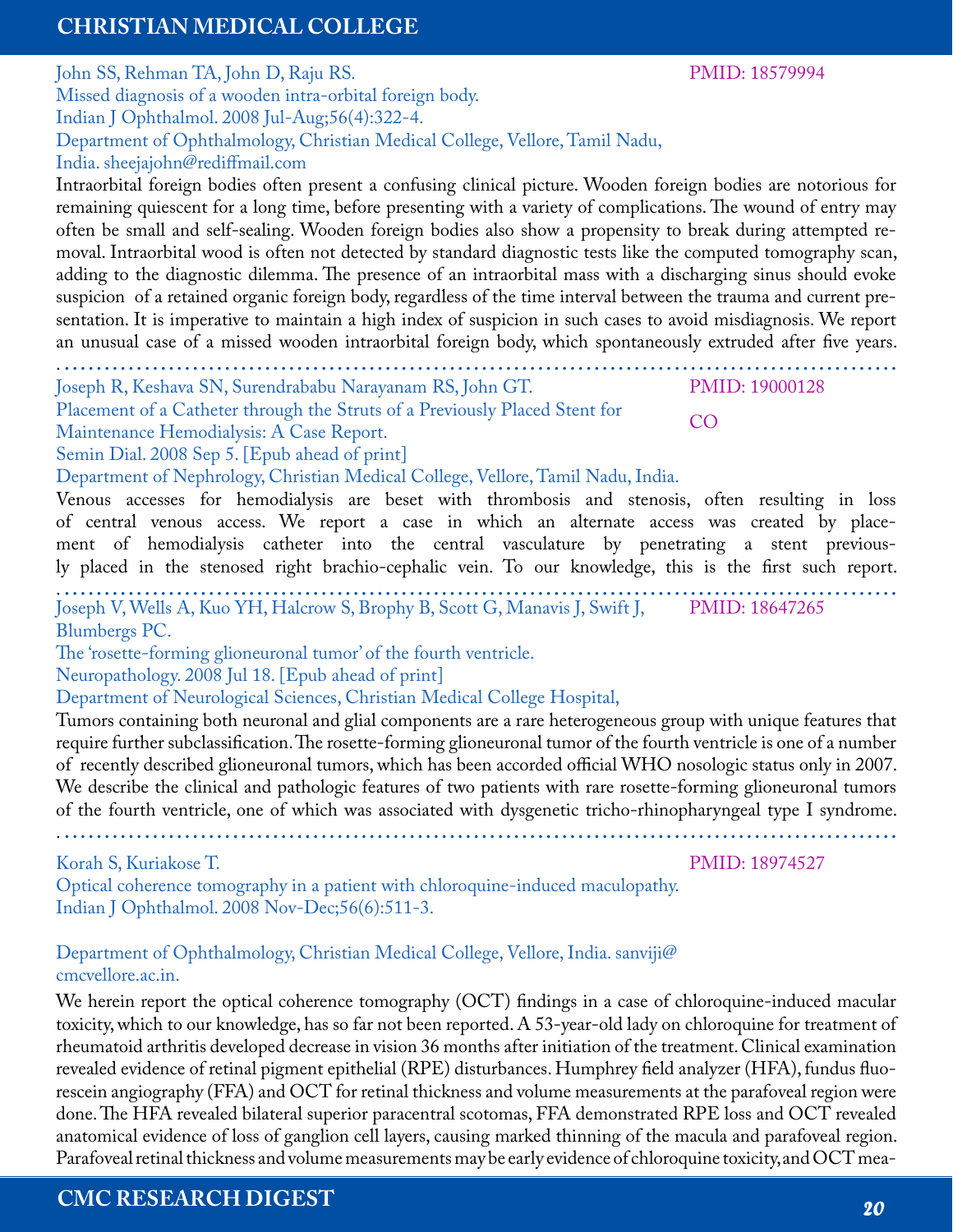surements as a part of chloroquine toxicity screening may be useful in early detection of chloroquine maculopathy.

. **........................................................................................................** Koshy CG, Govil S, Shyamkumar NK, Devasia A. Bladder Varices-Rare Cause of Painless Hematuria in Idiopathic Retroperitoneal Fibrosis. PMID: 18722652

Urology. 2008 Aug 21. [Epub ahead of print]

Department of Radiology, Christian Medical College, Vellore, Tamil Nadu, India.

A patient presented to the urology outpatient department with complaints of recurrent episodes of painless hematuria. A contrast-enhanced computed tomography scan of the abdomen revealed vesical varices that had developed secondary to obstruction of the inferior vena cava. Additional investigation revealed idiopathic retroperitoneal fibrosis. Steroid therapywas started and tapered during a 6-week period. No recurrence of the hematuria was noted on follow-up. We have described a unique presentation of hematuria due to vesical varices in a patient with idiopathic retroperitoneal fibrosis.

. **........................................................................................................**

Kumar GS, Rajshekhar V.

PMID: 18839186

Deep sylvian meningioma: a case report and review of literature.

Childs Nerv Syst. 2008 Oct 7. [Epub ahead of print]

Department of Neurological Sciences, Christian Medical College, Vellore, Tamil Nadu, 632004, India.

CASE REPORT: A 6-year-old boy presented with seizures. Computed tomogram (CT) and magnetic resonance imaging (MRI) showed a large enhancing mass in the left temporoparietal region. TREATMENT: He underwent left temporoparietal craniotomy and total excision of the lesion. At surgery, there was no dural attachment and the tumor was mainly in the posterior part of the left sylvian fissure. The biopsy was reported as World Health Organization grade I meningioma. OUTCOME: At 4-year follow-up, he was asymptomatic and there was no tumor recurrence.

. **........................................................................................................** Lionel J, Aleyamma TK, Varghese L, Buck J, Gopalakrishnan G, Chaguturu S, Cu-PMID: 18628535 Uvin S, Mayer K.

HIV and obstetric complications and fetal outcomes in Vellore, India.

Trop Doct. 2008 Jul;38(3):144-6.

Department of Obstetrics and Gynaecology, Christian Medical College, Vellore,

India. jessielionel@cmcvellore.ac.in

Antenatal prevalence is more than 1% in parts of India, yet little is known about the complications and fetal outcomes in this region. We reviewed the records of 23,386 women who delivered at the Christian Medical College Hospital in Vellore, India from 2000 through 2002. HIV-infected women were more likely than HIV-uninfected women to have pregnancy-induced hypertension, anaemia, breech presentations, stillborn babies and fetal deaths. HIV-infected women who did not receive mother-to-child transmission prophylaxis or had breech fetal presentation were more likely to have fetal deaths (P = 0.001). HIV prophylaxis and optimal prenatal care should be a priority for HIV-infected pregnant women in resource-limited countries.

. **........................................................................................................** Madhavi C, Madhuri V, George VM, Antonisamy B. South Indian calcaneal talar facet configurations and osteoarthritic changes. Clin Anat. 2008 Sep;21(6):581-6. Department of Anatomy, Christian Medical College, Vellore, India. madhavi. chathu@gmail.com PMID: 18567019

The purpose of this study was to determine the talar facet configuration of South Indian calcanei, measure the angle between the anterior and middle facet planes of these calcanei, and assess the relation between the above parameters and the degenerative changes in the subtalar joints. The angle between the anterior and middle talar facets was measured in 222 South Indian adult calcanei. The degree of sclerosis was measured on radiographs of the calcanei. Lipping and osteophytes around the joints were recorded by visual inspection. The facet patterns observed were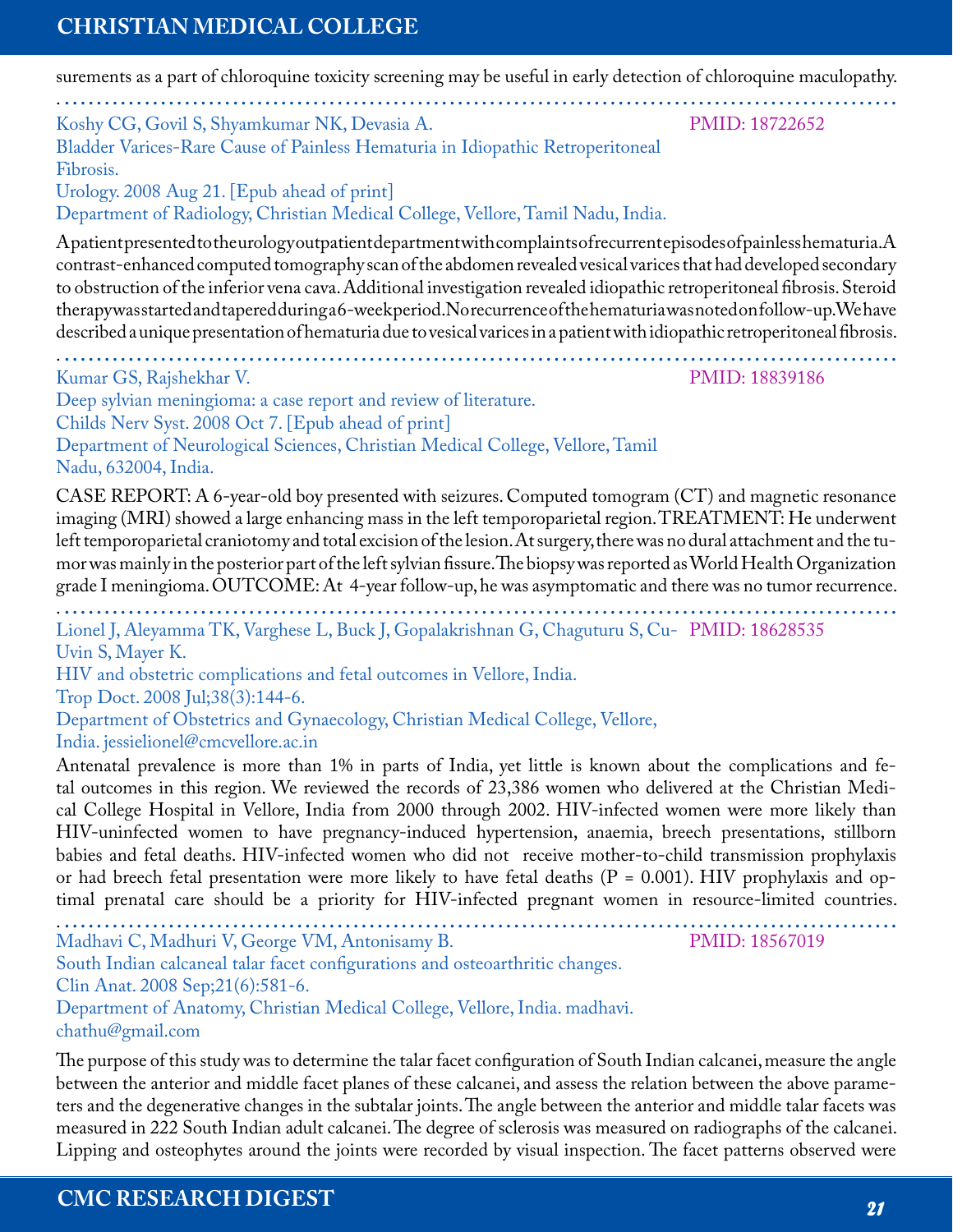fused anterior and middle facets (Type I), three separate facets (Type II), absence of the anterior facet (Type III), three merged facets (Type IV), and a new pattern of absent anterior and fused middle and posterior facets (Type V). An anterolateral impression was present in nine calcanei. Type I was the predominant pattern (72%). Type II configuration had the least mean angle (125 degrees) and had less number of calcanei with significant osteoarthritic changes. A wider angle was observed in Type I and Type III calcanei. Type IV and Type V were observed in only three and one calcanei, respectively. Lipping and osteophytes were observed in Type I to IV configurations. There was no correlation between the facet configuration and the radiological subchondral sclerosis in the posterior talar facet of the calcanei. This study reveals that the talar facet configuration of calcanei and the angle between the anterior and middle facets influence the stability of the subtalar joints and development of osteoarthritis.

| Manipadam MT, Munemane A, Emmanuel P, McCluggage WG.<br>Ovarian adenosarcoma with extensive deciduoid morphology arising in endometrio-                                                                                                                                                                                                                                                           | PMID: 18580317 |
|---------------------------------------------------------------------------------------------------------------------------------------------------------------------------------------------------------------------------------------------------------------------------------------------------------------------------------------------------------------------------------------------------|----------------|
| sis: a case report.                                                                                                                                                                                                                                                                                                                                                                               |                |
| Int J Gynecol Pathol. 2008 Jul; 27(3): 398-401.                                                                                                                                                                                                                                                                                                                                                   |                |
| Department of General Pathology, Christian Medical College, Vellore-632004,                                                                                                                                                                                                                                                                                                                       |                |
| Tamil Nadu, India. mtm2005@cmcvellore.ac.in                                                                                                                                                                                                                                                                                                                                                       |                |
| A case of müllerian adenosarcoma arising in ovarian endometriosis is reported in which the whole<br>of the mesenchymal component exhibited striking deciduoid morphology, a phenomenon that<br>has not been previously described. The patient was not taking hormonal preparations. We dis-<br>cuss the differential diagnosis and the possible pathogenesis of the deciduoid stromal alteration. |                |
| Michael RC, Michael JS, Ashbee RH, Mathews MS.                                                                                                                                                                                                                                                                                                                                                    | PMID: 19008573 |
| Mycological profile of fungal sinusitis: An audit of specimens over a 7-year period in                                                                                                                                                                                                                                                                                                            |                |
| a tertiary care hospital in Tamil Nadu.                                                                                                                                                                                                                                                                                                                                                           |                |
| Indian J Pathol Microbiol. 2008 Oct-Dec;51(4):493-6.                                                                                                                                                                                                                                                                                                                                              |                |
| Department of Microbiology, Christian Medical College and Hospital, Vellore 632                                                                                                                                                                                                                                                                                                                   |                |

004, Tamil Nadu, India. joymichael@cmcvellore.ac.in.

Background: Fungi are being increasingly implicated in the etiopathology of rhinosinusitis. Fungal sinusitis is frequently seen in diabetic or immunocompromised patients, although it has also been reported in immunocompetent individuals. Invasive fungal sinusitis, unless diagnosed early and treated aggressively, has a high mortality rate. Aim: Our aim was to look at the mycological and clinical aspects of fungal sinusitis in a tertiary referral center in Tamil Nadu. Design: This is a retrospective audit conducted on fungal culture positive sinus samples submitted to the Microbiology department from January 2000 to August 2007. Relevant clinical and histopathological details were analysed. Results: A total of 211 culture-positive fungal sinusitis samples were analysed. Of these, 63% had allergic fungal sinusitis and 34% had invasive fungal sinusitis. Aspergillus flavus was the most common causative agent of allergic fungal sinusitis and Rhizopus arrhizus was the most common causative agent of acute invasive sinusitis. A significant proportion of these patients did not have any known predisposing factors. Conclusion: In our study, the etiology of fungal sinusitis was different than that of western countries. Allergic fungal sinusitis was the most common type of fungal sinusitis in our community. Aspergillus sp was the most common causative agent in both allergic and chronic invasive forms of the disease.

Nithyananth M, Cherian VM, Amritanand R, Venkatesh K, Lee VN, Sundararaj GD. PMID: 18509692

Childhood nonunion of ulna presenting with wrist deformity in an adult: a case report.

. **........................................................................................................**

Arch Orthop Trauma Surg. 2008 Jul;128(7):717-22. Epub 2008 Apr 30. Department of Orthopaedics and Accident Surgery Unit I and Spinal Disorders Unit, Christian Medical College, Vellore, India. manasseh@cmcvellore.ac.in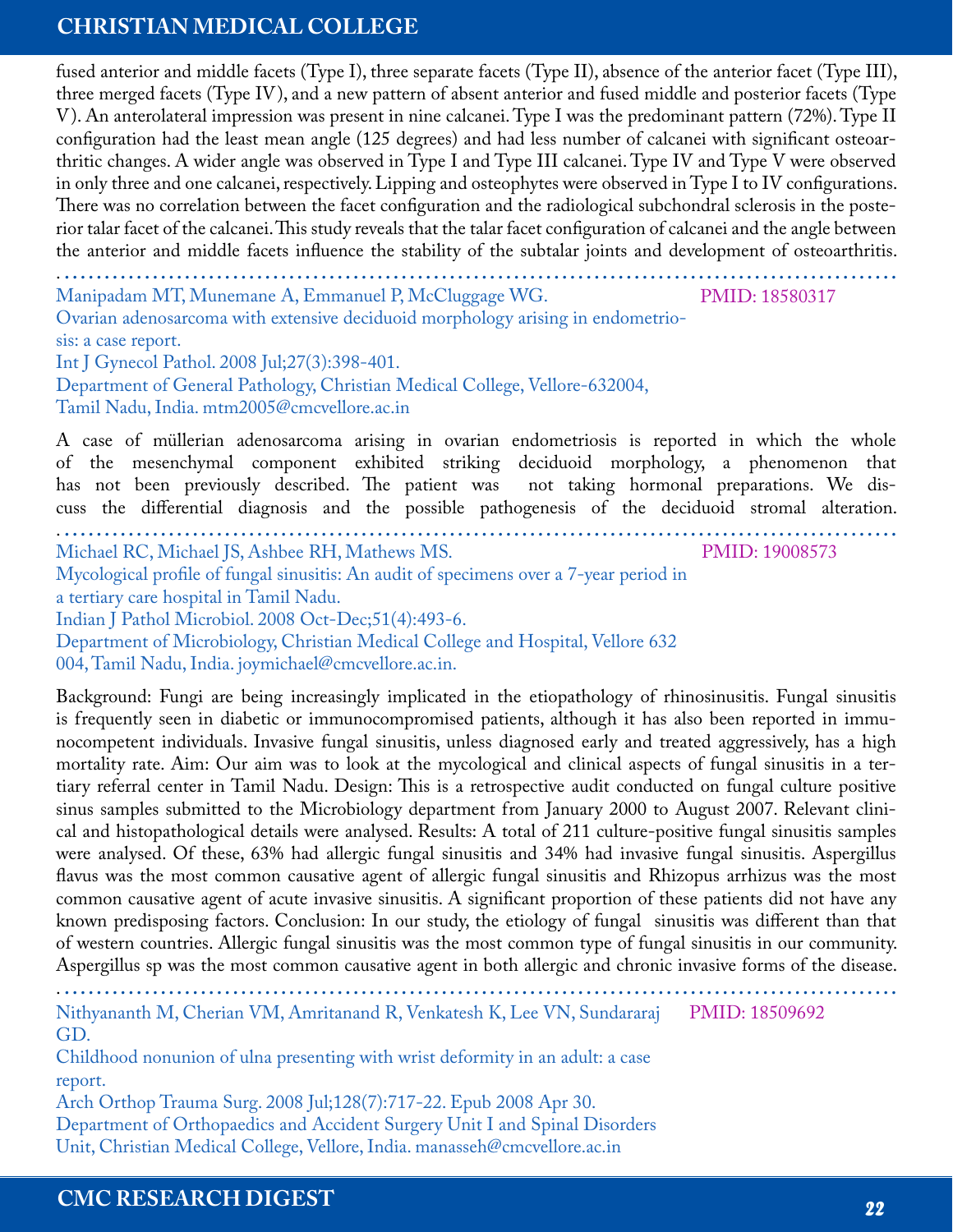We describe an adult patient with traumatic, nonunion of ulna sustained at 11 years of age who presented with wrist deformity. The possible pathogenesis, differential diagnoses and its successful management are described. A 23-year-old right hand dominant male presented with a progressive wrist deformity of his right upper limb. At 11 years of age, he sustained an isolated open fracture of the right forearm. He had nonoperative treatment. He had 60 degrees of ulnar deviation at wrist. He had no pain in the wrist or elbow. He was able to do all activities using his right upper limb. Radiograph revealed a nonunion of ulna in mid-shaft. The radius was bowed. Radiographs at the time of injury revealed a displaced both bones forearm fracture in mid-shaft. He underwent open reduction, internal fixation of ulna with bone grafting and a corrective osteotomy of the radius. The contracted Extensor carpi ulnaris was Z lengthened. Seven months postoperative, both the nonunion of ulna and radius osteotomy were consolidated. The wrist had no deformity. He had returned to preoperative activity level. Though nonunion is rare in pediatric forearm fractures, asymmetric bone and soft tissue growth can lead to deformities even in the absence of physeal injury. In addition to the standard treatment of nonunion, maintenance of the relative lengths of radius and ulna is essential, to obtain optimum function.

. **........................................................................................................** Nithyananth M, Cherian VM, Paul TV, Seshadri MS.

PMID: 19122932

Hyperostosis and hyperphosphataemia syndrome: a diagnostic dilemma. Singapore Med J. 2008 Dec;49(12):e350-2.

Department of Orthopaedics, Accident Surgery Unit I, Christian Medical College, Ida Scudder Road, Vellore 632004, India. manasseh@cmcvellore.ac.in

The syndrome of hyperostosis and hyperphosphataemia (HHS) is very rare. It can mimic bone infections and tumours. A nine-year-old girl presented with pain in her left lower leg. Radiographs showed patchy sclerosis in the tibial diaphysis. Investigations were normal except for yperphosphataemia. Open biopsy showed chronic inflammation. Bacterial cultures were negative. Four months later, she had pain in the other leg. On evaluation for hyperphosphataemia, there was increased renal reabsorption of phosphates. She responded to analgesics. In patients between six and 16 years of age, HHS must be considered when there is painful diaphyseal swelling of long bones associated with isolated hyperphosphataemia. The painful episodes can recur. Surgical decompression can be considered if conservative treatment methods are ineffective.

. **........................................................................................................**

Paul TV, Thomas N, Seshadri MS, Oommen R, Jose A, Mahendri NV. Prevalence of osteoporosis in ambulatory postmenopausal women from a semiurban region in Southern India: relationship to calcium nutrition and vitamin D status. Endocr Pract. 2008 Sep;14(6):665-71. PMID: 18996783

OBJECTIVE: To assess the prevalence of osteoporosis in healthy ambulatory postmenopausal Indian women as measured by dual-energy x-ray absorptiometry and to study the dietary calcium intake and vitamin D status and their influence on bone mineral density (BMD). METHODS: We conducted a community-based crosssectional study in a semiurban region. A randomized cluster sampling technique was used. The study cohort consisted of 150 ambulatory postmenopausal women (> or = 50 years old). Dual-energy x-ray absorptiometry for BMD was performed at the lumbar spine and femoral neck. Dietary calcium intake and biochemical variables were assessed. RESULTS: The prevalence of osteoporosis was 48% at the lumbar spine, 16.7% at the femoral neck, and 50% at any site. The mean dietary calcium intake was much lower than the recommended intake for this age-group. There was a significant positive correlation between body mass index and BMD at the lumbar spine and the femoral neck ( $r = 0.4$ ;  $P = .0001$ ). BMD at the femoral neck was significantly less (mean,  $0.657$  versus  $0.694$  g/cm(2)) in the vitamin D-insufficient study subjects in comparison with the vitamin D-sufficient women  $(P = .03)$ . CONCLUSION: The high prevalence of osteoporosis and vitamin D insufficiency in this semiurban group of postmenopausal women in India is a major health concern. Measures such as adequate calcium intake and vitamin D supplementation in women of this age-group may be beneficial. . **........................................................................................................**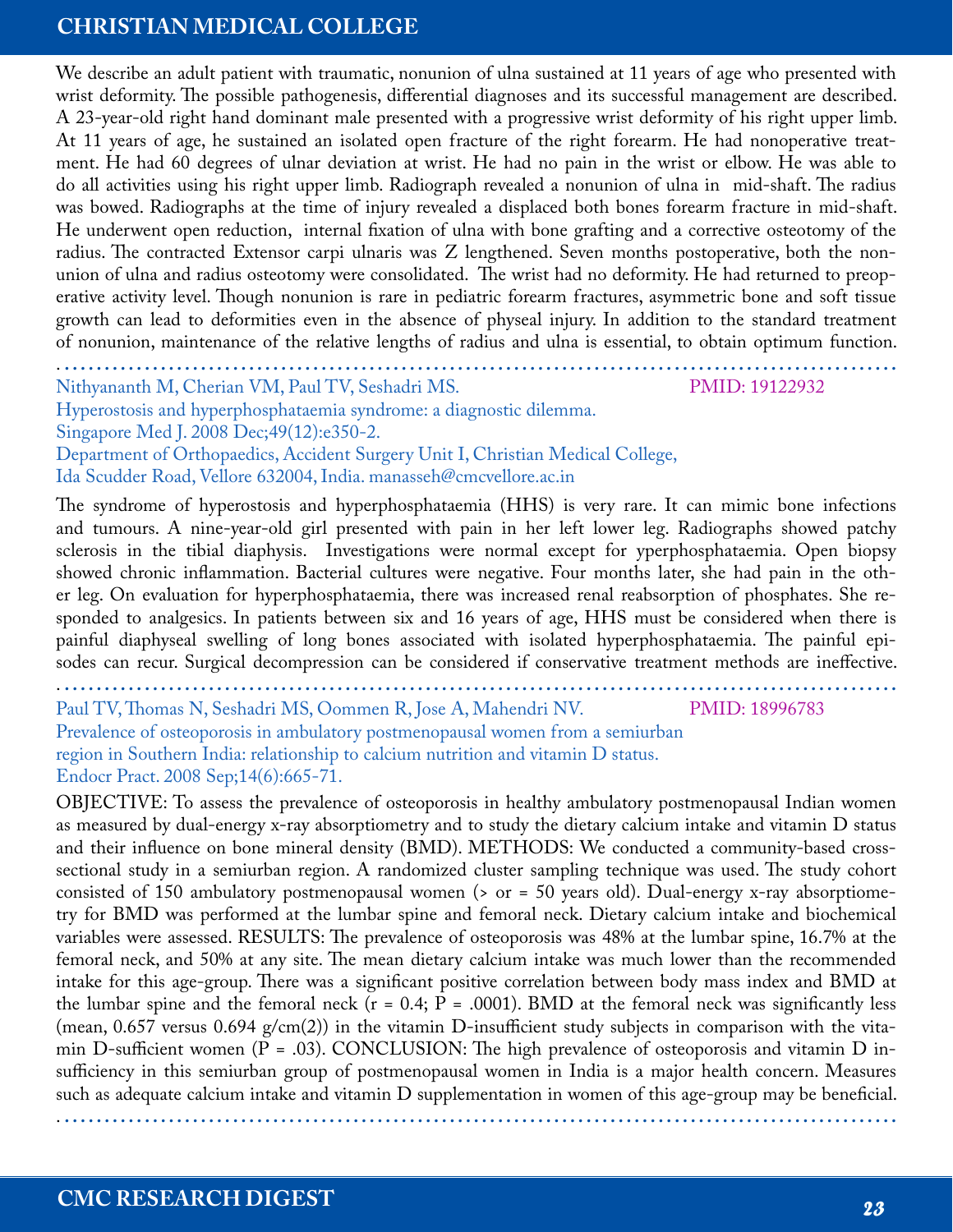Puliyel MM, Pillai R, Korula S. Intravenous Magnesium Sulphate Infusion in the Management of Very Severe Tetanus in a Child: A Descriptive Case Report. J Trop Pediatr. 2008 Aug 12. [Epub ahead of print] Department of Child Health, Christian Medical College Hospital, Vellore 632004, PMID: 18701521

India.

We report a 7-year-old boy with very severe tetanus treated with continuous infusion of magnesium sulphate for the control of spasms and severe autonomic dysfunction which was refractory to deep sedation and mechanical ventilation. The infusion was not associated with any adverse effects and he made an uneventful recovery. We recommend the use of intravenous magnesium sulphate infusion as an inexpensive and highly effective modality in severe tetanus.

. **........................................................................................................** Rajkumar AP, Premkumar TS, Tharyan P.

PMID: 18562066

Coping with the Asian tsunami: perspectives from Tamil Nadu, India on the determinants of resilience in the face of adversity. Soc Sci Med. 2008 Sep;67(5):844-53. Epub 2008 Jun 16. Department of Psychiatry, Christian Medical College, Bagayam, Vellore 632002, Tamil Nadu, India. antoprajkumar@cmvellore.ac.in

The Asiantsunami of December 26, 2004 wreaked havoc along the southeastern coast of India and resulted indevastating losses. The high rates of long-term mental health consequences in adult survivors predicted immediately after the disaster have not been borne out by recent surveys. This qualitative study explored the psychological impact of the tsunami on survivors with a view to gaining insights into the ethno-cultural coping mechanisms of affected communities and evaluating resilience in the face of incomprehensible adversity. We conducted focus group discussions 9 months after the tsunami with two groups of fishermen, two groups of housewives, a group of village leaders and a group of young men in four affected villages of Nagapattinam district in Tamil Nadu, India. In spite of incomplete reconstruction of their lives, participants reconstructed meaning for the causes and the aftermath of the disaster in their cultural idiom. Qualitative changes in their social structure, processes and attitudes towards different aspects of life were revealed. Survivors valued their unique individual, social and spiritual coping strategies more than formal mental health services. Their stories confirm the assertion that the collective response to massive trauma need not necessarily result in social collapse but also includes positive effects. The results of this study suggest that interventions after disaster should be grounded in ethno-cultural beliefs and practices and should be aimed at strengthening prevailing community coping strategies.

. **........................................................................................................** Ramani S, Sowmyanarayanan TV, Gladstone BP, Bhowmick K, Asirvatham JR, Jana PMID: 18600189

AK, Kuruvilla KA, Kumar M, Gibikote S, Kang G.

Rotavirus infection in the neonatal nurseries of a tertiary care hospital in India.

Pediatr Infect Dis J. 2008 Aug;27(8):719-23.

Gastrointestinal Sciences, Christian Medical College, Vellore, India.

BACKGROUND: The majority of neonatal rotavirus infections are believed to be asymptomatic, and protection from subsequent infection and disease has been reported in neonatally infected children. In this study, we present the results of a 4-year prospective surveillance in the neonatal nurseries of a tertiary care hospital in south India. METHODS: Stool samples from neonates admitted for >48 hours either with gastrointestinal (GI) symptoms or with nonenteric pathology were screened for rotavirus. Careful assessment of clinical data was carried out. G- and P-typing for all symptomatic rotavirus positive cases and equal number of asymptomatic controls from the same month was determined by reverse transcription polymerase chain reaction. RESULTS: Rotavirus was detected in 43.9% of 1411 neonates, including those with and without gastrointestinal disease. Rotavirus detection was significantly higher among neonates with GI disease (55.5%) than asymptomatic neonates (44.4%) ( $P < 0.001$ ). Rotavirus was seen in association with diarrhea, vomiting, feed intolerance, necrotizing enterocolitis, hematochezia, gastroesophageal reflux, and abdominal distension. Diarrhea was significantly more frequent in neonates with rotavirus infection (P < 0.001) whereas uninfected neonates developed significantly more feeding intolerance (P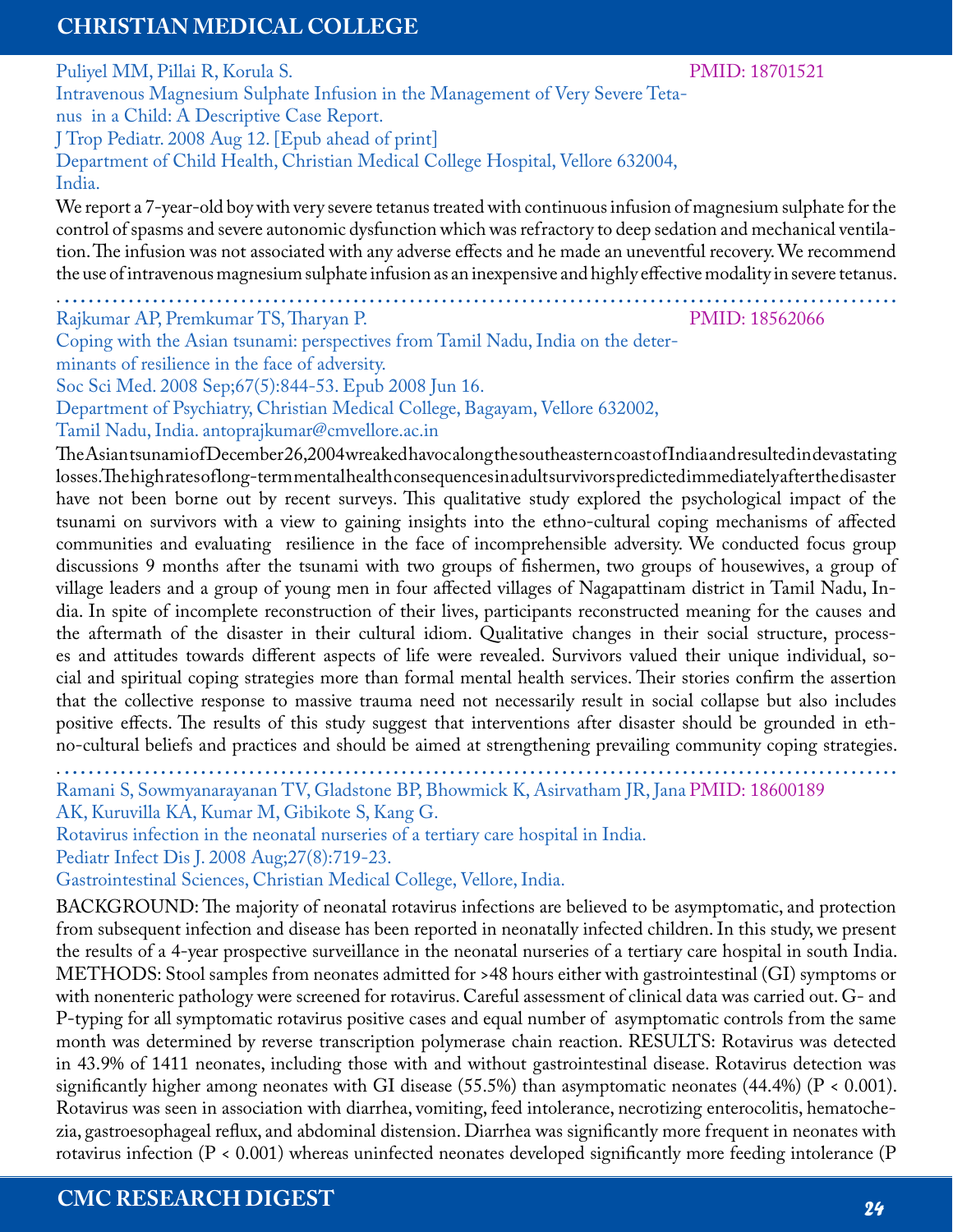< 0.001). Significantly greater proportion of term neonates with GI disease were positive for rotavirus than preterm neonates  $(P < 0.001)$ . G10P[11] was the most common genotype associated with both symptomatic and asymptomatic infections. CONCLUSIONS: This study documents the high rates of rotavirus infection in the neonatal nurseries and the continuing detection of the G10P[11] strain associated with GI disease in Vellore.

| Samson Sujit Kumar G, Rajshekhar V. |  |
|-------------------------------------|--|
|                                     |  |

Deep sylvian meningioma: a case report and review of literature. Childs Nerv Syst. 2008 Aug 19. [Epub ahead of print] Department of Neurological Sciences, Christian Medical College, Vellore, Tamil Nadu, 632004, India.

CASE REPORT: A 6-year-old boy presented with seizures. Computed tomography and magnetic resonance imaging showed a large enhancing mass in the left temporo-parietal region. TREATMENT: He underwent left temporo-parietal craniotomy and total excision of the lesion. At surgery, there was no dural attachment, and the tumor was mainly in the posterior part of left sylvian fissure. The biopsywas reported as WHO grade I meningioma. OUTCOME: At 4-year follow-up, he was asymptomatic, and there was no tumor recurrence.

. **........................................................................................................** Santoshi JA, Pallapati SC, Thomas BP.

Haematogenous pseudomonas osteomyelitis of the hamate - treatment by radical debridement and bone grafting.

J Plast Reconstr Aesthet Surg. 2008 Nov 26. [Epub ahead of print]

Dr. Paul Brand Centre for Hand Surgery, Christian Medical College, Vellore 632004, Tamil Nadu, India.

A case of isolated chronic osteomyelitis of the hamate bone in a 13-year-old boy, who presented with a sinus on the dorsum of the hand, is reported. Radiological examination revealed multiple marginal and intra-osseous lytic areas with sclerotic rims in the hamate and at the fourth and fifth metacarpal bases. He was treated with excision of the sinus, curettage of the hamate lesion and hamato-metacarpal fusion which provided satisfactory control of infection while salvaging the function of the affected hand.

. **........................................................................................................** Sen I, Raju RS, Vyas FL, John P, Sitaram V.

Inadvertent central venous infusion of enteral feed: a case report.

Ann R Coll Surg Engl. 2008 Nov;90(8):W1-2.

Department of General Surgery Unit IV, Christian Medical College, Vellore, India.

Inadvertent administration of enteral feed into an intravenous line is preventable usually by design of incompatible connectors, but these may not be available universally. We discuss a case report where this occurred and the subsequent management strategy.

. **........................................................................................................** Sudhakar S, Mistry Y, Dastidar A, Sen S, Gibikote S.

Calcifying fibrous tumour: an unusual omental lesion.

Pediatr Radiol. 2008 Nov;38(11):1246-8. Epub 2008 Aug 12.

Department of Radiology, Christian Medical College Hospital, Vellore, Tamil Nadu,

632004, India. sniya.sudhakar@gmail.com

Calcifying fibrous tumour (CFT) is a recently described distinct clinicopathological entity characterized by calcifying lesions usually occurring in soft tissue of the extremities, trunk, axilla, pleura, mediastinum and peritoneum of children and adults. Most reported cases involving the peritoneum have been in adults. We present the imaging, surgical and pathology findings of CFT in a 7-year-old child who presented with an incidental finding of a large omental mass.

PMID: 19041290

PMID: 18990273

PMID: 18696059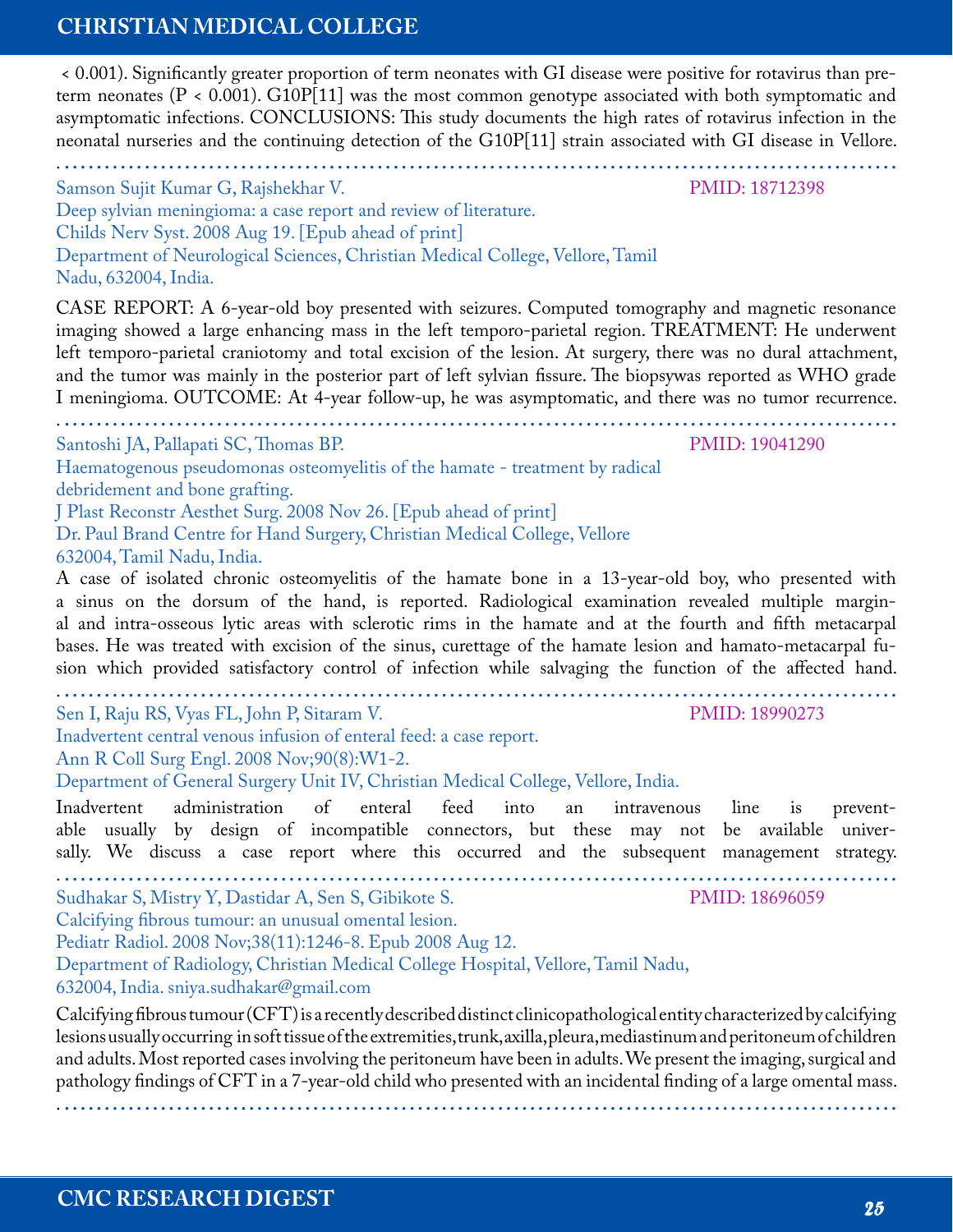Surendrababu NR, Thomas E, Rajinikanth J, Keshava SN. Breast filariasis: real-time sonographic imaging of the filarial dance. J Clin Ultrasound. 2008 Nov-Dec;36(9):567-9. Department of Radiodiagnosis, Christian Medical College and Hospital, Ida scudder Road, Vellore 632004, Tamil Nadu, India.

A 50-year-old woman presented with a palpable tender nodule in the upper quadrant of the breast that was clinically thought to be a fibroadenoma, with mammographic findings of a well-defined lobulated density. Sonographic examination revealed a "filarial dance sign" within the cystic lesion, which is diagnostic of lymphatic breast filariasis. In endemic areas, sonographic examination is recommended to search for this pathognomonic real-time diagnostic feature and, if present, to initiate treatment without delay. (c) 2008 Wiley Periodicals, Inc.

. **........................................................................................................** Thomas AJ, Shah S, Mathews MS, Chacko N.

Apophysomyces elegans - renal mucormycosis in a healthy host: a case report from south India. Indian J Med Microbiol. 2008 Jul-Sep;26(3):269-71.

Department of Urology, Christian Medical College, Vellore - 632 004, Tamil Nadu, India. ajthomas@fastmail.fm

Zygomycosis is an opportunistic fungal infection that seldom occurs in individuals with a competent immune system. Isolated involvement of any organ is rare and only a few cases of renal zygomycosis have been reported. We present an unusual case of renal zygomycosis caused by Apophysomyces elegans in a patient with no known predisposing factor. He presented with flakes in the urine and was found to have a poorly functioning right kidney. Ureterorenoscopy was performed, fungal elements removed and pathological confirmation obtained. The patient subsequently underwent nephrectomy after treatment with amphotericin B. He made an uneventful recovery.

. **........................................................................................................** Thomas N, Sankar SS, Braganza D, Jayakrishnan S.

Oculogyric crisis with exacerbation of psychosis: Possible mechanism and clinical implications.

Neurosci Lett. 2009 Feb 13;451(1):50-1. Epub 2008 Dec 25.

Department of Psychiatry, Christian Medical College, Bagayam, Vellore 632 002, Tamil Nadu, India.

Oculogyric crisis is a distressing acute/chronic side effect of neuroleptic medications. Chronic oculogyric crisis can be considered as a tardive hyperkinetic movement disorder and it may be associated with worsening of psychotic symptoms. Treatment strategies for chronic oculogyric crisis include; high potency antipsychotics and anticholinergics drugs for immediate relief and clozapine as a long-term treatment strategy. Here we are presenting case histories of four patients with oculogyric crisis and associated worsening of psychosis, its possible etiology and various treatment strategies.

. **........................................................................................................**

Thomas R, Christopher DJ, Balamugesh T, Shah A.

Clinico-pathologic study of pulmonary carcinoid tumours--a retrospective analysis and review of literature.

Respir Med. 2008 Nov;102(11):1611-4. Epub 2008 Jul 9.

Department of Pulmonary Medicine, Christian Medical College, Vellore, Tamil Nadu, India.

OBJECTIVE: To determine the characteristic clinico-pathologic features of pulmonary carcinoid tumours in India. METHODS: Retrospective analysis of the clinico-pathologic and radiologic data of patients with pulmonary carcinoid tumours from the department of Pulmonary Medicine of the Christian Medical College, a tertiary care teaching hospital in Southern India, over a study period of 3 years (2001-2004). RESULTS: There were 25 cases of pulmonary carcinoid tumours: typical 22 (88%) and atypical 3 (12%). The ratio of female to male was 0.8:1. There were 3 smokers (all of whom were males) in the typical carcinoid group and none

#### PMID: 18780376

PMID: 18695332

PMID: 19121367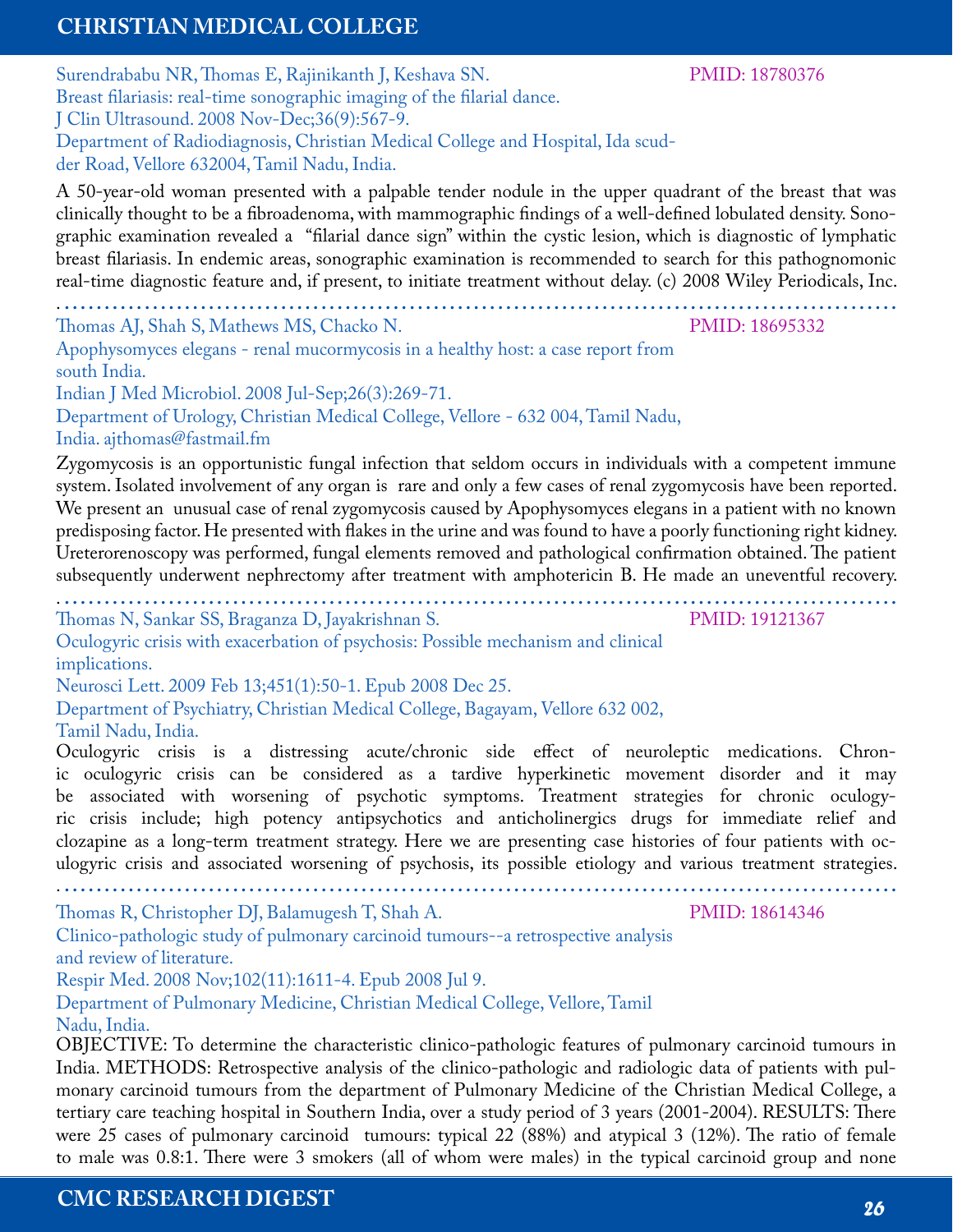OBJECTIVE: To determine the characteristic clinico-pathologic features of pulmonary carcinoid tumours in India. METHODS: Retrospective analysis of the clinico-pathologic and radiologic data of patients with pulmonary carcinoid tumours from the department of Pulmonary Medicine of the Christian Medical College, a tertiary care teaching hospital in Southern India, over a study period of 3 years (2001-2004). RESULTS: There were 25 cases of pulmonary carcinoid tumours: typical 22 (88%) and atypical 3 (12%). The ratio of female to male was 0.8:1. There were 3 smokers (all of whom were males) in the typical carcinoid group and none

. **........................................................................................................** Unnikrishnan AG, Bhatia E, Bhatia V, Bhadada SK, Sahay RK, Kannan A, Kumara-PMID: 19120303

vel V, Sarma D, Ganapathy B, Thomas N, John M, Jayakumar RV, Kumar H, Nair V, Sanjeevi CB.

Type 1 diabetes versus type 2 diabetes with onset inpersons younger than 20 years of age.

Ann N Y Acad Sci. 2008 Dec;1150:239-44

Department of Endocrinology, Amrita Institute of Medical Sciences, Cochin,

Kerala, India. unnikrishnanag@gmail.com

Type 1 diabetes (T1D) is the most common form of diabetes in children in Western countries. There have been no large studies of childhood diabetes from India. We undertook the MEDI study (Multicenter Survey of Early Onset Diabetes in India) to assess the proportion of various subtypes of diabetes among the young subjects presenting to the endocrinology divisions of seven large teaching hospitals in different regions of India. In addition, we compared the clinical features of T1D and type 2 diabetes (T2D) in Indian subjects. Patients with onset of disease at younger than 20 years of age were included in this study. Six hundred and three subjects (603) were studied of whom 535 subjects (89%) had T1D, 36 (6%) had T2D, 18 (3%) had diabetes related to tropical pancreatitis or other forms of chronic pancreatitis, while other subtypes accounted for the rest. Compared to those with T2D, subjects with T1D were younger, had a lower C-peptide level, higher prevalence of ketosis, lower prevalence of acanthosis nigricans, and lower LDL and triglyceride levels. When compared with that of T2D, a higher proportion of patients with T1D were positive for GAD-65 and IA-2 antibodies, and this difference was statistically significant for GAD-65 antibodies. Overall, this large multicenter study showed that T1D is the commonest form of diabetes in childhood. T2D is the next most common kind, while chronic pancreatitis-related diabetes is uncommon.

### . **........................................................................................................** *Abstracts Not Available ..............................................................................................................................................................*

Behera KK, Paul TV, Arulselvan S, Varghese AM. Visual vignette. Endocr Pract. 2008 Dec;14(9):1191. Department of Endocrinology, Diabetes and Metabolism, Christian Medical College, Tamil Nadu, India. Bhargava P. Stavudine-induced pancreatitis followed by lopinavir-ritonavir-induced pancreatitis: Is co-trimoxazole the culprit? J Postgrad Med. 2008 Jul-Sep;54(3):241. Department of Medicine I and Infectious Diseases, Christian Medical College and Hospital, Vellore, India. pavan\_bhargava@rediffmail.com. PMID: 18626183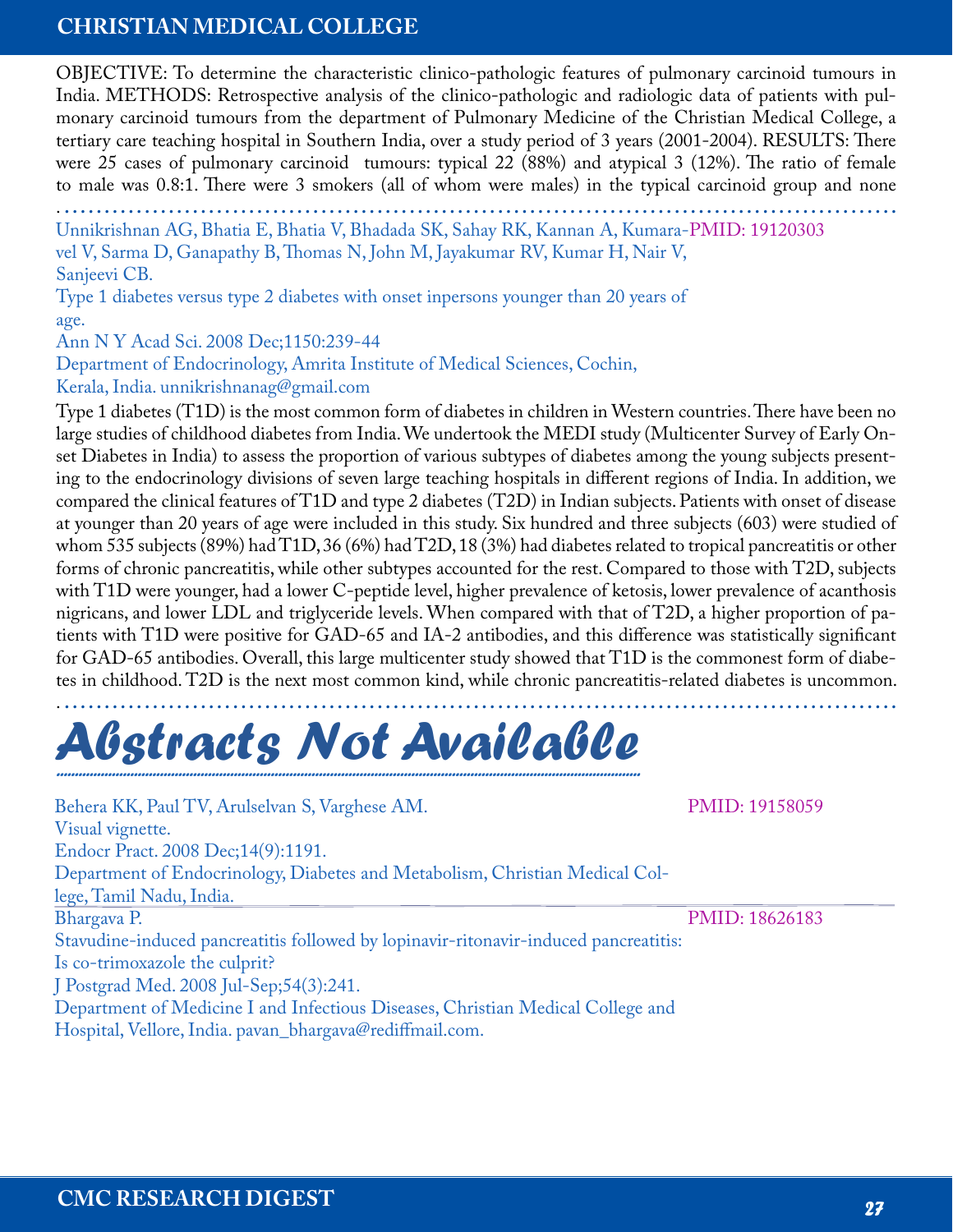| Goel A, Kumar J DI, Nair S, Joseph AJ, Viswabandya A, Eapen CE.<br>Education and imaging. Hepatobiliary and pancreatic: spur cell anemia associated<br>with alcoholic cirrhosis.<br>J Gastroenterol Hepatol. 2008 Sep;23(9):1463.<br>Department of Gastrointestinal Sciences, Christian Medical College, Vellore, Tamil<br>Nadu, India.            | PMID: 18854005 |
|----------------------------------------------------------------------------------------------------------------------------------------------------------------------------------------------------------------------------------------------------------------------------------------------------------------------------------------------------|----------------|
| David AW, Indrani S, Apurva S, Sukria N, Benjamin P.<br>Burkitt's lymphoma of the ileum with renal cell carcinoma.<br>Can J Surg. 2008 Aug; 51(4): E77-8.<br>Department of Surgery, Christian Medical College, Vellore, India. arunwsdavid@<br>yahoo.com                                                                                           | PMID: 18815632 |
| Ilango NG, Sachi K, Therese M, Gupta AK.<br>Nevus Lipomatosus Cutaneous Superficialis: A Rare Giant Variant in an Unusual<br>Location.<br>Dermatol Surg. 2008 Oct 13. [Epub ahead of print]<br>Department of Plastic and Reconstructive Surgery, Christian Medical College, Vel-<br>lore, Tamilnadu, India. nambi75@indiatimes.com                 | PMID: 19018823 |
| Jeba J, John S, Backiyanathan S, Christopher DJ, Kurian S.<br>Inflammatory pseudotumour of the lung with sarcomatous brain metastasis.<br>Eur J Cancer Care (Engl). 2008 Jul;17(4):412-4.<br>Department of Radiation Therapy, Christian Medical College and Hospital, Vellore,                                                                     | PMID: 18485012 |
| India.<br>Joseph A J, Simon EG, Chandran S, Chacko A.<br>Pancreatic juice crystals: is it an early marker of chronic pancreatitis?<br>Gastrointest Endosc. 2008 Aug 6. [Epub ahead of print]<br>Departments of Gastroenterology (J.A.J., E.G.S., A.C.), Clinical Pathology (S.C.),<br>Christian Medical College, Vellore, Tamil Nadu, India.       | PMID: 18691711 |
| Kingsly Paul M, Dhanraj P, Gupta A.<br>Recovery after spinal cord injury due to high tension electrical burns: a 5-year<br>experience.<br>Burns. 2008 Sep; 34(6): 888-90. Epub 2007 Sep 29.<br>Department of Plastic Surgery, Christian Medical College, Vellore, Tamilnadu,                                                                       | PMID: 17904747 |
| Kumaran S, Nambi GI, Kingsly Paul M, Gupta AK.<br>Post-electrical-burn tracheal-defect reconstruction with pre-fabricated<br>deltopectoral flap - a case report.<br>J Plast Reconstr Aesthet Surg. 2008 Dec 2. [Epub ahead of print]<br>Department of Plastic and Reconstructive Surgery, Christian Medical College,<br>Vellore, Tamilnadu, India. | PMID: 19056330 |
| Madhu K, Ramakrishna B, Zachariah U, Eapen CE, Kurian G.<br>Non-cirrhotic intrahepatic portal hypertension.<br>Gut. 2008 Nov;57(11):1529.<br>Department of Gastrointestinal Sciences, Christian Medical College, Vellore, Tamil<br>Nadu, India 632004.                                                                                             | PMID: 18941006 |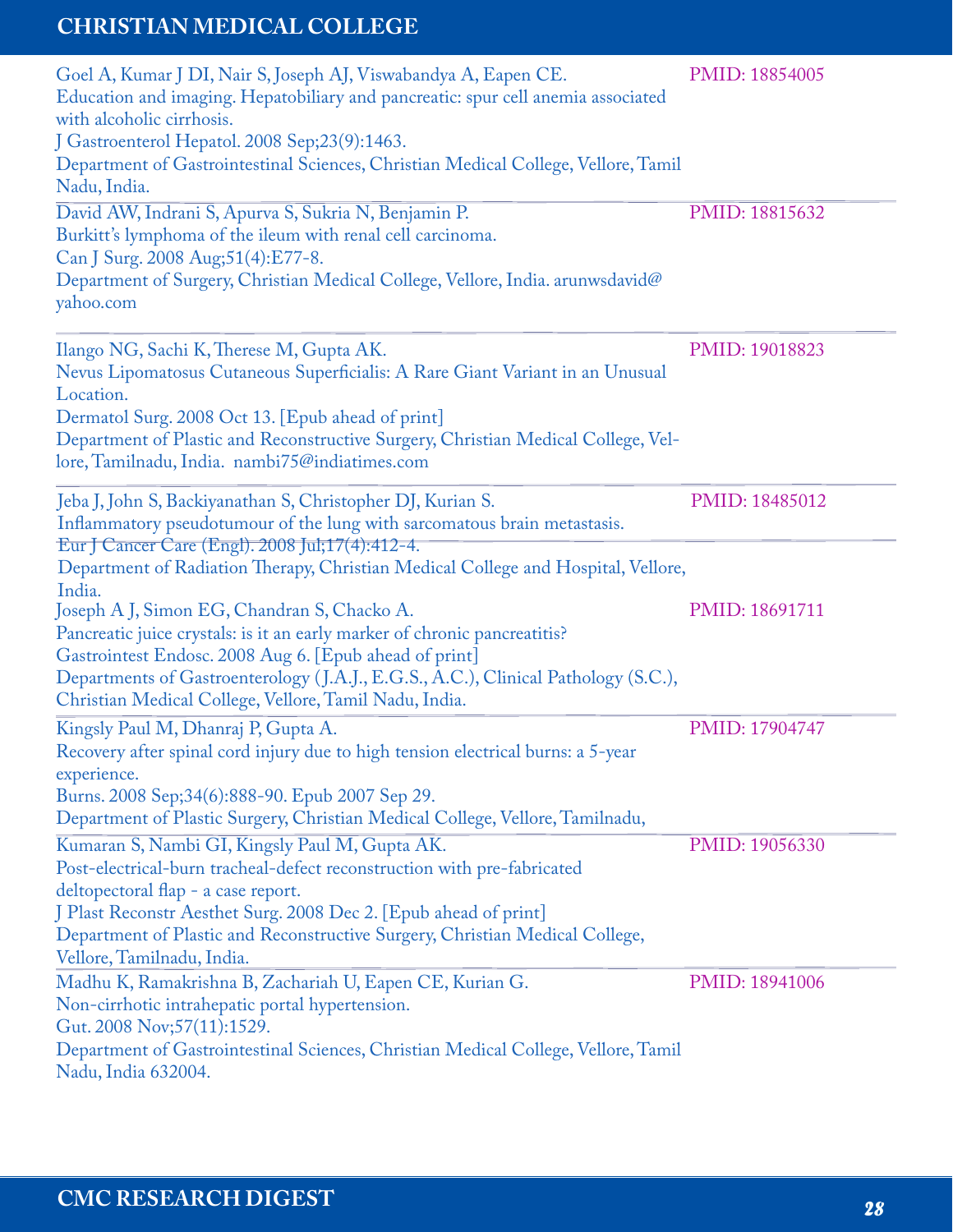| Nambi GI, Gupta AK.                                                                                                      | PMID: 18952514 |
|--------------------------------------------------------------------------------------------------------------------------|----------------|
| Congenital ring syndrome with floppy foot drop.                                                                          |                |
| J Plast Reconstr Aesthet Surg. 2008 Oct 24. [Epub ahead of print]                                                        |                |
| Department of Plastic and Reconstructive Surgery, Christian Medical College, Vel-                                        |                |
| lore, Tamilnadu, India - 632004.                                                                                         |                |
| Rajinikanth J, Balaji V, Gaikwad P, Muthusami JC.                                                                        | PMID: 18984274 |
| Melioidosis of the parotid: the tip of the iceberg.                                                                      |                |
| Otolaryngol Head Neck Surg. 2008 Nov;139(5):731-2.                                                                       |                |
| Department of General Surgery including Head & Neck Oncology, Christian Med-                                             |                |
| ical College and Hospital, Vellore, Tamil Nadu, India. rajinikanth_j@cmcvellore.ac.in                                    |                |
| Rajinikanth J, Stephen E, Agarwal S.                                                                                     | PMID: 18841224 |
| Complication of central venous cannulation.                                                                              |                |
| Can J Surg. 2008 Oct;51(5):E113-4.                                                                                       |                |
| Department of General Surgery, including Vascular Surgery, Christian Medical Col-                                        |                |
| lege and Hospital, Vellore, Tamilnadu, India. rajinikanth_j@cmcvellore.ac.in                                             |                |
| Santoshi JA, Pallapati S, Thomas BP.                                                                                     | PMID: 18626187 |
| Hand contracture: An unusual sequel of intravenous fluid extravasation in the neo-                                       |                |
| natal period.                                                                                                            |                |
| J Postgrad Med. 2008 Jul-Sep;54(3):244-5.                                                                                |                |
| Dr. Paul Brand Centre for Hand Surgery, Christian Medical College, Vellore -                                             |                |
| 632004, India. johnsantoshi@cmcvellore.ac.in.                                                                            |                |
| Thomas N, Danda S, Kumar M, Jana AK, Crisponi G, Meloni A, Crisponi L.                                                   | PMID: 18837055 |
| Crisponi syndrome in an Indian patient: a rare differential diagnosis for neonatal                                       |                |
| tetanus.                                                                                                                 |                |
| Am J Med Genet A. 2008 Nov 1;146A(21):2831-4.                                                                            |                |
| Department of Neonatology, Christian Medical College, Vellore, India.                                                    |                |
| Thomas N, Jebaraj P, Kishor Kumar S.                                                                                     | PMID: 18923218 |
| Bipolar affective disorder in Parkinson's disease: Clinical dilemmas.                                                    |                |
| Indian J Med Sci. 2008 Sep;62(9):376-8.                                                                                  |                |
|                                                                                                                          |                |
|                                                                                                                          |                |
| Department of Psychiatry, Christian Medical College, Vellore-632 002, Tamil Nadu,<br>India. naveenlinda2002@yahoo.co.in. |                |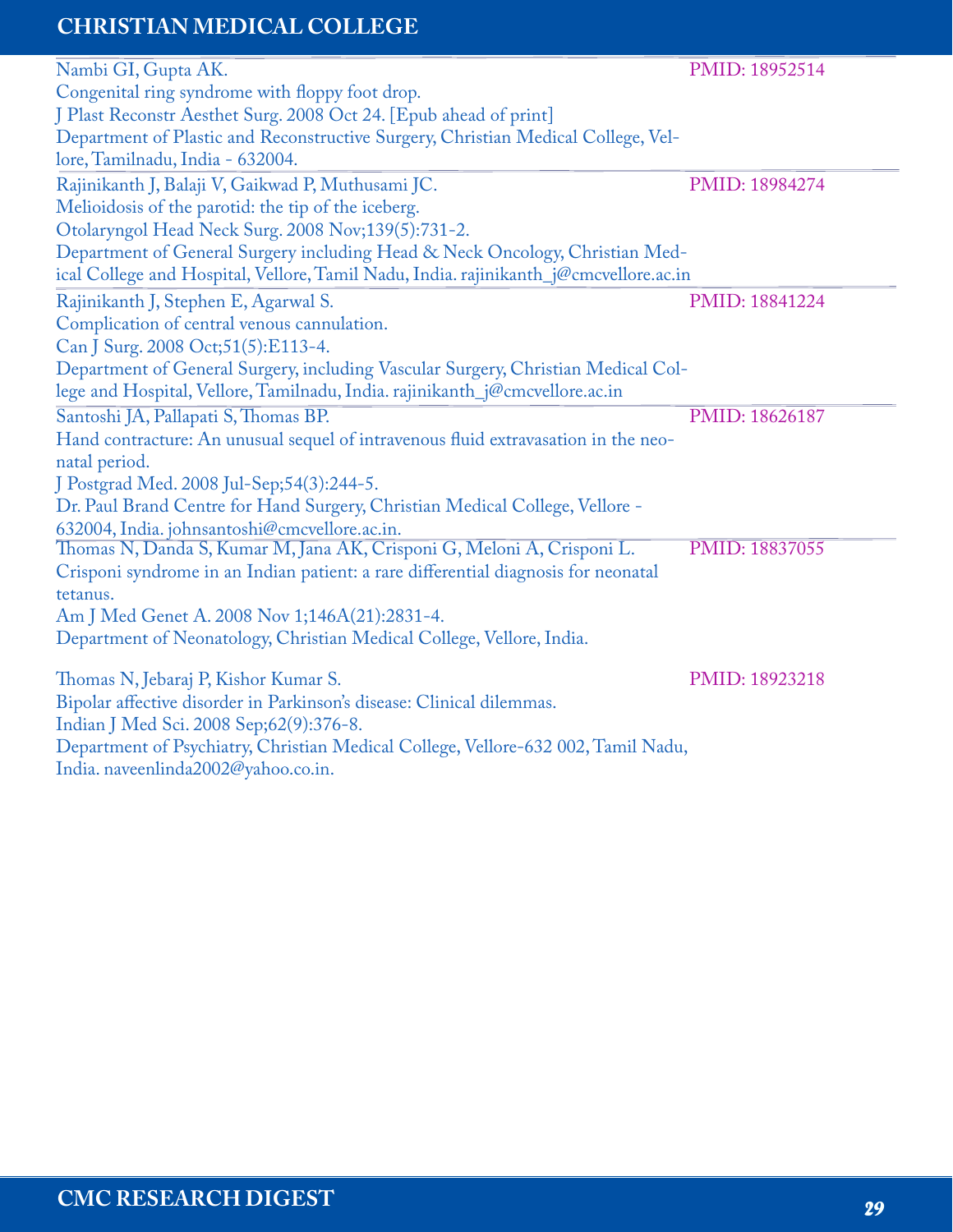### *Clinical: Interventions ..............................................................................................................................................................*

Bajel A, George B, Mathews V, Viswabandya A, Kavitha ML, Srivastava A, Chandy PMID: 18688848 M. Treatment of children with acute lymphoblastic leukemia in India using a BFM protocol. Pediatr Blood Cancer. 2008 Nov;51(5):621-5.

Department of Haematology, Christian Medical College, Vellore, Tamil Nadu 632004, India.

BACKGROUND: Limited data exists on the long-term treatment outcome and prognosis of childhood ALL in India. PROCEDURE: Three hundred and seven children (1-14 years) with acute lymphoblastic leukemia (ALL) were treated with a modified BFM protocol 76/79 between 1985 and 2003. Treatment outcome and prognostic factors were evaluated. RESULTS: The median age was 6 years; 78% had B lineage acute lymphoblastic leukemia and 22% had T lineage disease. Good prednisolone response was observed in 82% of cases. Two hundred and seventy-three children (91.6%)achieved complete remission; with 2% induction-related mortality and 6.4% having resistant disease. 52% of all evaluable patients and 56.8% of complete responders are in continuous complete remission (CCR) at a median follow up of 62 months (30-194 months). The median event free survival (EFS) was 114 months. The estimated 5 year overall survival, EFS and disease free survival was 59.8%, 56%, and 53.9%, respectively. The prognostic factors adversely affecting the EFS were poor prednisolone response, resistant disease and WBC count greater than 20 x 10(9)/L at diagnosis. The 5 year EFS in the favorable risk group (age 1-9 years, WBC count less than  $20 \times 10(9)/L$  and prednisolone good response) was 73.1 +/- 4.9%. CONCLUSION: This report examines a cohort of children with ALL treated with a BFM protocol in India with adequate follow up and demonstrates the need for cost effective improvements. (c) 2008 Wiley-Liss, Inc.

. **........................................................................................................**

George K, Nair R, Tharyan P.

PMID: 18646175

Ovulation triggers in anovulatory women undergoing ovulation induction.

Cochrane Database Syst Rev. 2008 Jul 16;(3):CD006900.

Department of Obstetrics and Gynaecology, Christian Medical College and Hospi-

tal, Ida Scudder Rd, Vellore Tamil Nadu, Vellore-632 004 S, India. gkorula@gmail.

BACKGROUND: Anovulation is a common cause for infertility. Drugs used to treat anovulation include selective estrogen receptor modulators, aromatase inhibitors and gonadotrophins. Ovulation triggers are used with these drugs, in order to time intercourse. Ovulation triggers without reliable evidence of oocyte maturity could be inappropriately timed, increase costs and psychological stress. This review evaluates different ovulation triggers used when treating anovulatory women with ovulation inducing agents compared to spontaneous ovulation. OB-JECTIVES: To determine the efficacy of administering an ovulation trigger compared to spontaneous ovulation in anovulatory women being treated with ovulation inducing agents. SEARCH STRATEGY: We searched the Menstrual Disorders and Subfertility Group Trials Register (August week 1 2007), Cochrane Central Register of Controlled Trials (CENTRAL Cochrane library issue 3 2007) and the electronic databases MEDLINE (1950 July week 4 2007), EMBASE(1980 to week 31 2007) and CINAHL (1982 to August week 1 2007) for studies in all languages. SELECTION CRITERIA: Randomised controlled trials (RCT). DATA COLLECTION AND ANALYSIS: Two authors independently selected trials, assessed quality and extracted data. Disagreement . was resolved by discussion with the third author and by contacting trial authors. Categorical data were analysed using relative risks and their 95% confidence intervals. A random effects model was used in the presence of significant heterogeneity. MAIN RESULTS: Two RCTs comparing urinary hCG versus no treatment in anovulatory women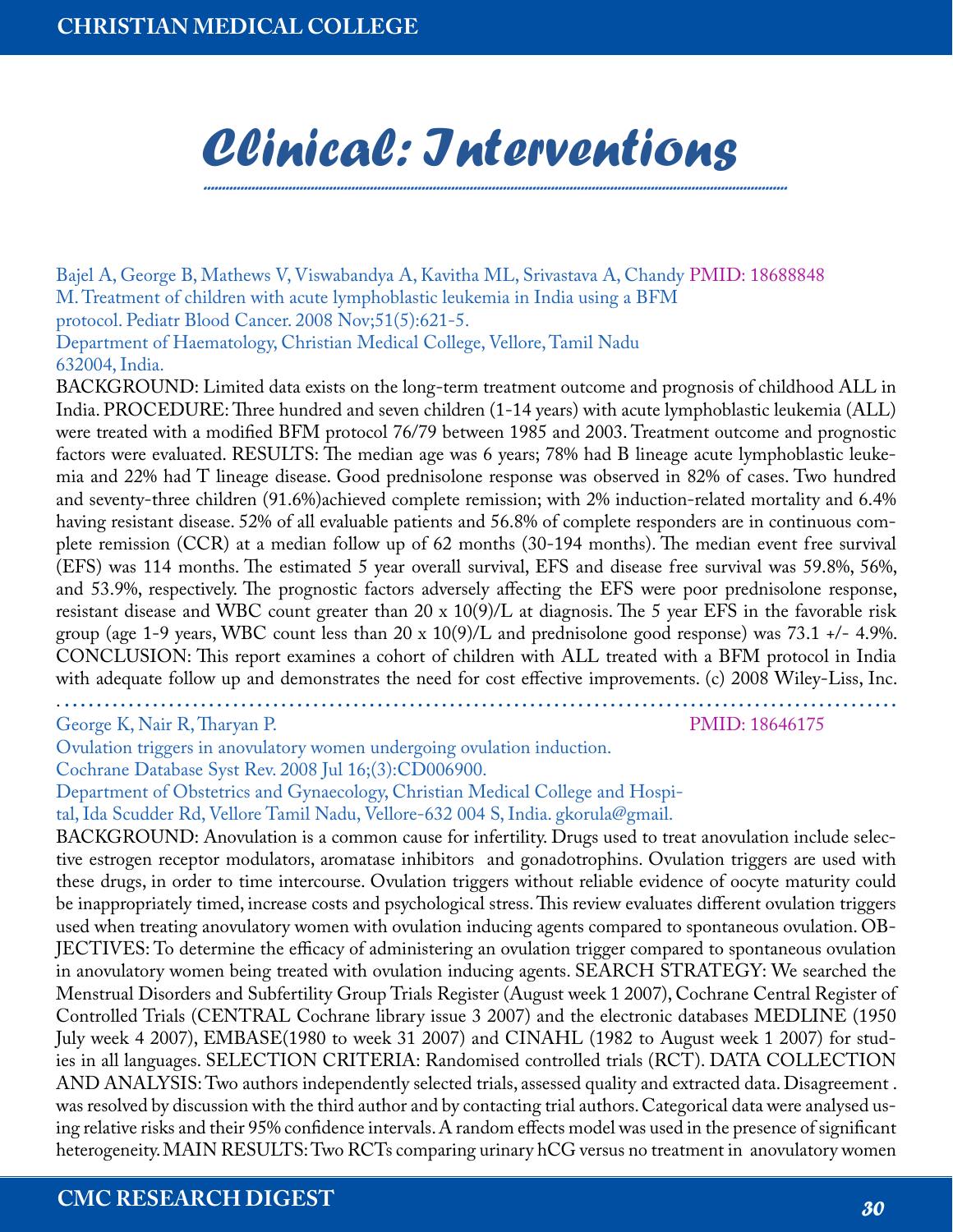receiving clomiphene citrate were identified. Urinary hCG did not result in increases in the primary outcome of live birth rate over no treatment { OR 0.98, 95% CI 0.52 to 1.83}.Among the secondary outcomes, urinary hCG did not increase ovulation rate ( OR 0.95, 95% CI 0.49 to 1.83), clinical pregnancy rate (OR 1.02, 95% CI 0.56 to 1.88), multiple pregnancy rate (OR 0.47, 95% CI 0.05 to 4.59), miscarriage rate( OR 1.18, 95% CI 0.18 to 7.66) and preterm delivery (OR 0.12,95% CI 0.00 to 6.29) compared to no treatment.Trials evaluating other ovulation triggers were not identified. AUTHORS' CONCLUSIONS: There is inadequate evidence to recommend or refute the use of urinary hCG, as an ovulation trigger, in anovulatory women being treated with clomiphene citrate. We did not find trials evaluating the use of ovulation triggers in anovulatory women, being treated with other ovulation inducing agents.

George R, Jeba J, Ramkumar G, Chacko AG, Leng M, Tharyan P. **........................................................................................................**

PMID: 18843728

Interventions for the treatment of metastatic extradural spinal cord compression in adults.

Cochrane Database Syst Rev. 2008 Oct 8;(4):CD006716.

Palliative Care Unit, Christian Medical College, Vellore, Tamil Nadu, India, 632004. reenamg@cmvellore.ac.in

BACKGROUND: Anovulation is a common cause for infertility. Drugs used to treat anovulation include selective estrogen receptor modulators, aromatase inhibitors and gonadotrophins. Ovulation triggers are used with these drugs, in order to time intercourse. Ovulation triggers without reliable evidence of oocyte maturity could be inappropriately timed, increase costs and psychological stress. This review evaluates different ovulation triggers used when treating anovulatory women with ovulation inducing agents compared to spontaneous ovulation. OB-JECTIVES: To determine the efficacy of administering an ovulation trigger compared to spontaneous ovulation in anovulatory women being treated with ovulation inducing agents. SEARCH STRATEGY: We searched the Menstrual Disorders and Subfertility Group Trials Register (August week 1 2007), Cochrane Central Register of Controlled Trials (CENTRAL Cochrane library issue 3 2007) and the electronic databases MEDLINE (1950 July week 4 2007), EMBASE(1980 to week 31 2007) and CINAHL (1982 to August week 1 2007) for studies in all languages. SELECTION CRITERIA: Randomised controlled trials (RCT). DATA COLLECTION AND ANALYSIS: Two authors independently selected trials, assessed quality and extracted data. Disagreement . maintained ambulation (RR 0.79, CI 0.64 to 0.98, NNT 5.00 CI 2.78 to 33.33); 63% versus 19% regained ambulation (RR 0.30, CI 0.10 to 0.89; NNT 2.27 CI 1.35 to 7.69). Median survival was 126 days versus 100 days. Laminectomy offered no advantage (n = 29, 1 trial). Three trials provided insufficient evidence about the role of corticosteroids (n = 105, Overall ambulation RR 0.91, CI 0.68 to 1.23). Serious adverse effects were significantly higher in high dose corticosteroid arms (n = 77, two RCTs, RR 0.12, CI 0.02 to 0.97). AUTHORS' CONCLUSIONS: Patients with stable spines retaining the ability to walk may be treated with radiotherapy. One trial indicates that short course radiotherapy suffices in patients with unfavourable histologies or predicted survival of less than six months. There is some evidence of benefit from decompressive surgery in ambulant patients with poor prognostic factors for radiotherapy; and in non-ambulant patients with a single area of compression, paraplegia < 48 hours, non-radiosensitive tumours and a predicted survival of more than three months. High dose corticosteroids carry a significant risk of serious adverse effects.

**........................................................................................................** Margaret Shanthi FX, Ernest K, Dhanraj P.

PMID: 18797054

Comparison of intralesional verapamil with intralesional triamcinolone in the treatment of hypertrophic scars and keloids.

Indian J Dermatol Venereol Leprol. 2008 Jul-Aug;74(4):343-8.

Department of Pharmacology and Clinical Pharmacology, Christian Medical Col-

lege, Vellore, India. drmaggi29@gmail.com

BACKGROUND: The calcium channel blocker, verapamil stimulates procollagenase synthesis in keloids and hypertrophic scars. AIM: To study the effect of verapamil in the treatment of hypertrophic scars and keloids and to evaluate the effect of verapamil on the rate of reduction of hypertrophic scars and keloids in comparison with triamcinolone. METHODS: The study was a randomized, single blind, parallel group study in which 54 patients were allocated to

**CMC RESEARCH DIGEST** *31*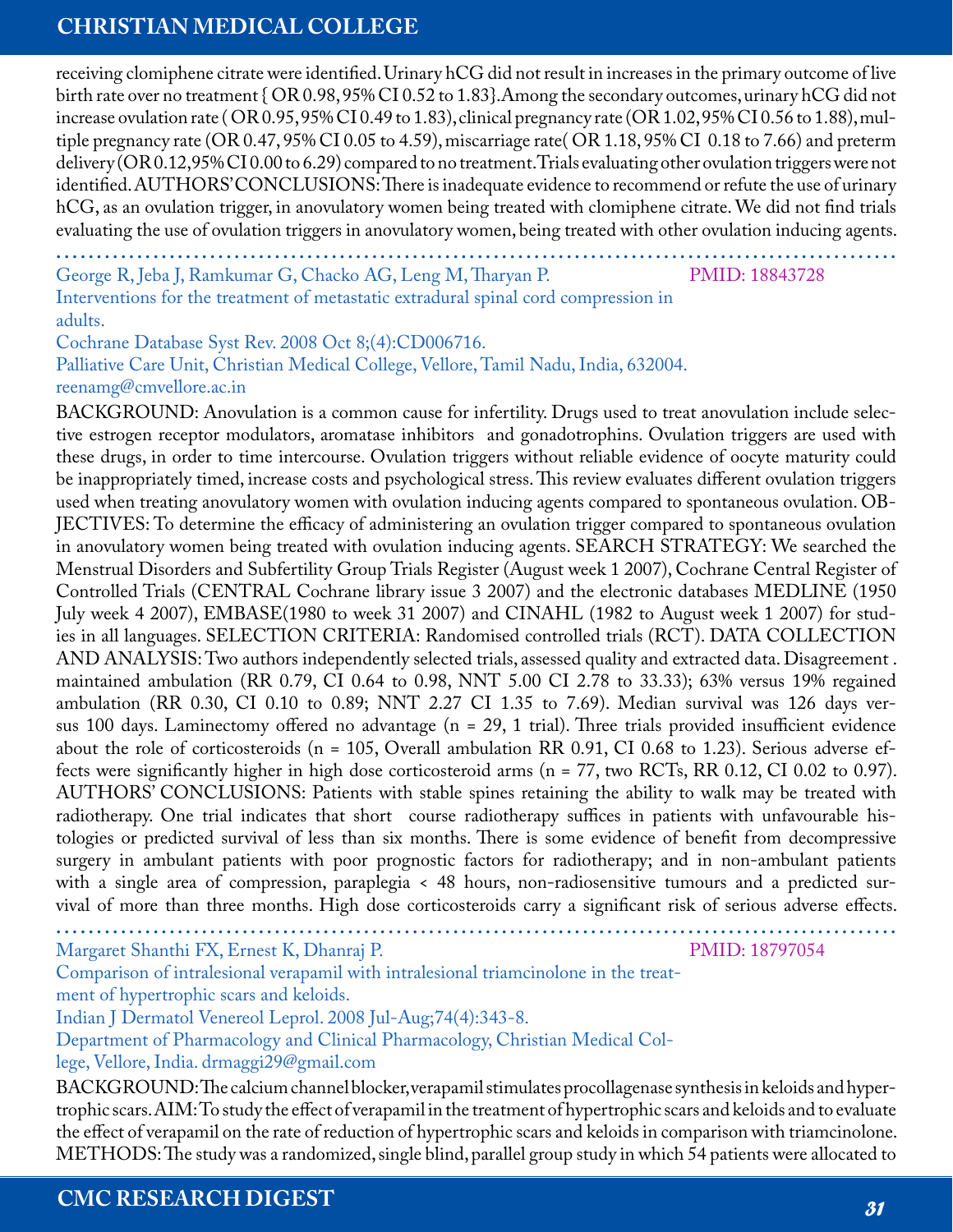to receive either verapamil or triamcinolone. Drugs were administered intralesionally in both groups. Improvement of the scar was measured using modified Vancouver scale and by using a centimeter scale serially till the scar flattened. RESULTS: There was a reduction in vascularity, pliability, height and width of the scar with both the drugs after 3 weeks of treatment. These changes were present at one year of follow-up after stopping treatment. Scar pigmentation was not changed desirably by either drug. Length of the scars was also not altered significantly by either drug. The rate of reduction in vascularity, pliability, height and width of the scar with triamcinolone was faster than with verapamil. Adverse drug reactions were more with triamcinolone than with verapamil. CONCLUSION: Intralesional verapamil may be a suitable alternative to triamcinolone in the treatment of hypertrophic scars and keloids.

Sheriff RJ, Adams CE, Tharyan P, Jayaram M, Duley L; PRACTIHC Mental Health Group. PMID: 18702809

Randomised trials relevant to mental health conducted in low and middle-income countries: a survey. BMC Psychiatry. 2008 Aug 14;8:69 Unidad Epidemiologia Clinica, Hospital San Ignacio, Santafe de Bogota, Colombia.

rebecca\_syed@hotmail.com

BACKGROUND: A substantial proportion of the psychiatric burden of disease falls on the world's poorest nations, yet relatively little is known about randomised trials conducted in these countries. Our aim was to identify and describe a representative sample of mental health trials from low and middle-income countries. METHODS: 6107 electronic records, most with full text copies, were available following extensive searches for randomised or potentially randomised trials from low and middle-income countries published in 1991, 1995 and 2000. These records were searched to identify studies relevant to mental health. Data on study characteristics were extracted from the full text copies. RESULTS: Trials relevant to mental health were reported in only 3% of the records. 176 records reporting 177 trials were identified: 25 were published in 1991, 45 in 1995, and 106 in 2000. Participants from China were represented in 46% of trials described. 68% of trials had <100 participants. The method of sequence generation was described in less than 20% of reports and adequate concealment of allocation was described in only 12% of reports. Participants were most frequently adults with unipolar depression (36/177) or schizophrenia (36/177). 80% of studies evaluated pharmacological interventions, a third of which were not listed by WHO as essential drugs. 41% of reports were indexed on PubMed; this proportion decreased from 68% in 1991 to 32% in 2000. CONCLUSION: In terms of overall health burden, trial research activity from low and middle-income countries in mental health appears to be low, and in no area adequately reflects need.

**........................................................................................................**

Sen S.

PMID: 19023526

Vesicoureteral reflux: current concepts and management implications. Indian J Pediatr. 2008 Oct;75(10):1031-5. Epub 2008 Nov 21. Department of Pediatric Surgery, Christian Medical College and Hospital, Vellore, Tamil Nadu, India. paedsur@cmcvellore.ac.in

Long term controlled studies in children with vesicoureteral reflux (VUR) largely conducted in developed societies, challenge the validity of established management principles. The backflow of urine into the upper tracts is not a disease by itself, but part of a clinical spectrum which is heterogeneous and has low risk and high risk categories. Management, medical, endoscopic or surgical have to take into consideration the risk to the child not only from the reflux but also from renal dysplasia and voiding dysfunction which are important risk factors for end stage renal disease (ESRD) and perpetuation of VUR respectively. Social factors, parental choices and access to medical treatment are also important in choosing therapy.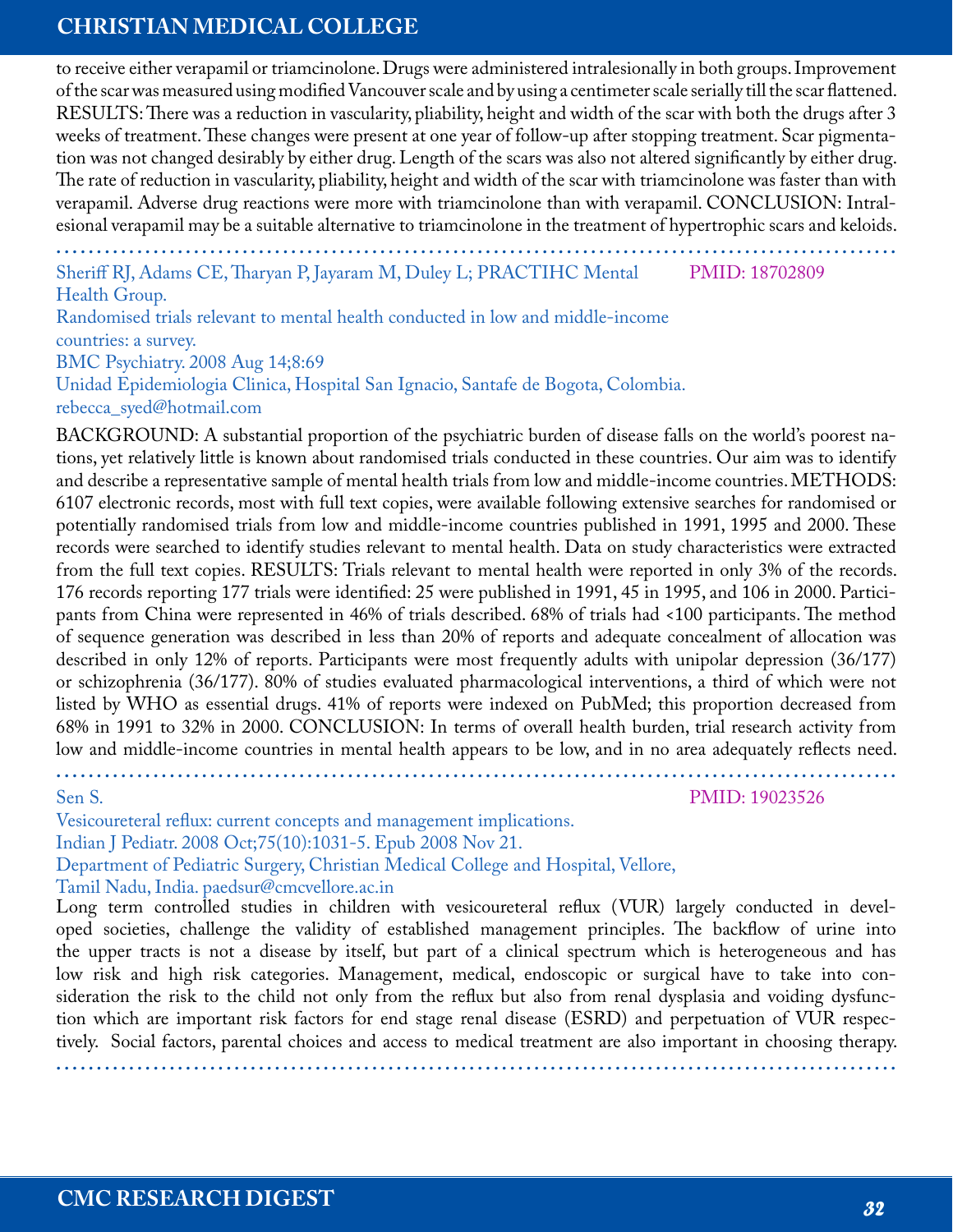Thakar S, M Ch, Vedantam A, Rajshekhar V.

PMID: 18764748

Correlation between change in graft height and change in segmental angle following

central corpectomy for cervical spondylotic myelopathy. J Neurosurg Spine. 2008 Aug;9(2):158-66.

Department of Neurological Sciences, Vellore, India.

OBJECT: This study was undertaken to examine the correlation between change in graft height and change in angulation across grafted segments (segmental angle) in patients undergoing central corpectomy (CC) with autologous bone reconstruction for cervical spondylotic myelopathy (CSM). METHODS: The authors performed a retrospective analysis of 70 cases in which patients with CSM underwent uninstrumented single- or multilevel CC and had evidence of osseous fusion of their grafts at follow-up. The segmental angles and heights of the grafted segments on preoperative, postoperative, and follow-up radiographs were compared. RESULTS: The mean change in graft height (+/- standard deviation) was -7.3 +/- 3.8 mm (mean duration of follow-up 19.7 +/- 5.4 months, range 13-53 months). There was a mean kyphotic change in segmental angle of -7.3 +/- 3.8 degrees (p < 0.001). In patients who had a straight or kyphotic cervical spine (28 patients) or a straight or kyphotic segment (32 patients) preoperatively, there was a significant linear correlation between changes in graft height and changes in segmental angle (Pearson correlation,  $r = 0.40$ ,  $p = 0.03$ ;  $r = 0.40$ ,  $p = 0.02$ , respectively). Such a correlation was not seen in the patients who had a lordotic cervical spine (42 patients) or a lordotic segment (38 patients) preoperatively (Pearson correlation,  $r = -0.04$ ,  $p = 0.81$ ;  $r = 0.08$ ,  $p = 0.62$ , respectively). The change in segmental angle did not influence improvement in Nurick grade  $(p = 0.8)$ . The degree of agreement between the 2 observers was almost perfect for measurement of graft height (postoperative intraclass correlation coefficient  $[ICC] = 0.94$ , follow-up  $ICC = 0.90)$  but was significantly lower for measurement of segmental angles (postoperative ICC = 0.71, follow-up ICC = 0.67). CONCLUSIONS: Among patients undergoing uninstrumented CC for CSM, there is a significant correlation between postoperative settling and kyphotic change across fused segments in those who had straight or kyphotic cervical spines or segments preoperatively but not in those who had lordotic cervical spines or segments preoperatively. A more vigorous surgical correction of the segmental kyphosis than achieved in this study might have caused the kyphotic segments to behave like the lordotic segments. Paraspinal muscles and ligaments may play a role in determining the segmental angle as graft settling in patients with lordotic spines or segments is not linearly correlated with angular change.

**........................................................................................................**

Rationale, design, and baseline characteristics for a large international trial of cardio-PMID: 18082485 vascular disease prevention in people with dysglycemia: The ORIGIN Trial (Outcome Reduction with an Initial Glargine Intervention) American Heart Journal, Volume 155, Issue 1, January 2008, Pages 26.e1-26.e13

#### The ORIGIN Trial Investigators

Aims: Impaired fasting glucose (IFG), impaired glucose tolerance (IGT), and diabetes arise due to insufficient insulin secretion and are risk factors for cardiovascular (CV) events. Thus, targeting normal fasting glucose levels with insulin may reduce CV events. Previous studies suggest that Omega-3 fatty acid supplements may reduce CV death; however, their effect in high-risk dysglycemic individuals is not known.

Methods: People aged ≥50 years with evidence of CV disease and with IFG, IGT, newly detected or established diabetes (on 0 or 1 oral agent), and a local glycated hemoglobin <150% of the upper limit of normal for that assay were recruited and allocated to (a) either 1 daily injection of insulin glargine with the dose titrated to achieve a fasting plasma glucose ≤5.3 mmol/L (95 mg/dL), or standard glycemic care; and (b) either Omega-3–acid ethyl esters 90 (1 g consisting of EPA 465 mg and DHA 375 mg) or identical placebo, according to a 2  $\times$  2 factorial design. The 2 different primary outcomes for the insulin and Omega-3 fatty acid arms are CV events and CV death, respectively.

Results: A total of 12 612 (mean age 64, 35% women) people in 40 countries were randomized during a 2-year period ending December 2005. Eighty-two percent had established diabetes, 6% had new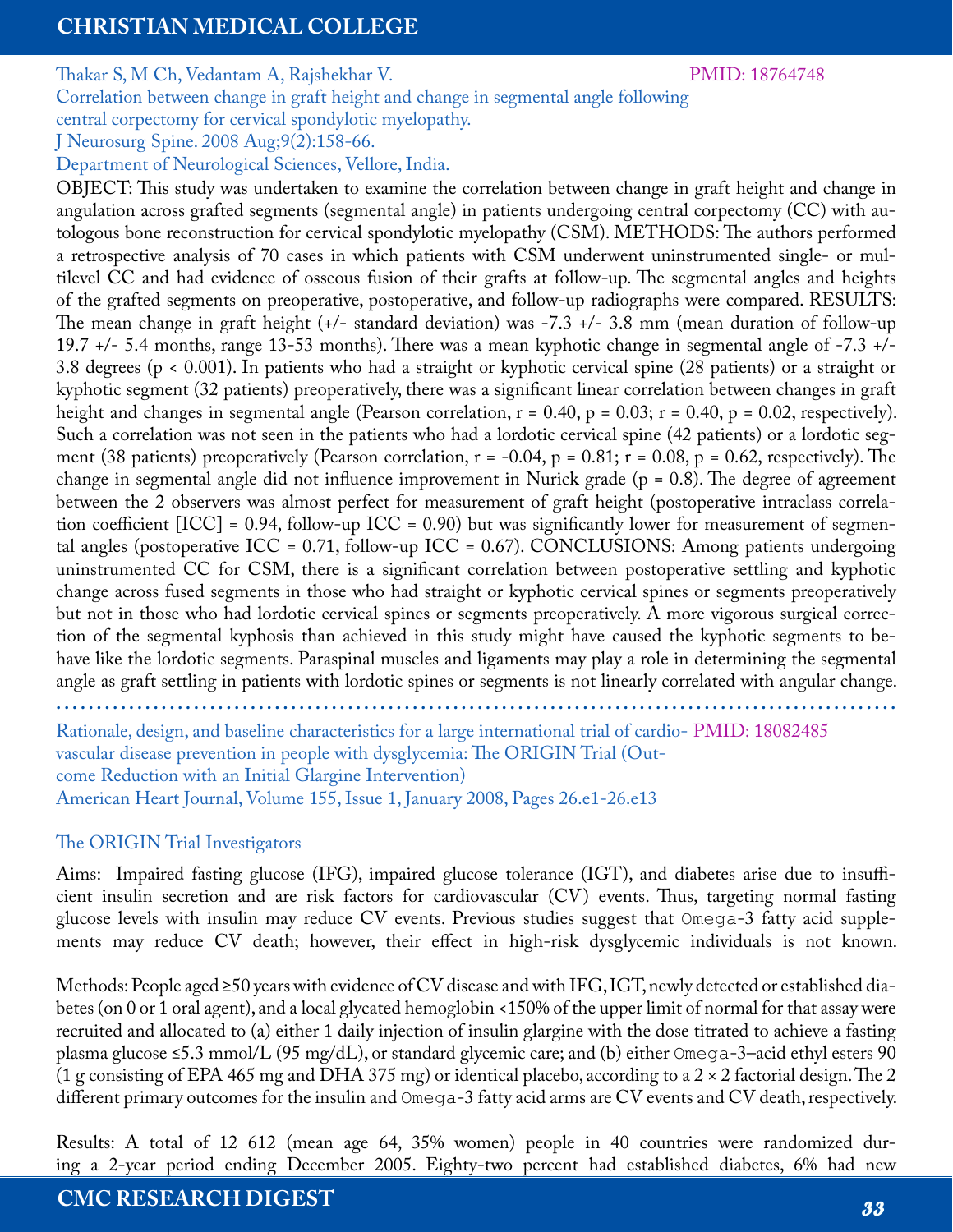diabetes, and 12% had IGT or IFG; the mean fasting plasma glucose was 7.3 mmol/L (131 mg/dL). Conclusions: The ORIGIN trial will determine whether or not either or both of these interventions can reduce CV events.



Sachithanandam K, Ilango N, Gupta AK. Effective use of Burow's triangle in a nasolabial flap - a technique. J Plast Reconstr Aesthet Surg. 2008 Sep 29. [Epub ahead of print] Christian Medical College Vellore, Tamil nadu, India.

# *Miscellaneous .................................................................................................*

Sudarsanam TD, Chacko G, David RD. Postmortem trucut transnasal brain biopsy in the diagnosis of encephalitis. Trop Doct. 2008 Jul;38(3):163-5. Department of Medicine, The Christian Medical College, Vellore, India. thambu@ cmcvellore.ac.in

Diagnosing encephalitis is often difficult with a definitive diagnosis being reached at best in only 40% of cases. This clinical condition is associated with a high morbidity and mortality. A brain biopsy is the gold standard for the diagnosis of this disease. However, this procedure is rarely done, resulting in the cause of death being largely speculative. We propose a simple procedure for postmortem brain biopsy through the transnasal transcribriform route that will possibly be more acceptable to clinicians and relatives alike due to lack of external disfigurement, relative ease of the procedure and economy of time and manpower. This could also prove to be of immense benefit in an epidemic of encephalitis, especially in remote areas.

**........................................................................................................**

Tharyan P. Tranquilising agitated mentally ill patients: intramuscular haloperidol plus promethazine reduces need for additional medication or medical attention compared to olanzapine. Evid Based Ment Health. 2008 Aug;11(3):87. Comment on: BMJ. 2007 Oct 27;335(7625):865.

Department of Psychiatry, Christian Medical College, Vellore and BV Moses Centre for Clinical Trials and Evidence Based Medicine, Christian Medical College, Vellore 632002, Tamil Nadu, India. prathap@cmcvellore.ac.in

# *Abstracts Not Available ...............................................................................................................................................................*

Chandy SJ. Consequences of irrational use of antibiotics. Indian J Med Ethics. 2008 Oct-Dec;5(4):174-5. Department of pharmacology and clinical pharmacology, Christian Medical College, Vellore 632 004, India. sjchandy@cmcvellore.ac.in

Clarke M, Tharyan P, Green S. How up-to-date are Cochrane reviews? Response from the Cochrane Collaboration [letter]. Lancet 2008; 371:384-385.

PMID: 18988377

PMID: 18628546

PMID: 18628546

PMID: 18829407

**CMC RESEARCH DIGEST** *34*